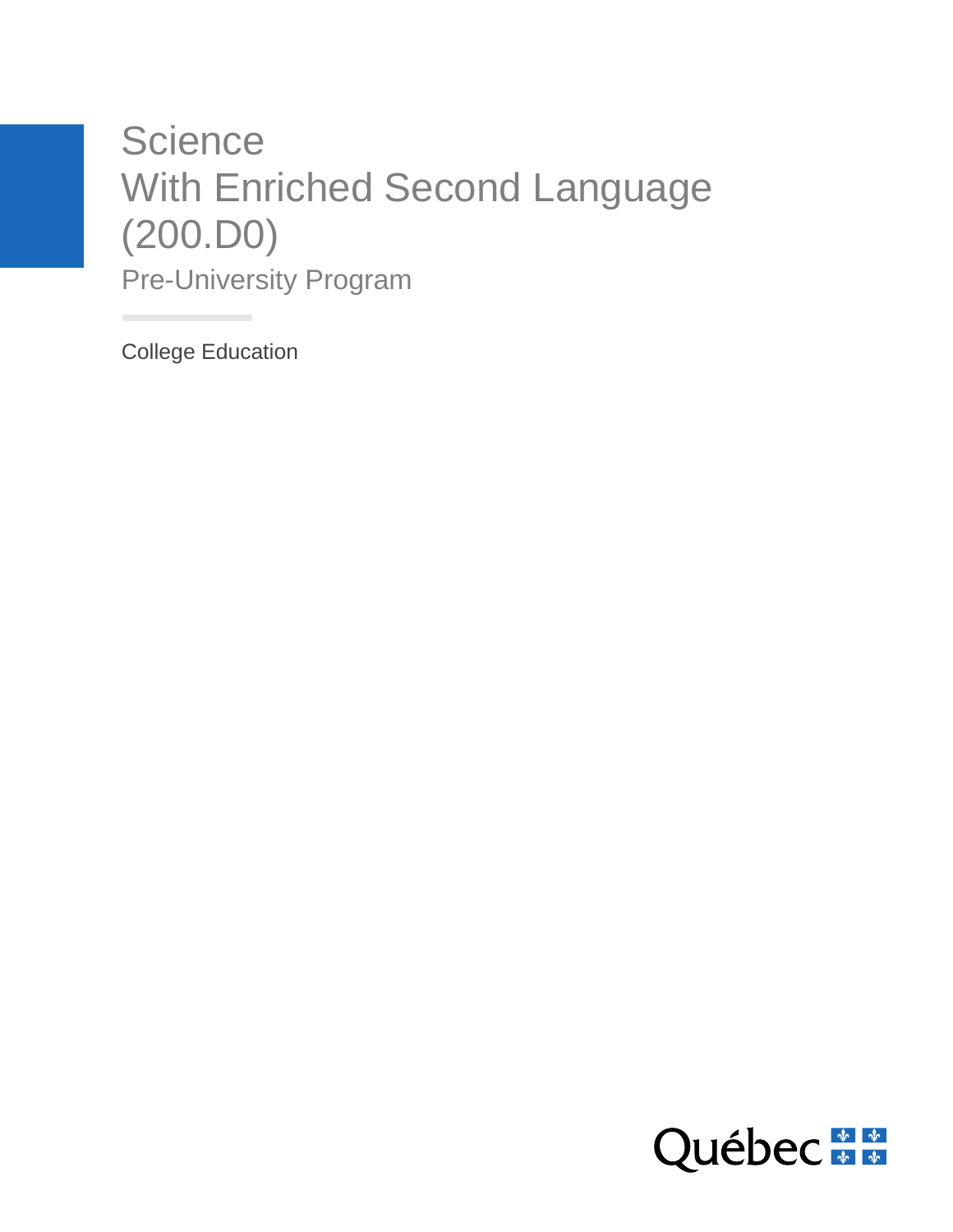This document was produced by the Ministère de l'Éducation et de l'Enseignement supérieur.

#### **Coordination and content**

Service de la formation préuniversitaire et de la recherche Direction des programmes de formation collégiale Direction générale des affaires collégiales Secteur de l'enseignement supérieur

**Title of original document:** *Sciences de la nature avec langue seconde enrichie* (200.D0) – Programme d'études préuniversitaires

#### **English version**

Services linguistiques en anglais Direction du soutien au réseau éducatif anglophone Secteur des relations interculturelles, des Autochtones et du réseau éducatif anglophone

#### **For additional information, contact:**

General Information Direction des communications Ministère de l'Éducation et de l'Enseignement supérieur 1035, rue De La Chevrotière, 21<sup>e</sup> étage Québec (Québec) G1R 5A5 Telephone: 418-643-7095 Toll-free: 1-866-747-6626

An electronic version of this document is available on the Ministère's website at: [www.education.gouv.qc.ca.](http://www.education.gouv.qc.ca/)

© Gouvernement du Québec Ministère de l'Éducation et de l'Enseignement supérieur, November 2019

ISBN 978-2-550-85499-9 (PDF)

Legal Deposit – Bibliothèque et Archives nationales du Québec, 2019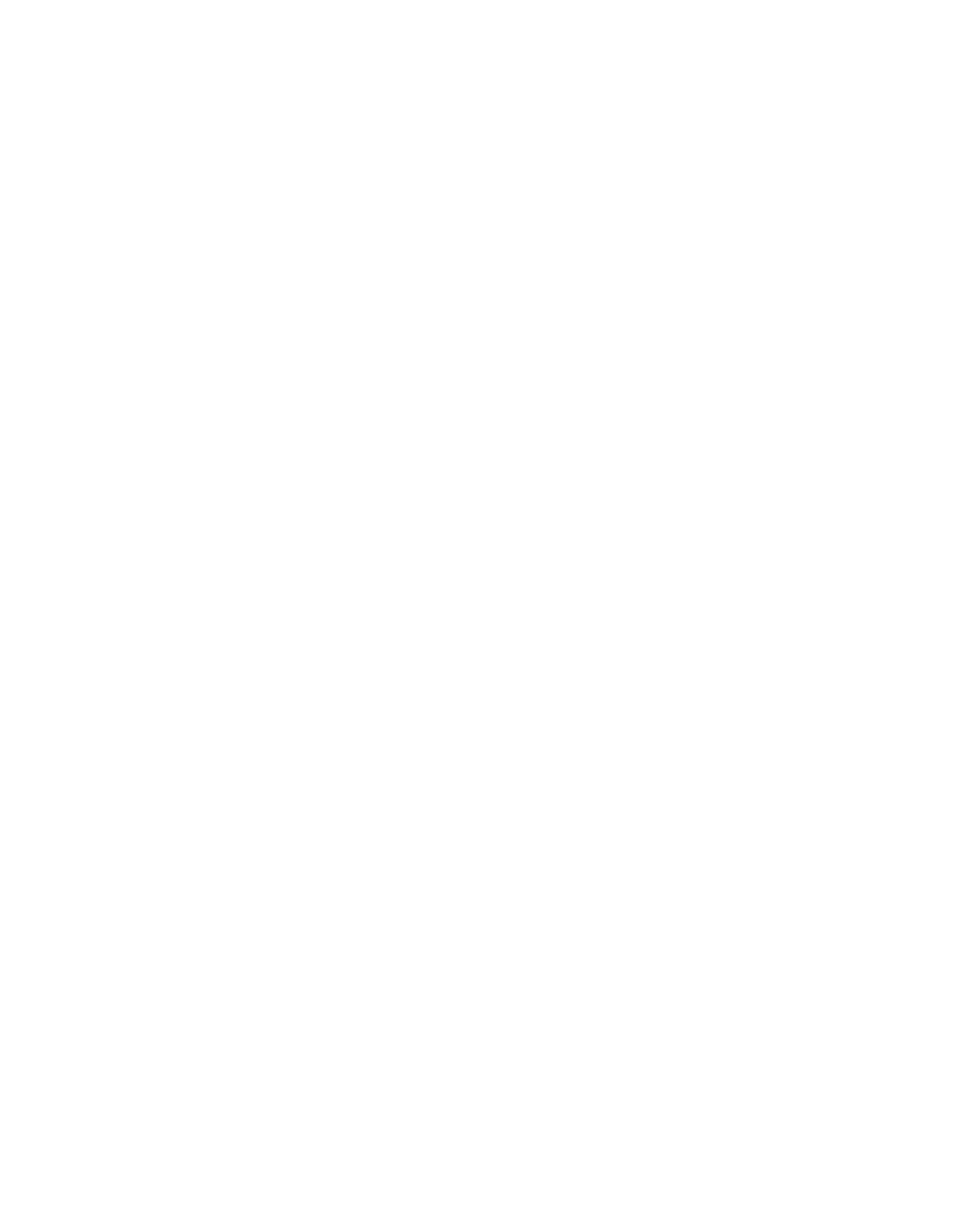| <b>DEFINITION OF THE PROGRAM</b>     |                                                             |                                                                                                                      |
|--------------------------------------|-------------------------------------------------------------|----------------------------------------------------------------------------------------------------------------------|
| Titre du programme                   | t.                                                          | Sciences de la nature avec langue seconde enrichie                                                                   |
| Type de programme                    | ÷.                                                          | Programme d'études préuniversitaires                                                                                 |
| Code et version du programme         |                                                             | 200.D0 (2018)                                                                                                        |
| Type de sanction                     | t                                                           | Diplôme d'études collégiales                                                                                         |
| Conditions particulières d'admission | ċ.                                                          | Chimie de la 5 <sup>e</sup> secondaire                                                                               |
|                                      |                                                             | Mathématique,<br>séquence<br>Technico-sciences<br>ou<br>séquence Sciences naturelles de la 5 <sup>e</sup> secondaire |
|                                      |                                                             | Physique de la 5 <sup>e</sup> secondaire                                                                             |
| Nombre d'unités                      |                                                             | 60                                                                                                                   |
| - Formation générale                 |                                                             | 28                                                                                                                   |
| $-$ Formation spécifique             |                                                             | 32                                                                                                                   |
| Nombre de périodes d'enseignement    | Ŧ,                                                          | 1620                                                                                                                 |
| - Formation générale                 | b.                                                          | 720                                                                                                                  |
| - Formation spécifique               |                                                             | 900                                                                                                                  |
| Champ d'études                       | ÷.                                                          | Sciences de la nature                                                                                                |
|                                      |                                                             | Il comprend les disciplines biologie, mathématique,<br>chimie, physique et géologie.                                 |
|                                      |                                                             |                                                                                                                      |
| Recommandations:                     |                                                             |                                                                                                                      |
|                                      | Sous-ministre adjoint à<br>Date<br>l'Enseignement supérieur |                                                                                                                      |
|                                      |                                                             |                                                                                                                      |
| Sous-ministre                        |                                                             | Date                                                                                                                 |
| Approbation du ministre:             |                                                             |                                                                                                                      |
|                                      |                                                             | $\epsilon_{2}$                                                                                                       |
| Approbation du ministre<br>Date      |                                                             |                                                                                                                      |
|                                      |                                                             |                                                                                                                      |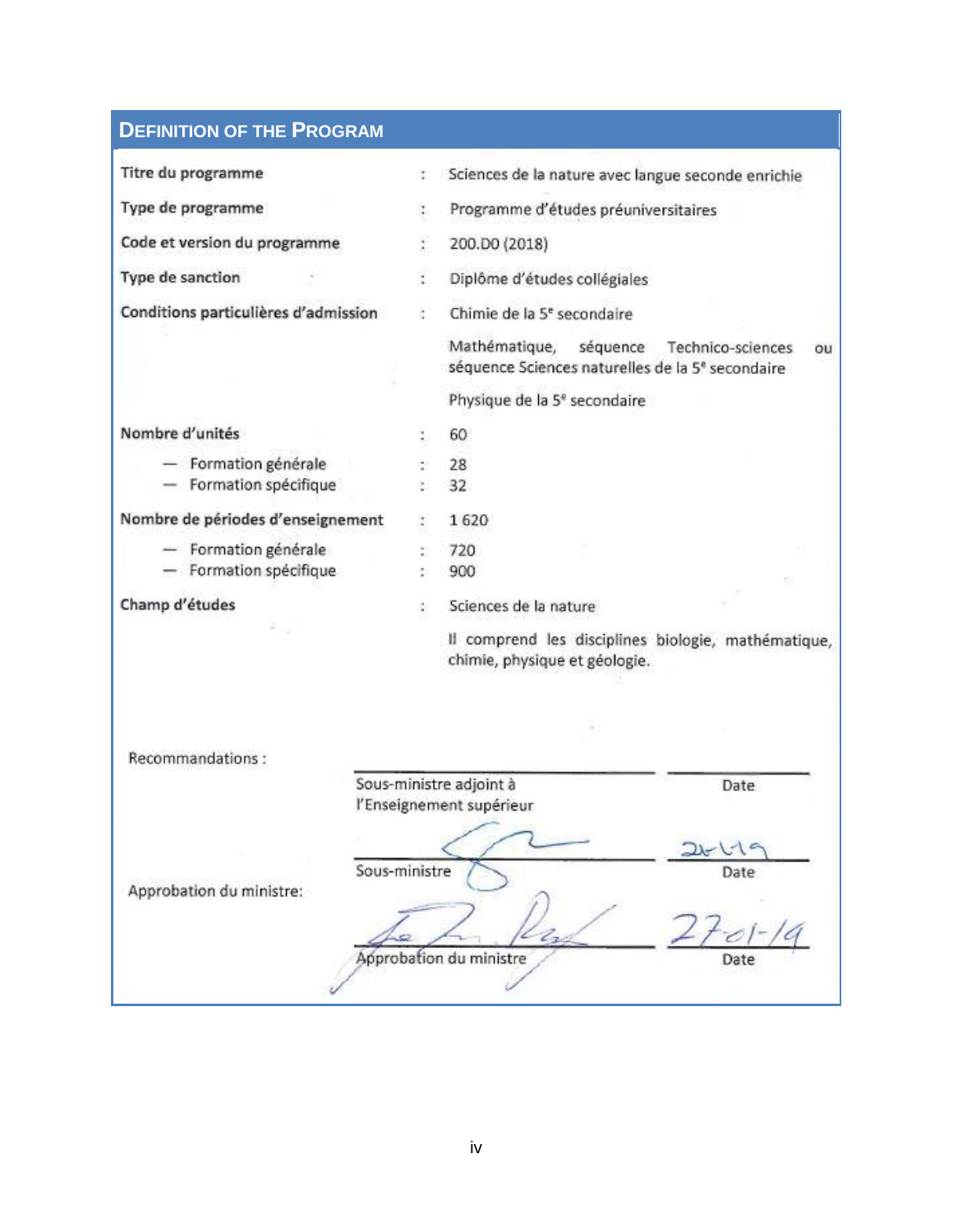| <b>DEFINITION OF THE PROGRAM</b>                                                                     |  |                                                                                                                               |  |
|------------------------------------------------------------------------------------------------------|--|-------------------------------------------------------------------------------------------------------------------------------|--|
| <b>Program title</b><br>Type of program<br>Program code and version<br><b>Type of certification</b>  |  | Science With Enriched Second Language<br>Pre-university program<br>200.D0 (2018)<br>Diploma of College Studies                |  |
| <b>Special conditions for admission</b>                                                              |  | Secondary V Chemistry<br>Secondary V Mathematics: Technical and<br>Scientific option or Science option<br>Secondary V Physics |  |
| <b>Number of credits</b>                                                                             |  | 60                                                                                                                            |  |
| - Enriched general education<br>component<br>- Program-specific component :                          |  | 28<br>32                                                                                                                      |  |
| Number of periods of instruction                                                                     |  | 1620                                                                                                                          |  |
| - Enriched general education<br>component<br>- Program-specific component :<br><b>Field of study</b> |  | 720<br>900<br>Science<br>It includes the disciplines of Biology, Mathematics,<br>Chemistry, Physics and Geology.              |  |
|                                                                                                      |  |                                                                                                                               |  |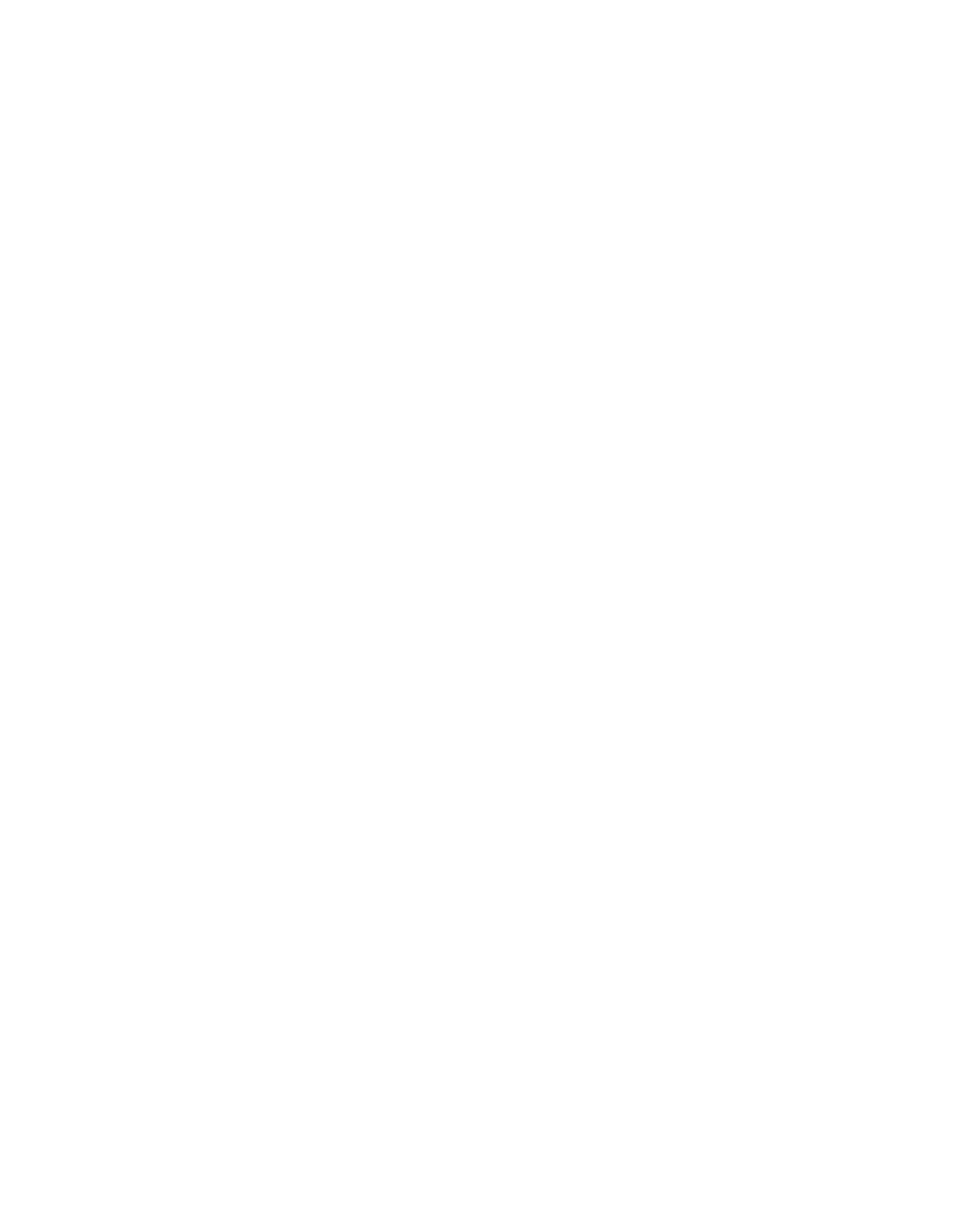## **Table of Contents**

| Enriched General Education Component Common to All Programs and Enriched |  |
|--------------------------------------------------------------------------|--|
|                                                                          |  |
|                                                                          |  |
|                                                                          |  |
| Enriched General Education Component Common to All Programs and Enriched |  |
|                                                                          |  |
|                                                                          |  |
|                                                                          |  |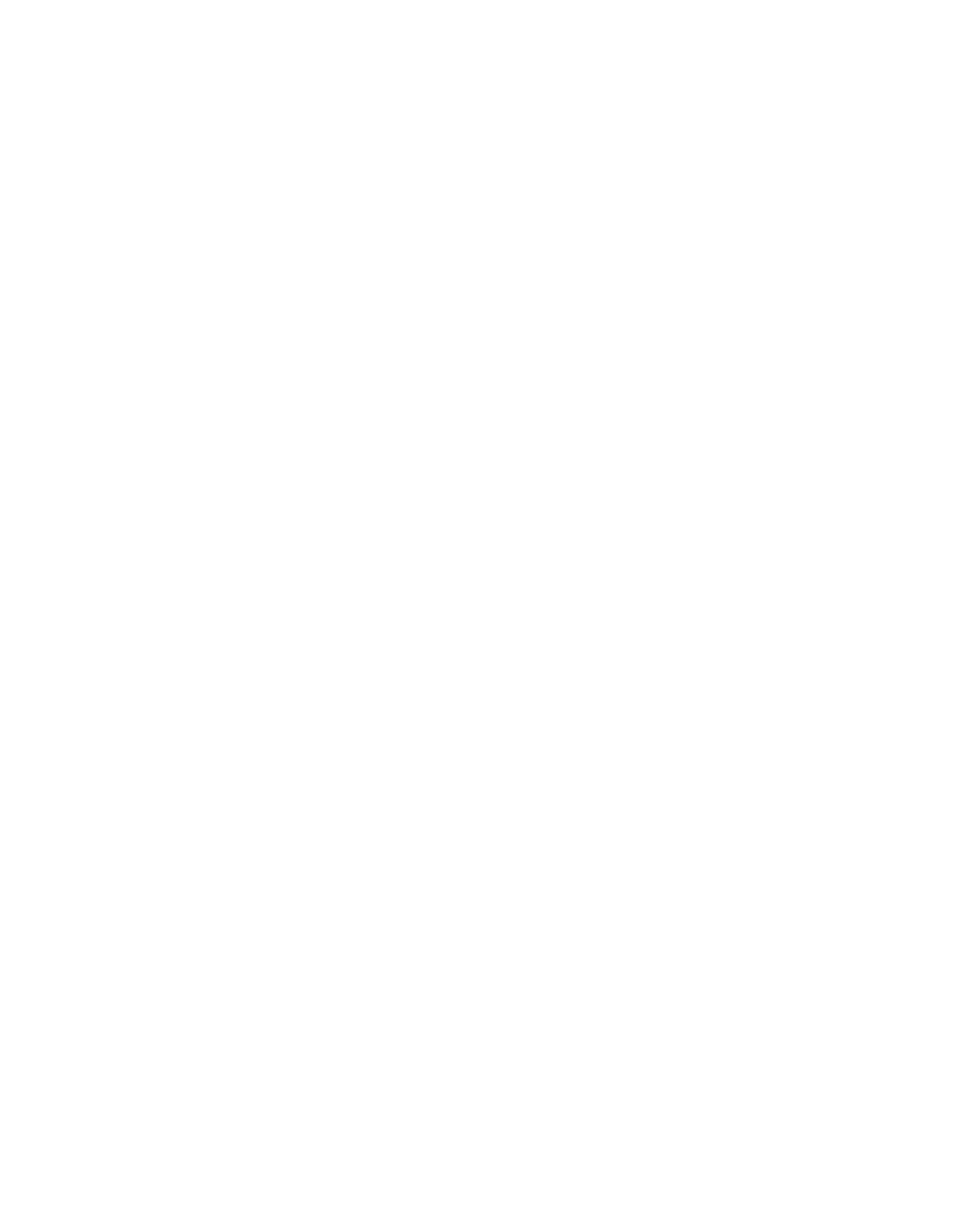### <span id="page-8-0"></span>**College-Level Programs**

In Québec, college is the next stage after the compulsory years of schooling (elementary and secondary school). College graduates enter the labour market directly or proceed to university studies. The Minister of Education and Higher Education establishes the programs of study, while individual colleges ensure their implementation.

A college-level program provides the frame of reference within which the students acquire designated competencies in order to qualify for a profession or to pursue their studies. For the teachers, the program outlines learning objectives and defines the scope of their application.

The following figure illustrates the relationships among the elements of a college-level program, going from the general to the specific:

- Aims of college education;
- Common competencies;
- Goals of the program-specific component and the general education component;
- Objectives and standards of the program-specific component and the general education component.



#### **Figure 1** − **Elements of a College-Level Program**

Programs leading to the Diploma of College Studies (DCS) include two main components: a general education component and a program-specific component. Both these components contribute to a student's education, as the knowledge, skills and attitudes imparted in one are emphasized and applied in the other, whenever possible. General education is an integral part of each program and, when coupled with the program-specific component as part of an integrated approach, fosters the development of the competencies required by all programs.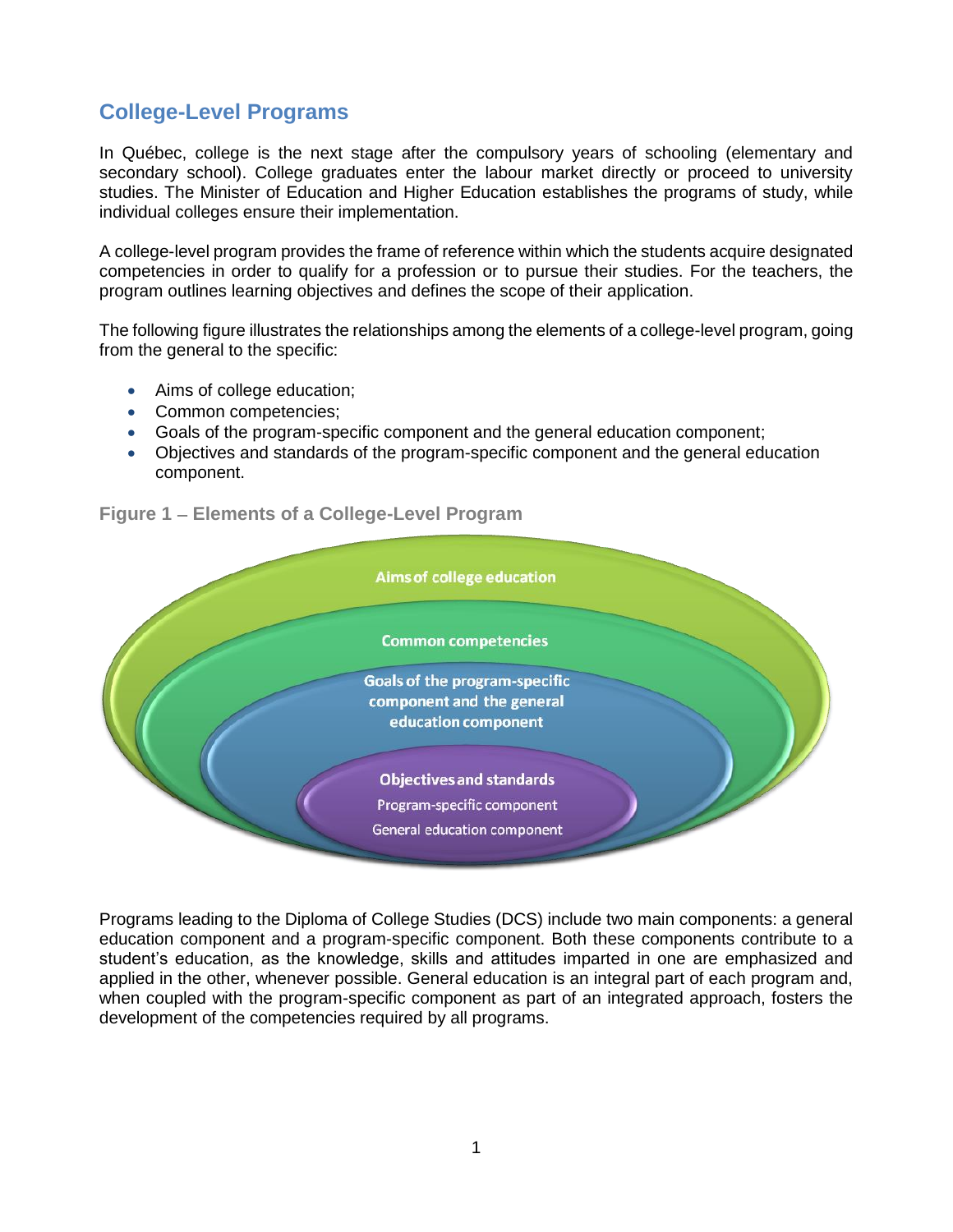All college-level programs are characterized by three educational aims and five common competencies.

#### <span id="page-9-0"></span>**Aims of College Education**

Educational aims guide the actions of those involved in the students' education. They facilitate the program-based approach by establishing the outcomes expected of students at the end of their college studies.

#### To educate students to live responsibly in society

At the personal level, students show they are engaged in their learning. They demonstrate rigour and perseverance as well as skills enabling them to analyze, synthesize and carry out research. At the professional level, they draw on their ability to apply their knowledge, skills and attitudes and to adapt to new situations. In the realm of social and civic life, students assume their role as informed and responsible citizens by adopting desirable attitudes and behaviours. They show evidence of openmindedness and a sense of community in their dealings with others.

#### To help students integrate cultural knowledge into their studies

Students continue to enhance their personal culture and are able to appreciate various forms of cultural expression. Through their studies, they have become familiar with cultural productions. They can interpret the meaning and assess the value of these productions and are aware of the role they themselves play in the expression of culture. The development of their critical judgment and social conscience and the consolidation of their historical references have broadened their cultural horizons. Students recognize the diversity of social and cultural realities and appreciate the breadth and wealth of Québec's culture. Lastly, they apply their cultural knowledge by making connections among events occurring around them and by being involved in cultural, artistic, sports, technical or scientific activities.

#### To help students master language as a tool for thought, communication and openness to the world

Students understand and produce various forms of complex discourse in different situations. They are able to read and write independently at an advanced skill level. Their mastery of language allows them to engage in independent reflection, to know where they stand relative to various forms of discourse, and to express themselves in a structured, rational and precise manner. When faced with different communication situations, students are able to express their world view and identity. Language mastery also helps students be receptive to the dissemination of a broad range of knowledge. It allows them to share points of view and improve their communication skills in both the language of instruction and a second language.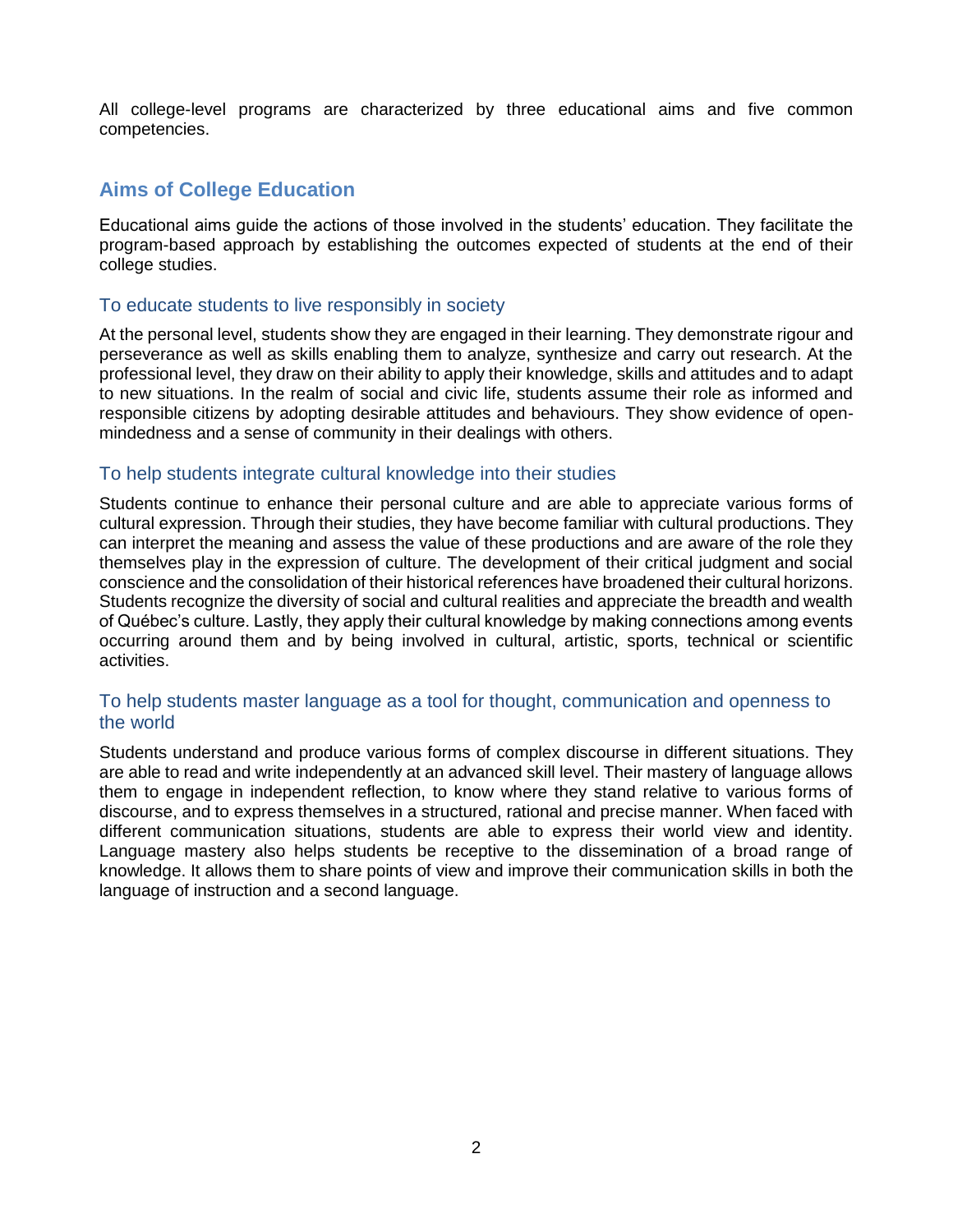#### <span id="page-10-0"></span>**Common Competencies of College Education**

Common competencies are associated with the aims of college education. They help to ensure students are adequately prepared for personal and professional life.

#### Solve problems

Students can identify a problem and analyze its elements. They can list and classify possible solutions and implement the one they feel is most effective. They reflect on their approach, assess the appropriateness of the chosen solution and determine whether it can be applied in other situations.

#### Use creativity

Students discover new possibilities by juxtaposing, combining and reorganizing existing concepts, and by using ideas, strategies and techniques in new ways. Students are open to new ideas and different ways of doing things, while assessing their effectiveness.

#### Adapt to new situations

When faced with a new situation, students are both open and critical. After analyzing the situation at hand, they identify and test ways of dealing with it. To adapt to a world that is constantly changing, students work in teams and show concern for keeping their knowledge up to date.

#### Exercise a sense of responsibility

Students assume their role as responsible citizens and act in accordance with socially and democratically desirable attitudes and behaviours. They act ethically and with integrity, exercise critical judgment and are fully engaged, personally, socially and professionally. Independent and organized, they respect their commitments.

#### **Communicate**

Students deliver a coherent message adapted to each situation. They are able to listen and to structure their thoughts in order to formulate a clear message. They rely on a variety of communication strategies and use information and communications technologies. They evaluate the impact of their communication and review their strategies, as needed.

#### <span id="page-10-1"></span>**Implementation of College-Level Programs**

Each college determines the ways in which the educational aims, common competencies, goals, objectives and standards are implemented. This does not mean that students in a college must follow common courses. Each course may contribute to the full or partial achievement of these elements. The important thing is that all of these elements are taken into consideration in one or more courses and that they become specific focuses of teaching and learning, since they have been recognized as essential to the practice of a profession or to the pursuit of university studies in a given discipline.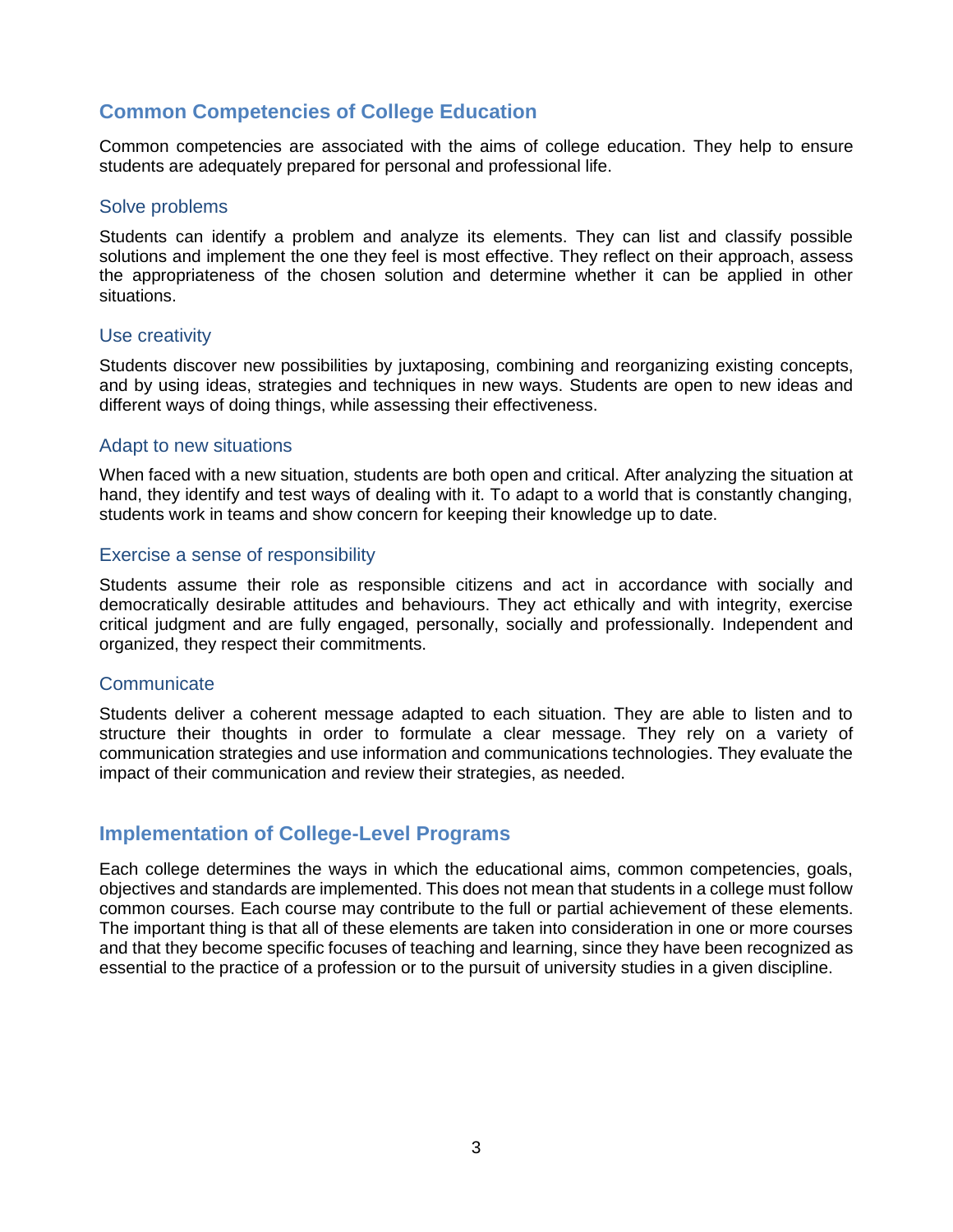### <span id="page-11-0"></span>**The** *Science With Enriched Second Language* **Program**

The *Science* program, from which this program is derived, was designed in keeping with the *Cadre général d'élaboration des programmes d'études préuniversitaires*, the framework for the development of pre-university programs, whose aim is to:

- Harmonize the general education and program-specific components of programs (programbased approach);
- Harmonize pre-university programs with university programs (training continuum);
- Foster the acquisition of comparable competencies throughout the college network;
- Foster a type of education that contributes to the overall development of the person.

This document was developed in cooperation with a program advisory committee composed of university representatives, academic deans and college teachers.

The *Science With Enriched Second Language* program includes three components: a programspecific component, a general education component that is common to all programs and that has been enriched and a general education component that is specific to the chosen program, also enriched.

- The program-specific component consists of 32 credits.
- The enriched general education component common to all programs consists of 22 credits:
	- o Language of Instruction and Literature: 7⅓ credits
	- o Français, langue d'enseignement et littérature: 7⅓ credits
	- o Philosophy or Humanities: 4⅓ credits
	- o Physical Education: 3 credits
- The enriched general education component specific to the program consists of 6 credits:
	- o Language of Instruction and Literature: 2 credits
	- o Français, langue d'enseignement et littérature: 2 credits
	- o Philosophy or Humanities: 2 credits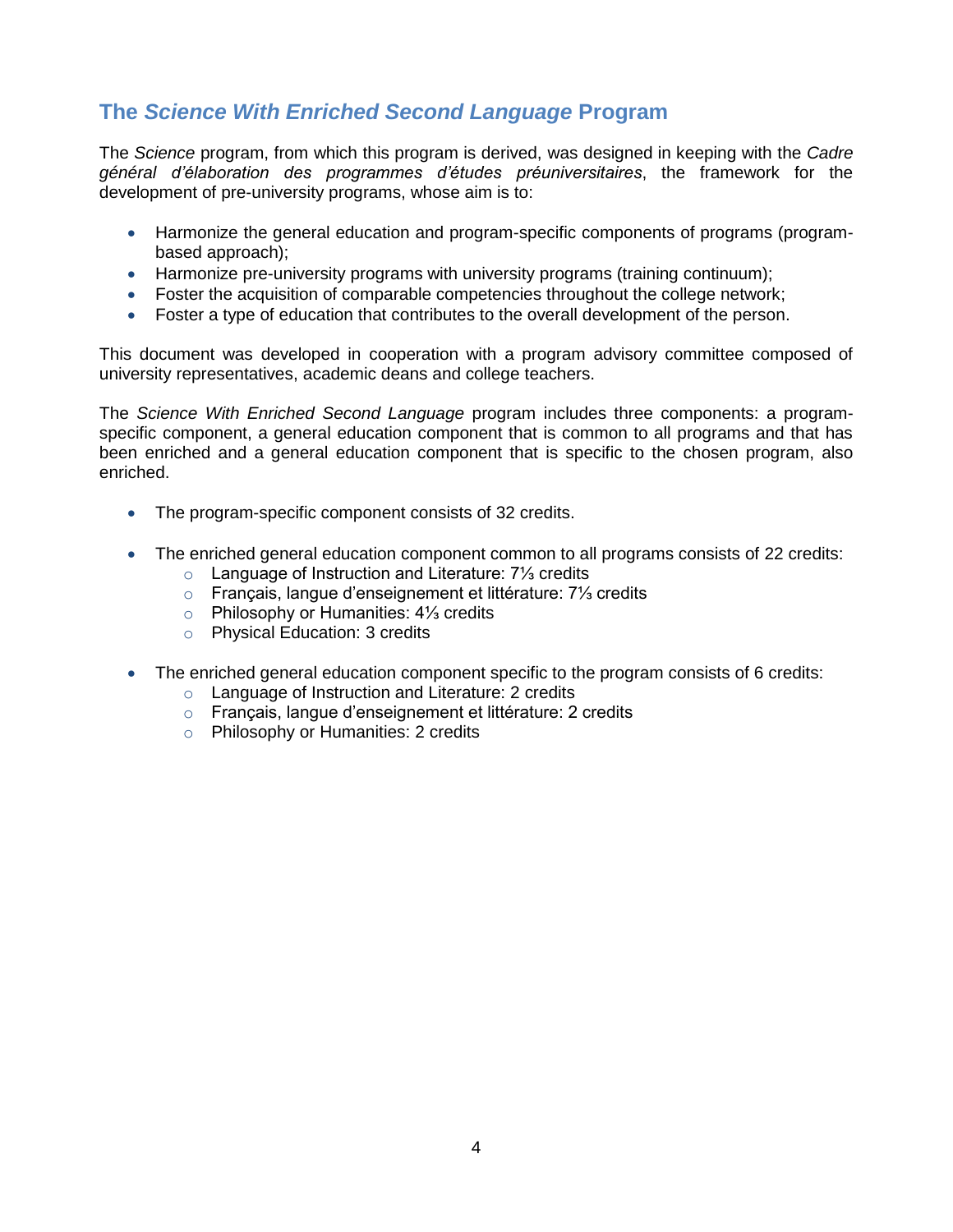### <span id="page-12-0"></span>**Aim of the Program**

The *Science With Enriched Second Language* program is intended to provide students with a balanced education which integrates the basic components of rigorous scientific and general education and to equip students to pursue university-level studies in the pure and applied sciences or in the health sciences.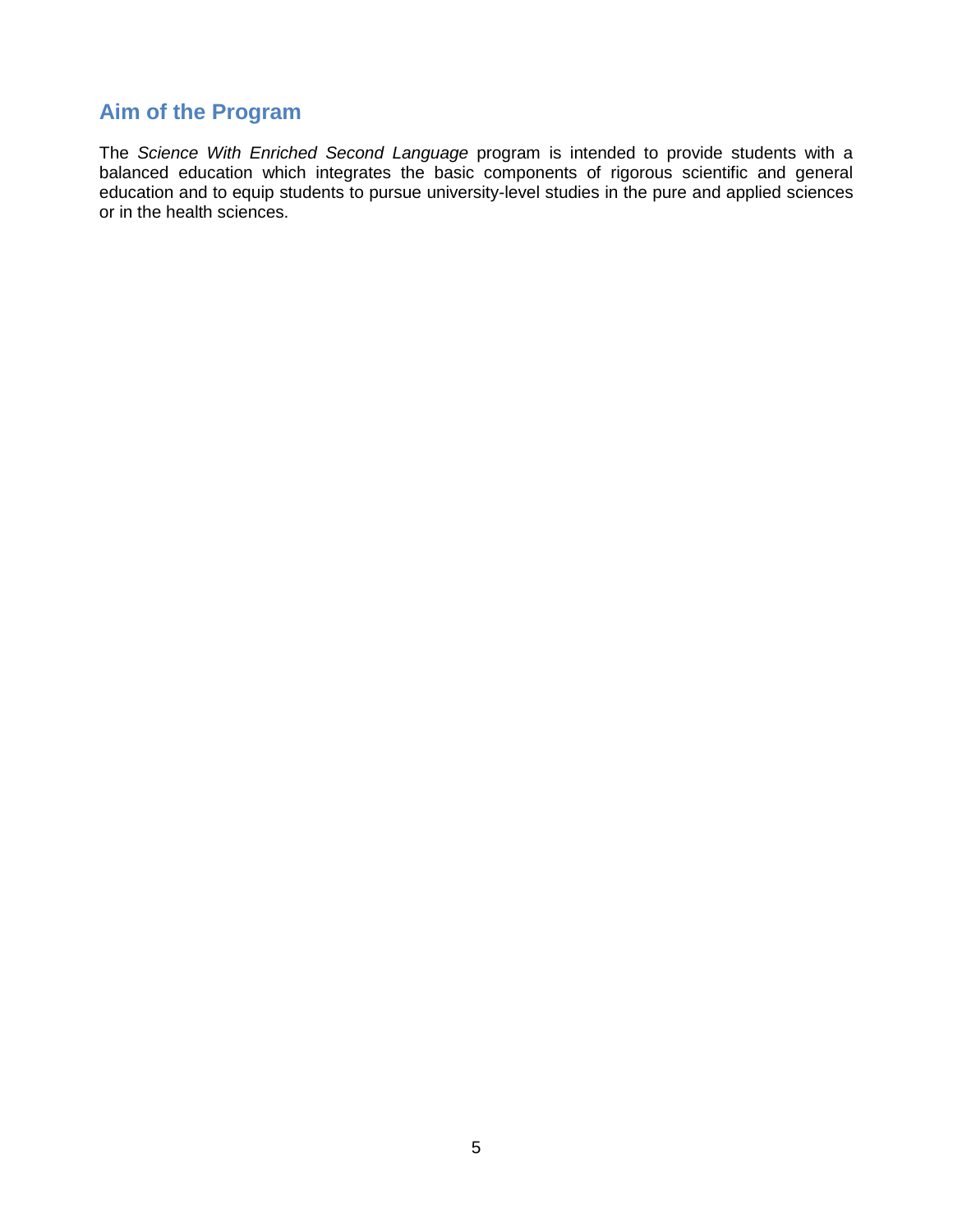### <span id="page-13-0"></span>**Goals of the Program**

#### <span id="page-13-1"></span>**Program-Specific Component**

At the end of the *Science With Enriched Second Language* program, students will be able to:

- Apply the experimental method
- Take a systematic approach to problem solving
- Use the appropriate data-processing technologies
- Reason logically
- Communicate effectively
- Learn autonomously
- Work as members of a team
- Make connections between science, technology and social progress
- Define their personal systems of values
- Become familiar with the context in which scientific concepts are discovered and developed
- Adopt attitudes that are useful for scientific work
- Apply what they have learned to new situations

#### Apply the experimental method

Using the knowledge they have acquired in the particular field of study of the program, students must be able to carry out the various steps in the experimental method. At the college level, they are not asked to be scientists or to produce new findings but, more realistically, to confirm previously established results or to verify propositions. To this end, they must:

- observe and gather data
- draw inferences from data and construct hypotheses
- set up experiments, use measuring instruments correctly and carry out experiments
- summarize their observations, estimate their degree of certainty, draw conclusions from them and interpret and critique them

#### Take a systematic approach to problem solving

In the general meaning of the term, that is, in a context much broader than that of exercises designed to teach students to use techniques or apply algorithms, students must be able to:

- frame a problem and construct a representation of it
- analyze a problem, identifying its elements and the relationships among them and their structure and organization
- solve a problem

#### Use the appropriate data-processing technologies

Science students must attain a certain level of competence in the selection and use of the available technological tools. In other words, they must be able to:

- use a computer and its main peripherals
- use the main types of data-processing software: word-processing, data-processing and graphics programs and specialized software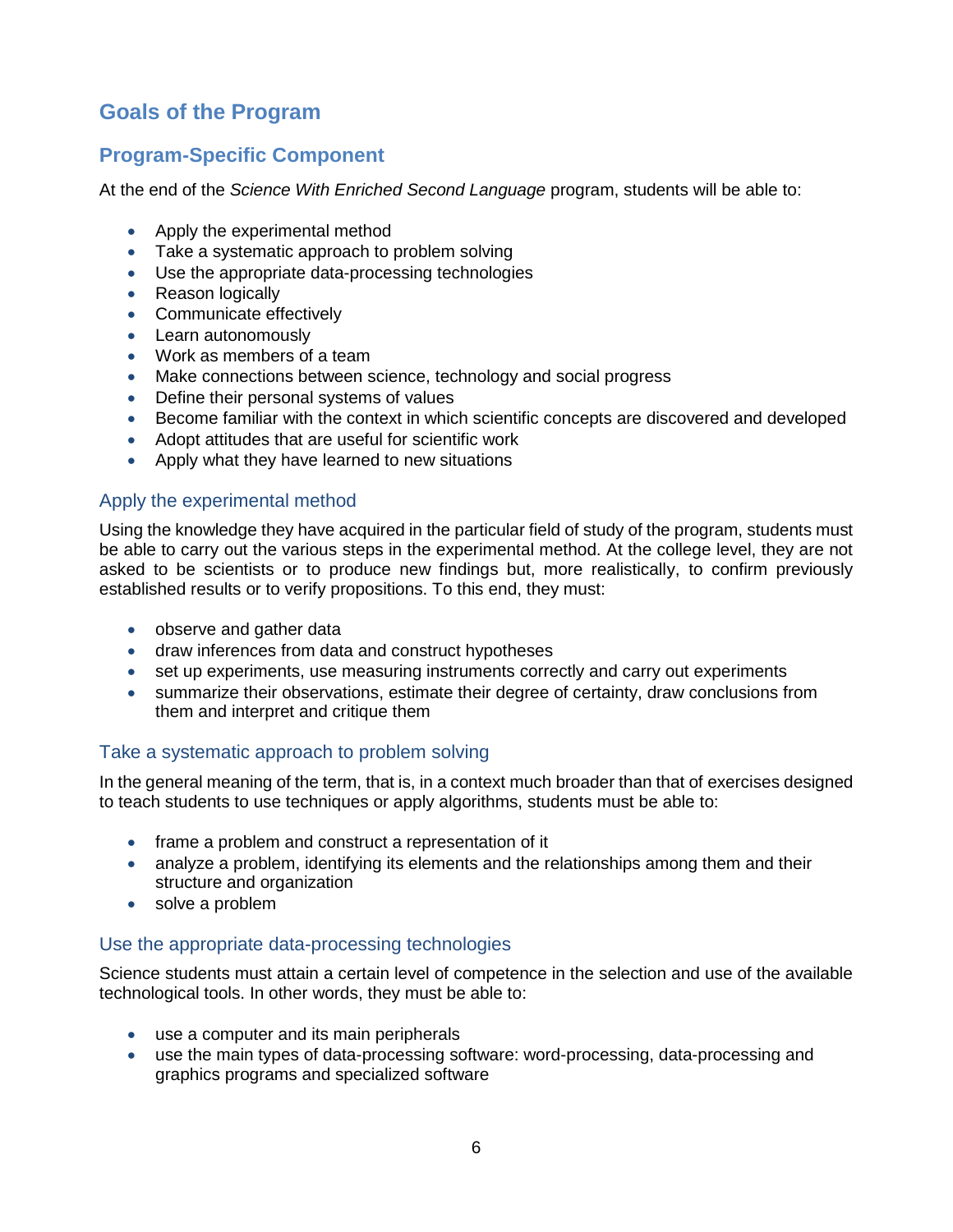It is essential that some courses take this goal into account. In these courses, the students may be introduced to the use of data-processing programs in science. Educational software may also be used to allow the students to acquire and develop problem-solving skills or to familiarize them with simulations, which constitute a powerful computer application in science and mathematics.

In addition, it is important that students, especially those who will later study applied sciences or engineering, receive an introduction to the construction and programming of algorithms.

Each college-level institution may take into account its students' computer skills when they start college. It is not up to the Ministère to define the terms and conditions, nor to favour one computer language over others. However, it does seem important to choose a language that allows structured programming and to construct the learning activities around scientific problems and applications.

#### Reason logically

In most of their university-level science studies, students will be required to construct logical arguments, demonstrations, proofs, etc. To this end, they must:

- identify a certain number of ideas related to the subject area, and compare, classify and evaluate them
- organize relevant ideas into a logical sequence
- construct a coherent argument, a rationale and a proof

#### Communicate effectively

Students must acquire general competence in the area of communication. They must be able to:

- read scientific or literary texts, as well as texts on current issues
- write scientific, literary and other types of texts
- express themselves orally during class presentations, demonstrations or large or small group discussions

Students must perform these tasks:

- by correctly using the language of instruction and the second language; the requirements in the latter case should be realistic, with learning activities focused mainly on reading
- by making proper use of the various languages (terminology, symbolism, conventions, etc.) specific to the scientific disciplines covered in the program

#### Learn autonomously

To take up the challenges facing science students at the university level, college students also need to become independent learners: To this end, they must:

- locate, organize and use pertinent information
- plan their own learning process, setting realistic goals and choosing appropriate means of attaining them
- evaluate the effectiveness of their strategies, adapt to different situations and readjust their objectives and behaviour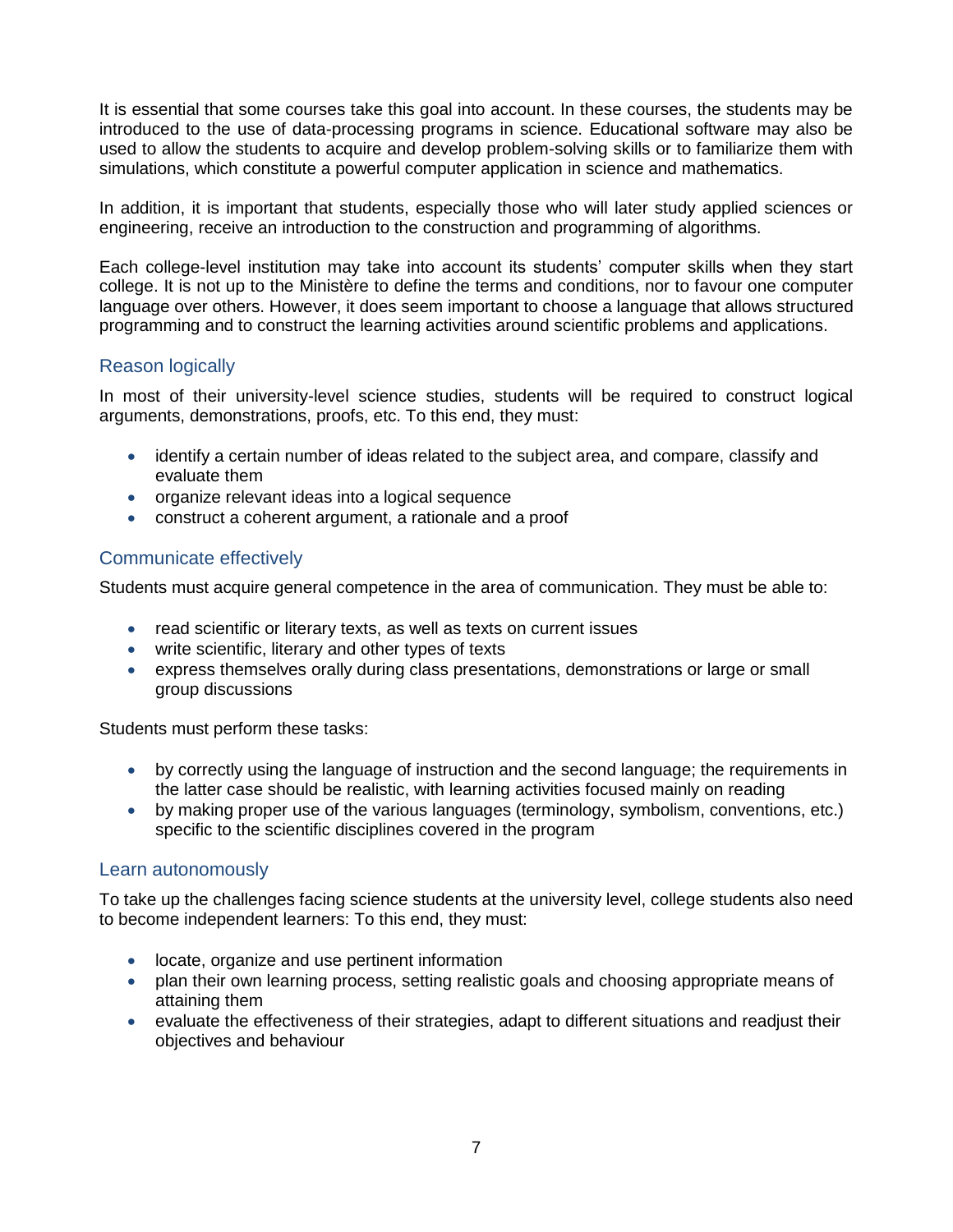#### Work as members of a team

University students are not isolated. They are surrounded by professors, students, technicians and many others, not to mention the scientific community that they will gradually become part of over the years. As members of a team, the students must:

- interact with others
- assume various roles (leadership, collaboration, support) in disciplinary and multidisciplinary teams oriented toward the pursuit of common goals and objectives
- understand and respect the diversity and interdependence of individuals

#### Make connections between science, technology and social progress

Science differs from other ways of comprehending reality both in its primary objective, which is to understand the world around us, and in its ways of knowing, which are mainly observation, reasoning, experimentation and validation. Scientific findings may suggest modifications to be made to the physical or social environment or to some area of human activity. This is a challenge that technology can help us meet, because it enhances our ability to change the world to make it better fit our needs. Technology provides tools, equipment and processes that allow us to feed and house ourselves and ensure our safety, to extend the reach of our arms or our voices, and to develop new forms of expression. The costs and risks of such undertakings are often complex and difficult to predict. They may have completely unexpected effects for society as a whole or for specific groups, either immediately or in the medium or long term.

For these reasons, a science education is not complete unless students:

- confront the power and the limits of science and technology
- discuss their implications for social progress

This could be included in courses in specific education. General education courses may also make a contribution in this area, especially through the choice of topics and texts covered in general education specific to the program.

#### Define their personal systems of values

Science students should be encouraged to define their own systems of values and to choose the values they will promote as scientists.

To this end, the students must:

- identify and choose personal values
- refer to ethical considerations and to their systems of values when making decisions and adopting conduct

Courses in both general and specific education and, perhaps especially, courses in experimental disciplines in which questions related to pollution, the environment or biotechnology may arise can provide students with the knowledge and skills on which to base the positions they take.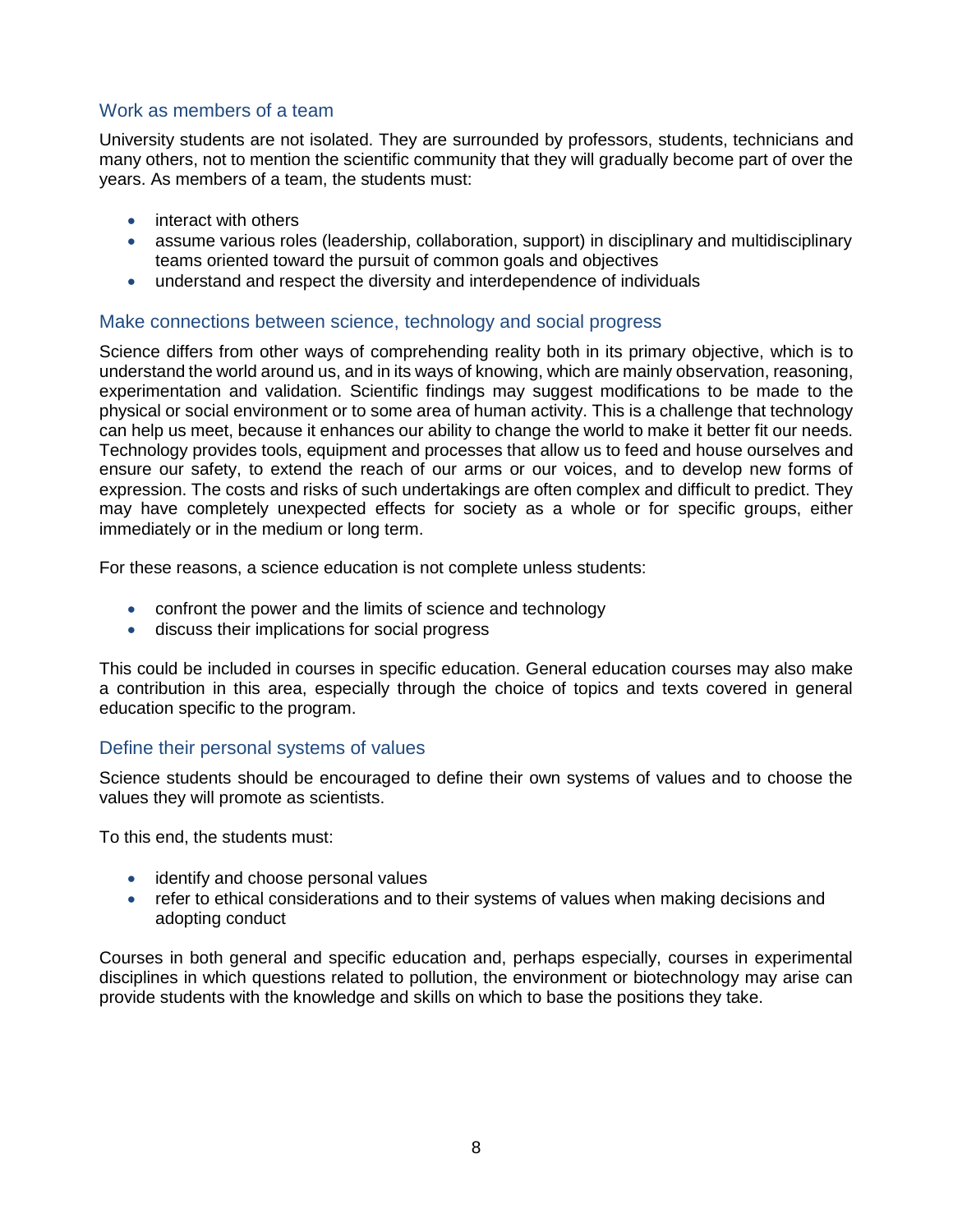#### Become familiar with the context in which scientific concepts are discovered and developed

As their scientific knowledge increases through the mathematics and science courses in the program, students should learn to:

- place the emergence and evolution of the concepts taught in the context of the development of human thought
- recognize how knowledge is constructed and transformed when it is subjected to discussion and the validation of hypotheses through research

Each course in the program can devote only a small part of the teaching time to this activity. However, if the opportunities are used to advantage, students can be introduced to the area of science involving research and the development of knowledge.

#### Adopt attitudes that are useful for scientific work

The list of attitudes and qualities science students must demonstrate is long, and no student can be expected to develop them all to a high level. However, it is desirable that they:

• demonstrate personal attitudes and qualities such as a liking for sustained effort, perseverance, curiosity, creativity, flexibility, a desire to help others and a critical spirit

#### Apply what they have learned to new situations

On completion of the program, students must:

- see the connections among courses in the same discipline
- establish links among the various disciplines in the program
- integrate what they have learned and apply it to solving problems in new situations

This goal constitutes the end that all the teaching and learning activities of the program should aim for.

Everyone immediately recognizes the importance of the integration of learning in the program, and everyone wants the integration of learning and attitudes to be an ongoing and explicit aim in all the courses in the program—and not only in one course at the end of the program. However, the importance placed on integration by the *College Education Regulations* and the obligation to develop a comprehensive examination that tests whether students have attained all the objectives and standards of the program constitute powerful incentives to set up a distinct activity specifically aimed at the integration of learning. Whatever organizational means are adopted, college-level institutions will have to specify how they enable their students to attain this goal.

#### <span id="page-16-0"></span>**Enriched General Education Component Common to All Programs and Enriched General Education Component Specific to the Program**

The general education components that are common to all programs and specific to the program and that have been enriched contribute to the development of twelve competencies associated with the three aims of college education:

- for the aim *To educate students to live responsibly in society*:
	- o Demonstrate independence and creativity in thought and action
	- o Demonstrate rational, critical and ethical thinking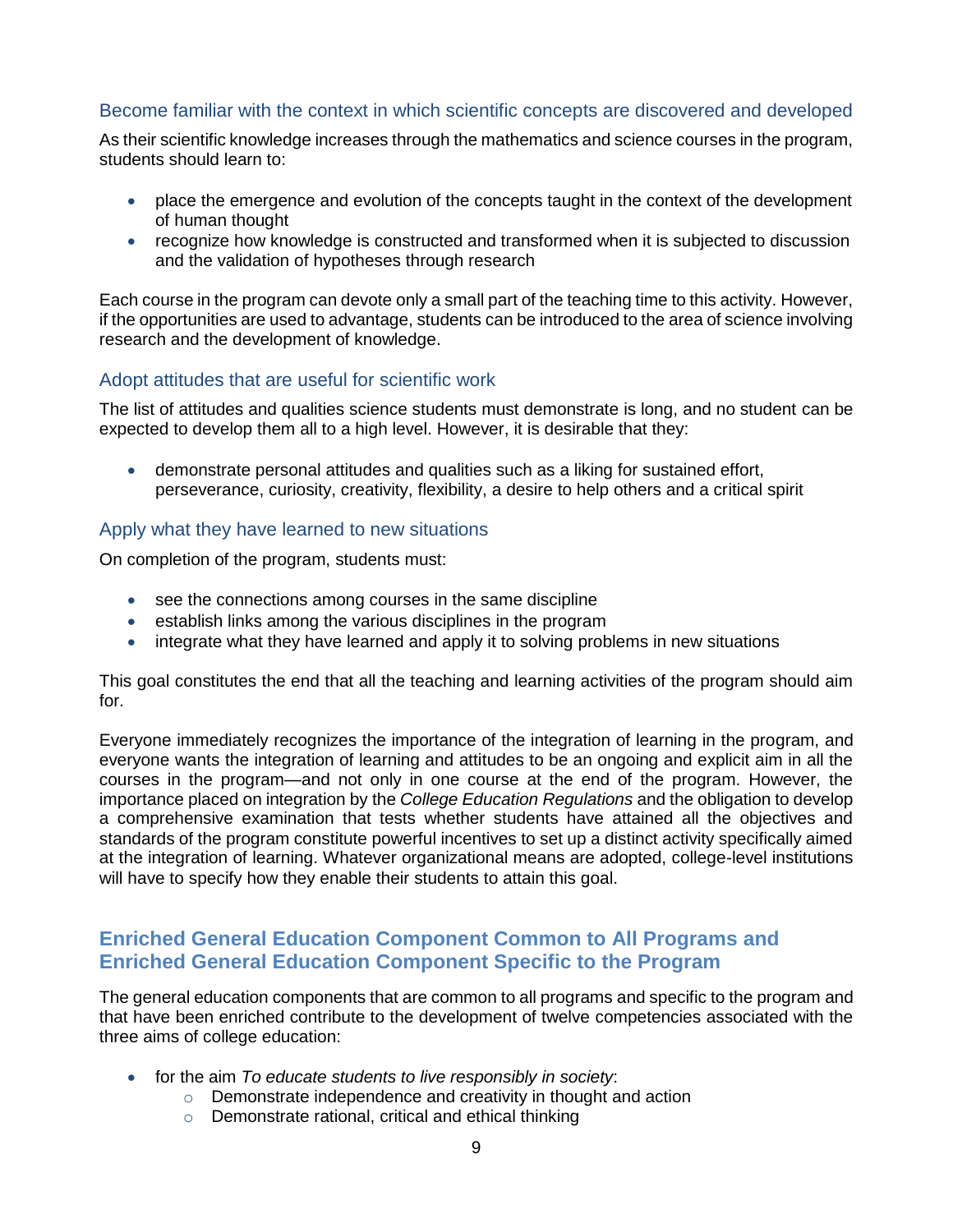- $\circ$  Develop strategies that promote reflection on their knowledge and actions
- $\circ$  Pursue the development of a healthy and active lifestyle
- o Assume their social responsibilities
- for the aim *To help students integrate cultural knowledge into their studies*:
	- $\circ$  Recognize the influence of culture and lifestyle on the practice of physical activity and sports
	- $\circ$  Recognize the influence of the media, sciences or technology on culture and lifestyle
	- $\circ$  Analyze works in philosophy or the humanities emanating from different historical periods and movements
	- $\circ$  Appreciate literary and non-literary works of other artistic expressions emanating from different historical periods and movements
- for the aim *To help students master language as a tool for thought, communication and openness to the world*:
	- o Improve communication in the second language
	- o Master the basic rules of discourse and argumentation
	- o Refine oral and written communication in the language of instruction

#### English, Language of Instruction and Literature

Students who have achieved the general education objectives in English, Language of Instruction and Literature,

- will be able to demonstrate their knowledge of the following:
	- $\circ$  the basic vocabulary and terminology used when discussing literary works
	- o ways to apply an independent analytical approach to literary genres
	- o ways to apply an independent analytical approach to literary themes
	- $\circ$  the appreciation of literary and non-literary works or other artistic expressions of different historical periods and movements
	- $\circ$  ways to identify the socio-cultural and historical context of different periods and movements
	- $\circ$  ways to refine oral and written communication in the language of instruction
- will be able to demonstrate their ability to do the following:
	- $\circ$  read, write, listen and speak at a college level of proficiency
	- $\circ$  develop their own ideas in arguments and theses
	- $\circ$  organize their arguments and theses in a discourse and edit their work
	- o produce and analyze various styles of discourse
	- $\circ$  communicate in the styles of discourse appropriate to one or more fields of study
- will be encouraged to develop the following attitudes:
	- o independence, individuality, and open-mindedness in thought and action
	- $\circ$  an appreciation of literature and other artistic works from different periods
	- $\circ$  a recognition of the role of media within a society and its culture
	- o an awareness of strategies that foster self-reflective practice in their learning and actions
	- o critical and ethical thought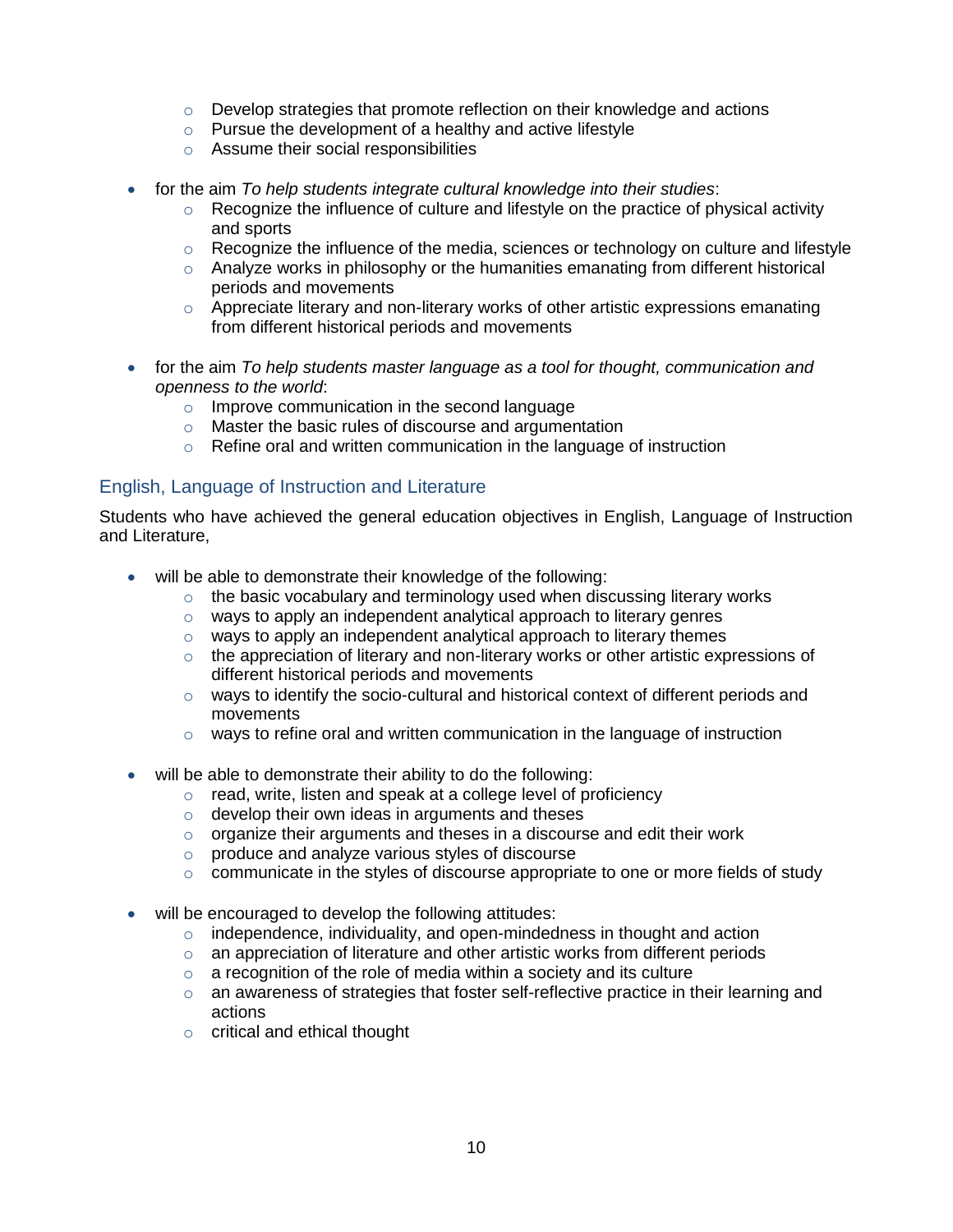#### Français, langue d'enseignement et littérature

L'élève qui a atteint les objectifs de la formation générale en français, langue d'enseignement et littérature, peut rendre compte,

- sur le plan des connaissances :
	- des caractéristiques des genres et de certains courants littéraires
	- des procédés littéraires et langagiers, et de leur contribution au projet d'un texte
	- des formes de représentations du monde attachées à des œuvres et à des époques
	- de certaines caractéristiques de l'influence des médias dans diverses situations de communication
	- de l'héritage culturel québécois et de ses résonances dans le monde actuel
- sur le plan des habiletés :
	- de sa capacité d'appréciation de la littérature comme moyen de compréhension du monde et comme manifestation esthétique
	- de son aptitude à analyser et à expliquer des textes littéraires, ainsi que d'autres types de discours, et à en rendre compte par écrit de façon structurée, cohérente et dans une langue correcte
	- de sa capacité à organiser logiquement sa pensée et son discours en fonction d'une intention
	- de sa maîtrise des règles de base du discours et de l'argumentation, notamment sur le plan de la pertinence, de la cohérence et de la suffisance en matière de qualité et de quantité
- sur le plan des attitudes :
	- de sa prise de conscience de l'importance de la langue d'enseignement pour tous les domaines du savoir
	- de sa responsabilisation par rapport à ses apprentissages
	- de son ouverture à d'autres cultures et au monde par la lecture d'œuvres littéraires
	- de sa capacité à saisir les enjeux sociaux, par l'analyse de diverses représentations du monde
	- de son respect de l'éthique, notamment à l'égard de la propriété intellectuelle
	- de son autonomie et de sa créativité, par différents types de productions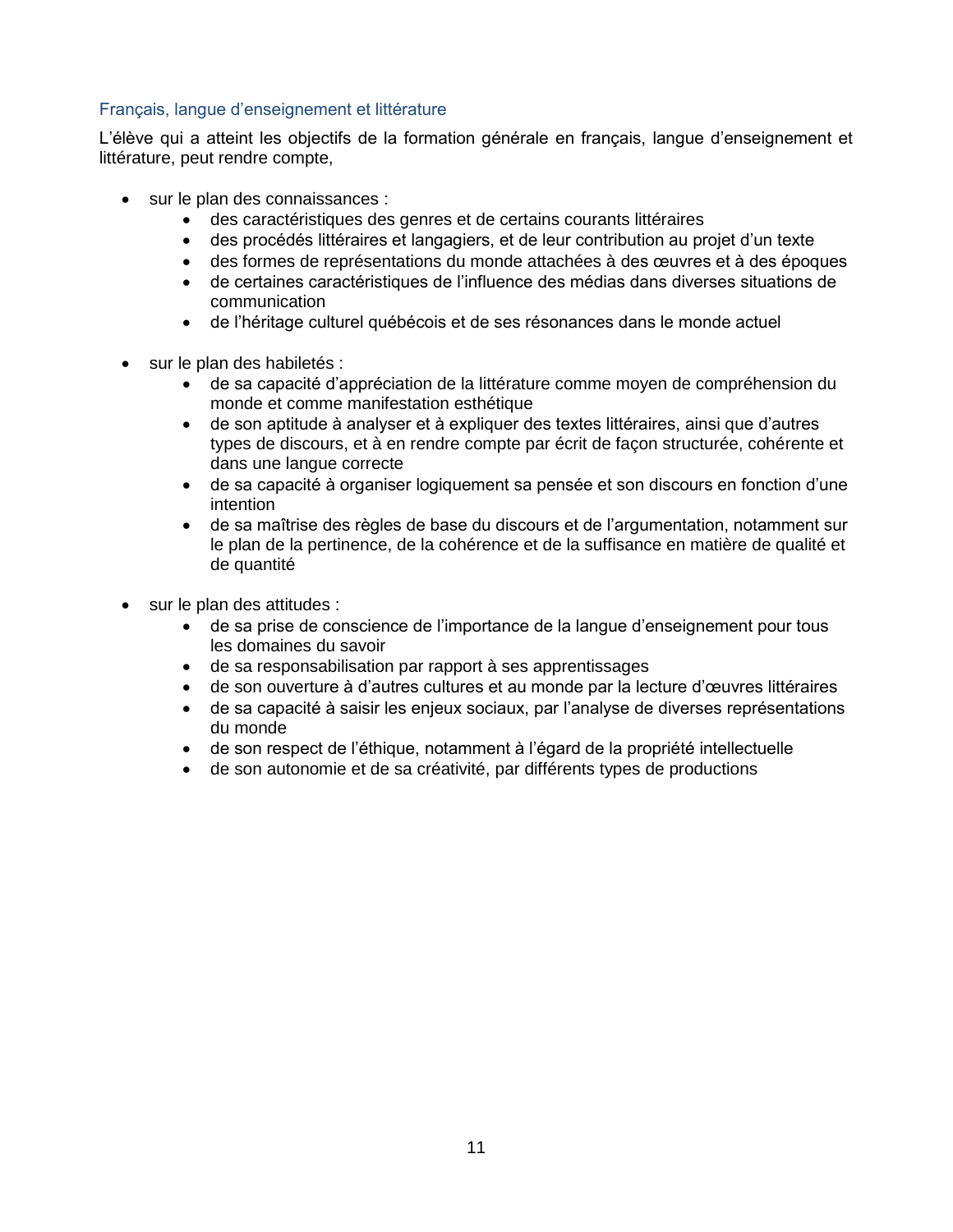#### **Humanities**

Humanities constitutes a thematic, multidisciplinary and, at times, transdisciplinary exploration of humankind, including its accomplishments, failures, abilities, creations, ideas and values. Students who have achieved the general education objectives in humanities,

- will be able to demonstrate their knowledge of the following:
	- $\circ$  the main concepts, limits and uses of a form of knowledge including significant historical reference points
	- $\circ$  the main concepts, limits and uses of a world view
	- $\circ$  the nature and organization of the basic elements of an ethical question
	- $\circ$  methods for coherent integration of concepts and the formulation and synthesis of ideas
	- $\circ$  the importance and practice of adequately substantiated argumentation, written and oral
- will be able to demonstrate their ability to do the following:
	- $\circ$  describe, explain and organize the main elements, ideas, values and implications of a world view in a coherent fashion
	- o compare world views
	- $\circ$  recognize the basic elements in a specific example of the organization, transmission, and use of knowledge
	- o recognize forms of creativity and original thought
	- $\circ$  define the dimensions, limits and uses of knowledge in appropriate historical contexts
	- $\circ$  identify, organize and synthesize the salient elements of a particular example of knowledge
	- $\circ$  situate important ethical and social issues in their appropriate historical and intellectual contexts
	- o explain, analyze and debate ethical issues in a personal and professional context
	- $\circ$  utilize the multiple strategies of critical thinking
- will be encouraged to develop the following attitudes:
	- $\circ$  openness to diversity and pluralism
	- $\circ$  awareness of the limits of knowledge claims, world views and ethical perspectives
	- $\circ$  respect for the points of view of others
	- o empathy and acceptance of others
	- o concern for global issues
	- o determination to continue learning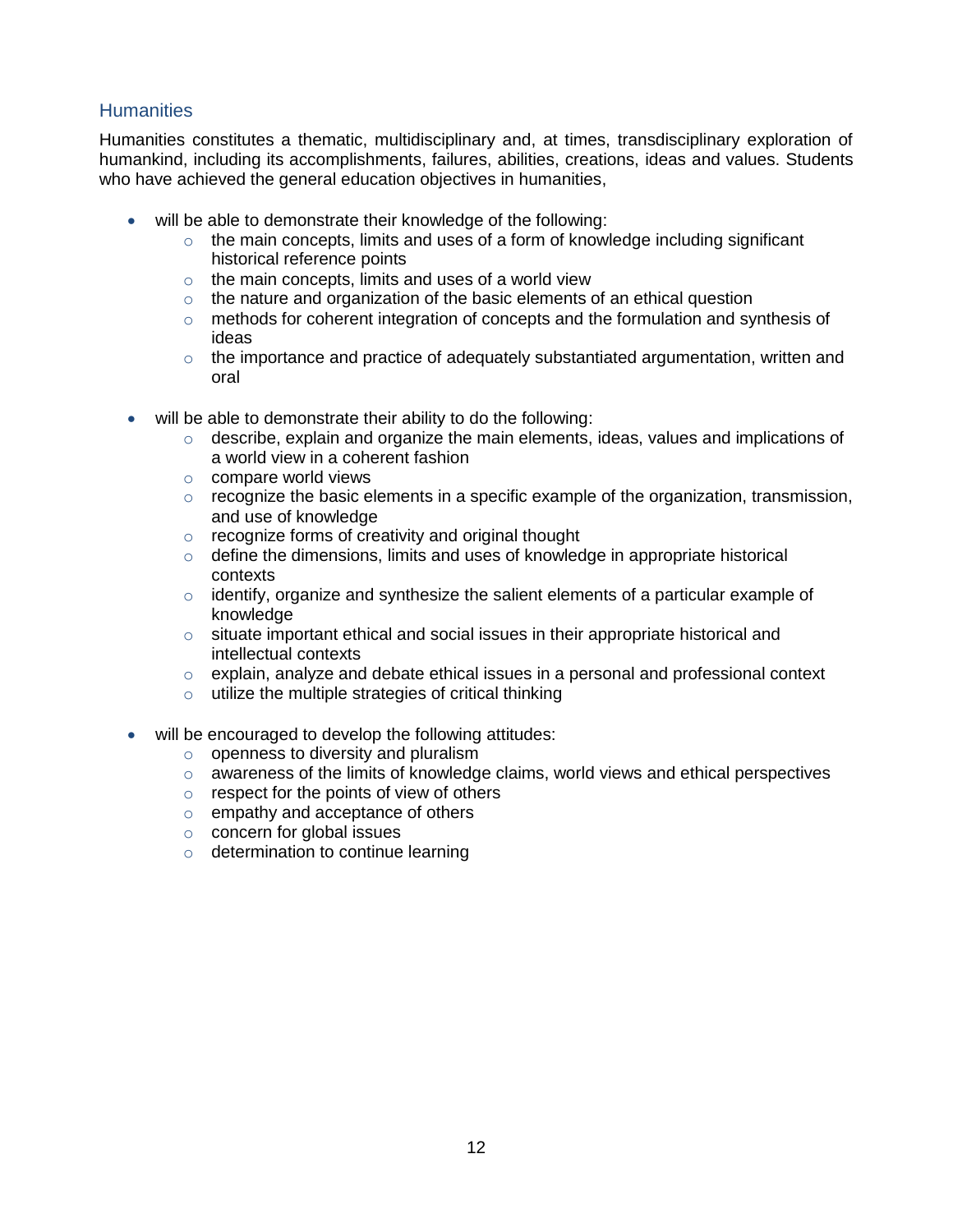#### Physical Education

Students who have achieved the general education objectives in physical education,

- will be able to demonstrate their knowledge of the following:
	- $\circ$  notions and concepts based on the findings of scientific research and how to apply them methodically to physical or sporting activities
	- $\circ$  the relationship between lifestyle, physical activity, physical fitness and health
	- $\circ$  ways to evaluate their own abilities and needs with respect to activities that can enhance their health and fitness
	- $\circ$  the rules, techniques and conditions involved in different types of physical or sporting activity
	- $\circ$  the main socio-cultural determinants of physical activity and a healthy lifestyle
- will be able to demonstrate their ability to do the following:
	- o give an initial account of their abilities, attitudes and needs
	- $\circ$  choose physical activities on the basis of their motivation, their ability to adapt to effort and their need for change
	- $\circ$  apply the rules and techniques of a certain number of physical activities with a view to practising them sufficiently on a regular basis
	- $\circ$  set goals that are realistic, measurable, challenging and situated within a specific time frame
	- $\circ$  improve their mastery of basic techniques and strategies associated with physical activities
	- $\circ$  evaluate their skills, attitudes and progress in order to adapt their means or objectives in their practice of physical activities
	- $\circ$  autonomously maintain or increase their physical activity and fitness levels in order to develop a healthy and active lifestyle
	- $\circ$  use their creativity in physical activities
	- $\circ$  express their choice of activities in a clear and reasoned manner
- will be encouraged to develop the following attitudes:
	- $\circ$  awareness of the importance of regular and sufficient physical activity in order to improve their fitness
	- $\circ$  awareness of the factors that encourage them to practise physical activity more often
	- $\circ$  awareness of the importance of evaluating and respecting their ability to adapt to effort, as well as an awareness of the conditions necessary to carry out a physical activity program, before committing to it
	- o self-confidence, self-control, cooperation, respect and understanding, through knowledge and through the practice of a physical activity
	- $\circ$  respect for ethical behaviour when participating in a sport or a physical activity
	- $\circ$  respect for individual and cultural differences as well as for the environment in which the sport or physical activity takes place
	- $\circ$  appreciation for the aesthetic value of physical activity as well as the opportunities for enjoyment it provides
	- $\circ$  readiness to adopt the values of discipline, effort, consistency and perseverance,
	- $\circ$  readiness to promote, as a social value, the regular and sufficient practice of physical activity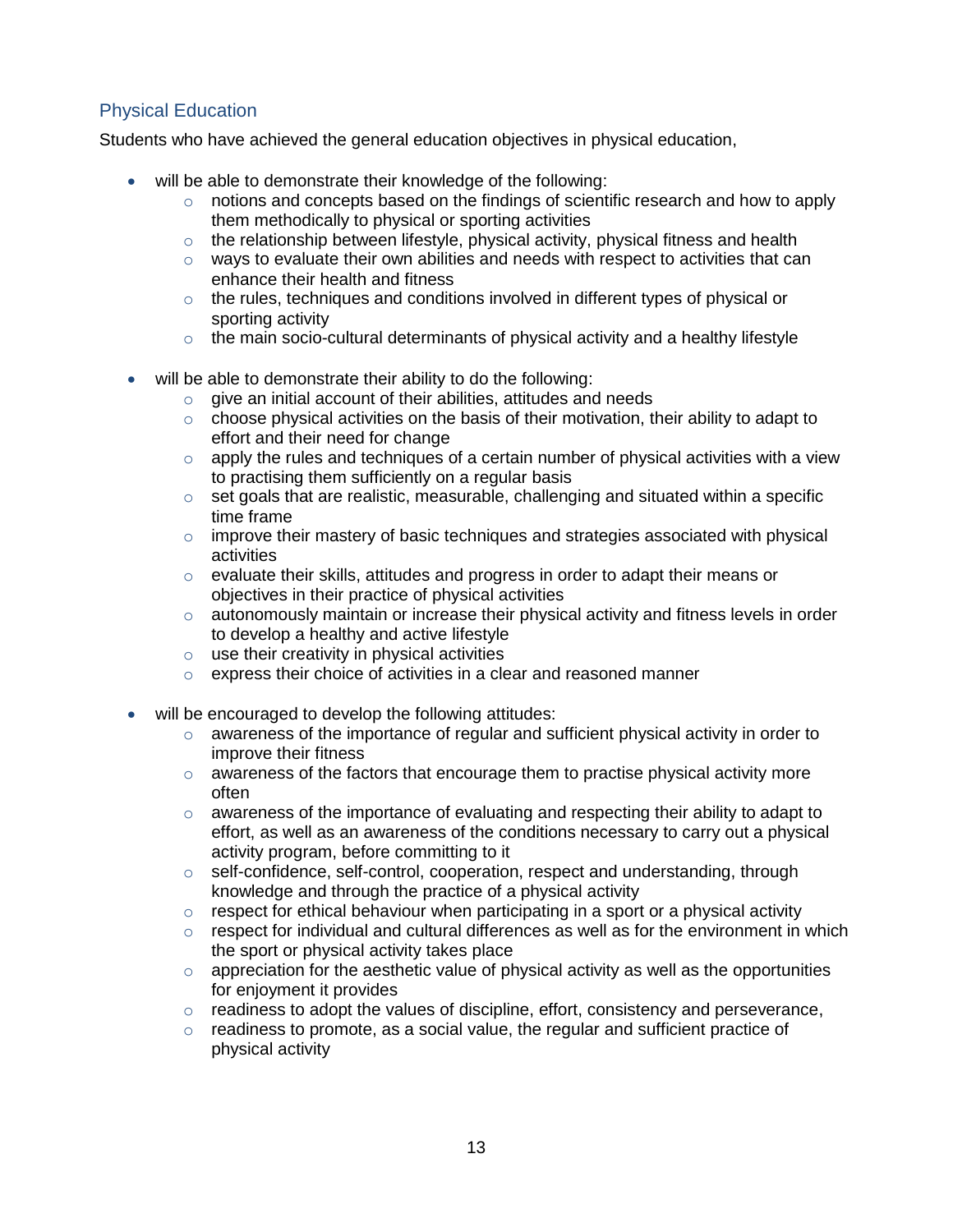### <span id="page-21-0"></span>**Program Objectives and Standards**

#### <span id="page-21-1"></span>**List of Objectives**

#### Program-Specific Component 32 credits, 900 periods of instruction

#### Common Objectives

- 00UK Analyze the organization, functioning and diversity of living beings
- 00UL Analyze chemical and physical changes in matter using concepts associated with the structure of atoms and molecules
- 00UM Analyze the properties of solutions and reactions in solutions
- 00UN Apply the methods of differential calculus to the study of functions and problem solving
- 00UP Apply the methods of integral calculus to the study of functions and problem solving
- 00UQ Apply the methods of linear algebra and vector geometry to problem solving
- 00UR Analyze various situations and phenomena in physics using the basic principles of classical mechanics
- 00US Analyze various situations and phenomena in physics using the basic laws of electricity and magnetism
- 00UT Analyze various situations or phenomena associated with waves, optics and modern physics using basic principles
- 00UU Apply acquired knowledge to one or more subjects in the sciences

#### Optional Objectives

- 00UV Apply the experimental method in a scientific field
- 00XU Analyze the structure and functioning of multicelled organisms in terms of homeostasis and from an evolutionary perspective
- 00XV Solve simple problems in organic chemistry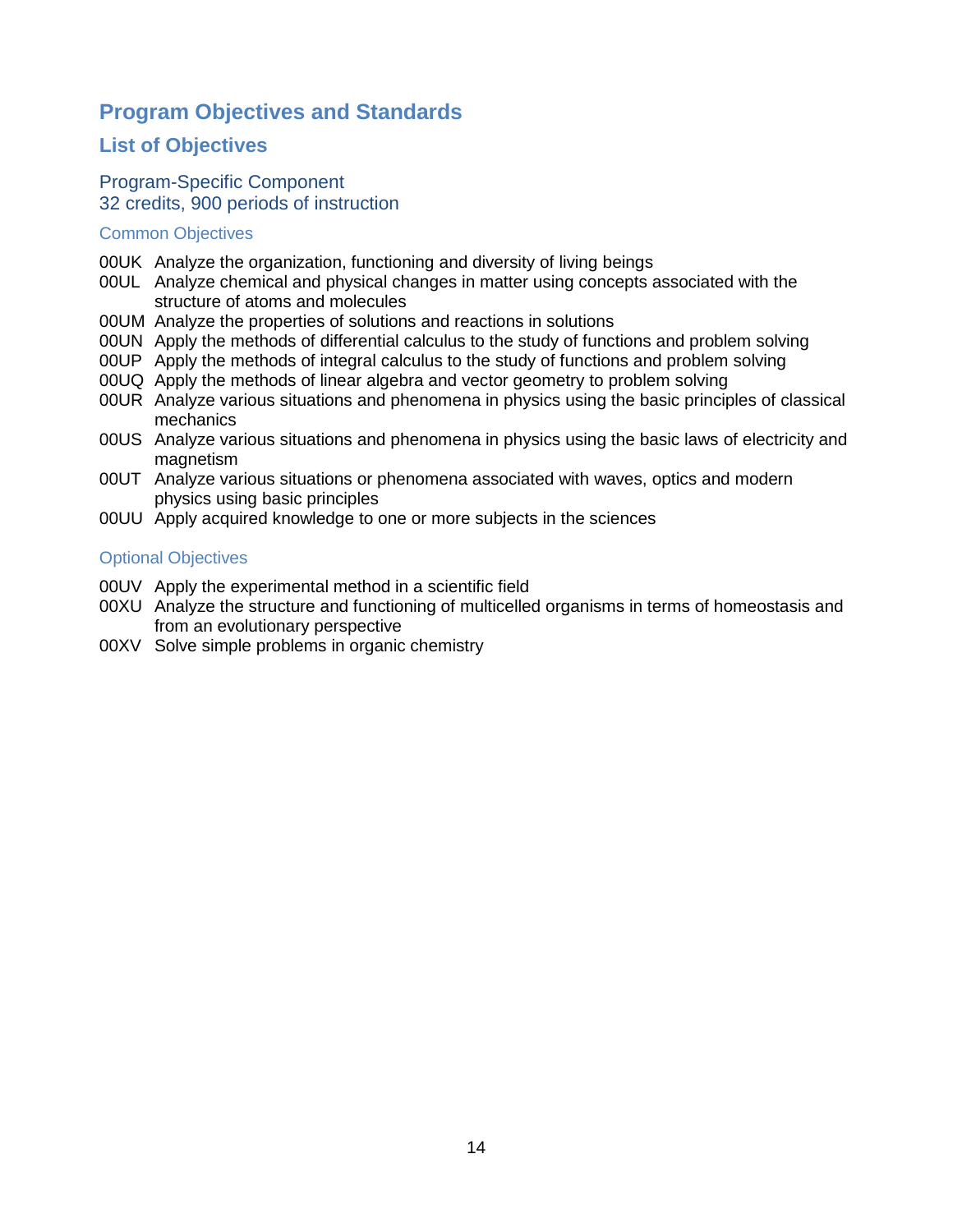Enriched General Education Component Common to All Programs and Enriched General Education Component Specific to the Program 22 credits and 555 periods of instruction, 6 credits and 165 periods of instruction

English, Language of Instruction and Literature

- 4EA0 Analyze and produce various forms of discourse
- 4EA1 Apply an analytical approach to literary genres
- 4EA2 Apply an analytical approach to a literary theme
- 4EAP Communicate in the forms of discourse appropriate to one or more fields of study

#### Français, langue d'enseignement et littérature

- 4EF0 Analyser des textes littéraires.
- 4EF1 Expliquer les représentations du monde contenues dans des textes littéraires d'époques et de genres variés.
- 4EF2 Apprécier des textes de la littérature québécoise d'époques et de genres variés.
- 4EFP Produire différents types de discours oraux et écrits liés au champ d'études de l'élève.

#### **Humanities**

- 4HU0 Apply a logical analytical process to how knowledge is organized and used
- 4HU1 Apply a critical thought process to world views
- 4HUP Apply a critical thought process to ethical issues relevant to the field of study Physical Education
- 4EP0 Analyze one's physical activity from the standpoint of a healthy lifestyle
- 4EP1 Improve one's effectiveness when practising a physical activity
- 4EP2 Demonstrate one's ability to assume responsibility for maintaining a healthy lifestyle through the continued practice of physical activity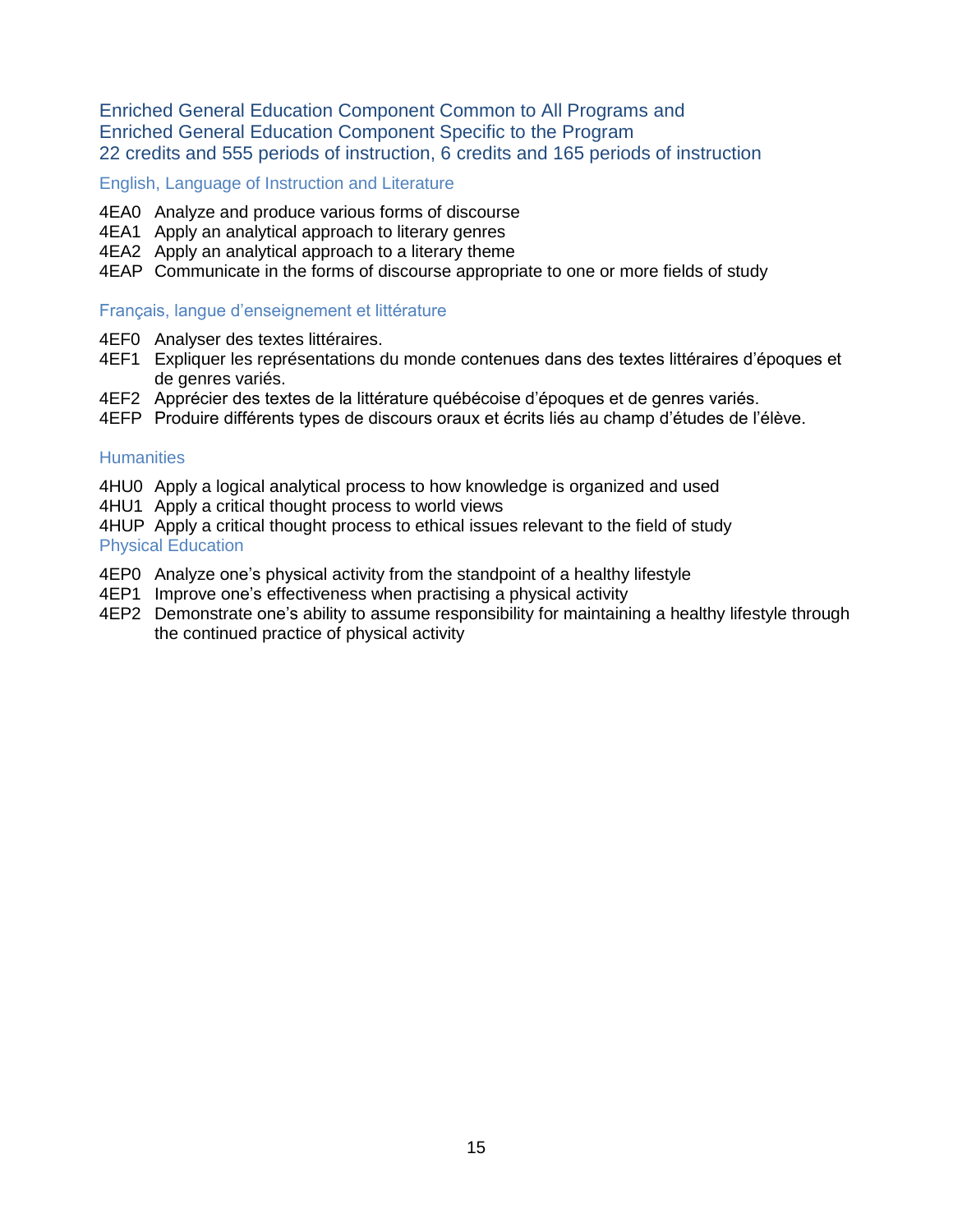### <span id="page-23-0"></span>**Program-Specific Component**

### Common Objectives and Standards

|                                                                                                                                                                                                                                                                                                                                                                                                                                                                                                                | Code: 00UK                                                                                                                                                                                                                                                                                                                                                                                                                                                                                                                                                                                                                                                                                                                                                                                                                                                                                                                                                                                                                                              |  |
|----------------------------------------------------------------------------------------------------------------------------------------------------------------------------------------------------------------------------------------------------------------------------------------------------------------------------------------------------------------------------------------------------------------------------------------------------------------------------------------------------------------|---------------------------------------------------------------------------------------------------------------------------------------------------------------------------------------------------------------------------------------------------------------------------------------------------------------------------------------------------------------------------------------------------------------------------------------------------------------------------------------------------------------------------------------------------------------------------------------------------------------------------------------------------------------------------------------------------------------------------------------------------------------------------------------------------------------------------------------------------------------------------------------------------------------------------------------------------------------------------------------------------------------------------------------------------------|--|
| <b>Objective</b>                                                                                                                                                                                                                                                                                                                                                                                                                                                                                               | <b>Standard</b>                                                                                                                                                                                                                                                                                                                                                                                                                                                                                                                                                                                                                                                                                                                                                                                                                                                                                                                                                                                                                                         |  |
| <b>Statement of the Competency</b>                                                                                                                                                                                                                                                                                                                                                                                                                                                                             |                                                                                                                                                                                                                                                                                                                                                                                                                                                                                                                                                                                                                                                                                                                                                                                                                                                                                                                                                                                                                                                         |  |
| Analyze the organization, functioning and diversity of<br>living beings.                                                                                                                                                                                                                                                                                                                                                                                                                                       |                                                                                                                                                                                                                                                                                                                                                                                                                                                                                                                                                                                                                                                                                                                                                                                                                                                                                                                                                                                                                                                         |  |
| <b>Elements of the Competency</b>                                                                                                                                                                                                                                                                                                                                                                                                                                                                              | <b>Performance Criteria</b>                                                                                                                                                                                                                                                                                                                                                                                                                                                                                                                                                                                                                                                                                                                                                                                                                                                                                                                                                                                                                             |  |
| 1. Recognize the relationships between the<br>structures and functions of certain levels of<br>organization of living beings.<br>2. Analyze the mechanisms that are responsible for<br>the genetic variation of living beings.<br>3. Evaluate the action of the mechanisms of<br>evolution on the diversity and the levels of<br>complexity of living beings.<br>4. Analyze the integration of living beings with their<br>environment.<br>5. Explain the processes of transformation of matter<br>and energy. | Proper use of concepts and terminology<br>Clear description of the principal steps of a<br>biological process<br>Accurate description of structures and their<br>functions<br>Description of the correlations between<br>structures and functions<br>Appropriate use of the dictionary of the genetic<br>code<br>Appropriate use of the laws of genetics and the<br>chromosome theory of heredity<br>Clear description of the factors that cause or<br>maintain genetic variation<br>Account of the main adaptations of organisms to<br>their environment<br>Presentation of the conditions for balance in an<br>ecosystem<br>Statement of the main environmental problems<br>Justified interpretations of the structural,<br>functional and evolutionary links of the levels of<br>complexity of living beings<br>Observance of the experimental method and,<br>where applicable, the experimental procedure<br>Adherence to safety and environmental<br>protection regulations<br>Appropriate use of techniques of observation and<br>experimentation |  |
| <b>Learning Activities</b>                                                                                                                                                                                                                                                                                                                                                                                                                                                                                     |                                                                                                                                                                                                                                                                                                                                                                                                                                                                                                                                                                                                                                                                                                                                                                                                                                                                                                                                                                                                                                                         |  |
| Discipline:<br><b>Biology</b><br>Weighting:<br>$3 - 2 - 3$<br>Credits:<br>$2\frac{2}{3}$<br>Periods of instruction:<br>75<br>Indications:<br>DNA and the regulation of gene expression, protein synthesis, mutations.<br>abnormalities.                                                                                                                                                                                                                                                                        | Structural and functional characteristics of macromolecules, cells and ecosystems.<br>Mendel's laws and their generalization, sex-linked genes and heredity, chromosomal                                                                                                                                                                                                                                                                                                                                                                                                                                                                                                                                                                                                                                                                                                                                                                                                                                                                                |  |
| The origin of life, theories of evolution, the evolution of populations, speciation,<br>characteristics of the five kingdoms of living organisms.                                                                                                                                                                                                                                                                                                                                                              |                                                                                                                                                                                                                                                                                                                                                                                                                                                                                                                                                                                                                                                                                                                                                                                                                                                                                                                                                                                                                                                         |  |

Biogeochemical cycles, energy flow and productivity in an ecosystem.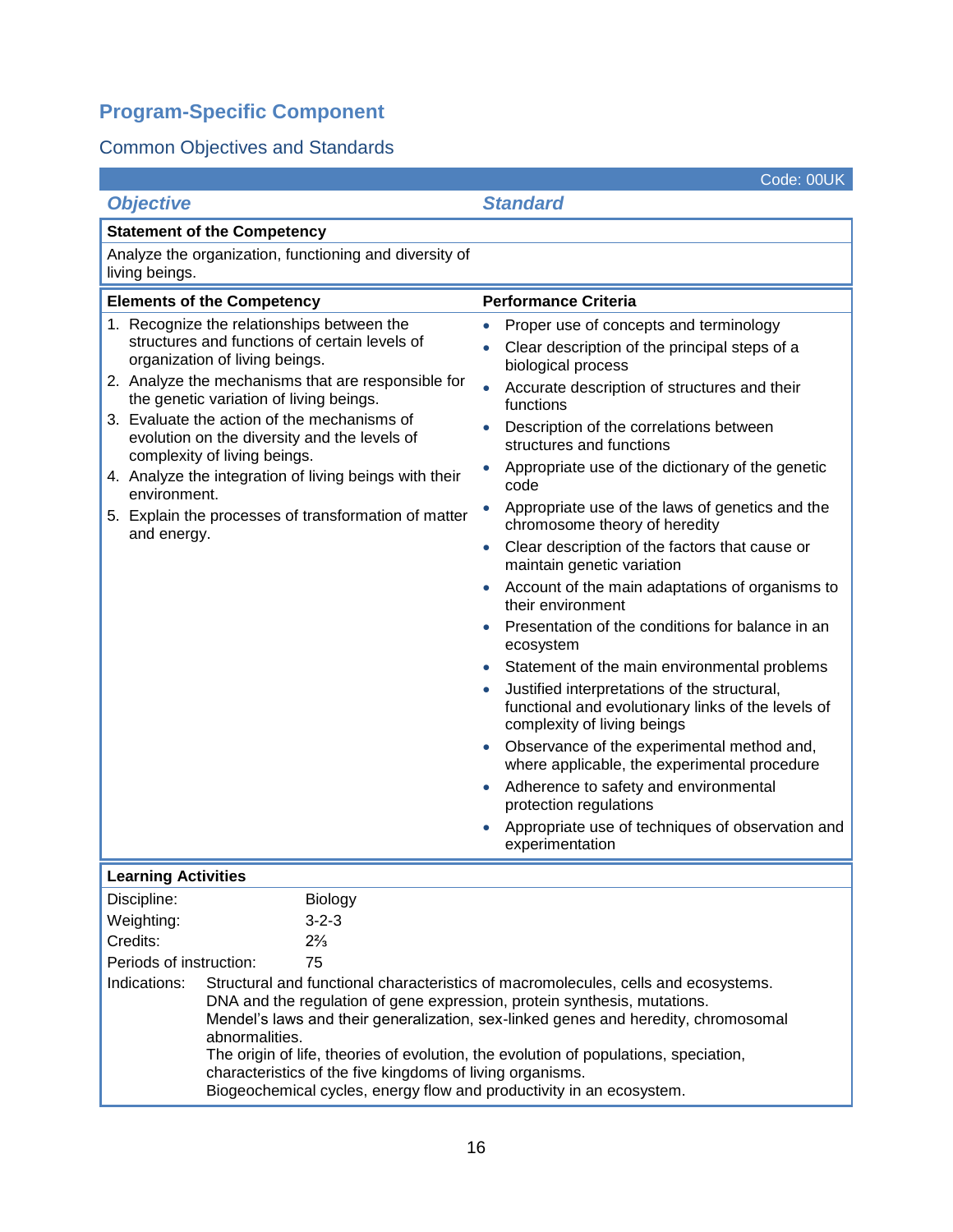|                                                                                                                                                                                                                                                                                                                                                                                                                                                                                                                                                                                         | Code: 00UL                                                                                                                                                                                                                                                                                                                                                                                                                     |  |
|-----------------------------------------------------------------------------------------------------------------------------------------------------------------------------------------------------------------------------------------------------------------------------------------------------------------------------------------------------------------------------------------------------------------------------------------------------------------------------------------------------------------------------------------------------------------------------------------|--------------------------------------------------------------------------------------------------------------------------------------------------------------------------------------------------------------------------------------------------------------------------------------------------------------------------------------------------------------------------------------------------------------------------------|--|
| <b>Objective</b>                                                                                                                                                                                                                                                                                                                                                                                                                                                                                                                                                                        | <b>Standard</b>                                                                                                                                                                                                                                                                                                                                                                                                                |  |
| <b>Statement of the Competency</b>                                                                                                                                                                                                                                                                                                                                                                                                                                                                                                                                                      |                                                                                                                                                                                                                                                                                                                                                                                                                                |  |
| Analyze chemical and physical changes in matter<br>using concepts associated with the structure of<br>atoms and molecules.                                                                                                                                                                                                                                                                                                                                                                                                                                                              |                                                                                                                                                                                                                                                                                                                                                                                                                                |  |
| <b>Elements of the Competency</b>                                                                                                                                                                                                                                                                                                                                                                                                                                                                                                                                                       | <b>Performance Criteria</b>                                                                                                                                                                                                                                                                                                                                                                                                    |  |
| 1. Apply the probabilistic model of the atom in<br>analyzing the properties of the elements.<br>2. Solve problems pertaining to the structure and<br>states of matter using modern theories of<br>chemistry.<br>3. Apply the laws of stoichiometry to the study of<br>chemical phenomena.<br>4. Verify experimentally a number of physical and<br>chemical properties of matter.                                                                                                                                                                                                        | Proper use of concepts, laws and principles<br>Use of appropriate terminology<br>Representation in conformity with the<br>probabilistic model<br>Adequate representation of situations presented<br>Correct application of experimental procedures<br>and techniques<br>Adherence to safety and environmental<br>protection regulations<br>Accuracy of calculations<br>Laboratory report in line with established<br>standards |  |
| <b>Learning Activities</b>                                                                                                                                                                                                                                                                                                                                                                                                                                                                                                                                                              |                                                                                                                                                                                                                                                                                                                                                                                                                                |  |
| Discipline:<br>Chemistry<br>Weighting:<br>$3 - 2 - 3$<br>$2\frac{2}{3}$<br>Credits:<br>Periods of instruction:<br>75<br>Indications:<br>Orbitals and probability of presence of electrons, quantum numbers.<br>Elements: periodic table, normal physical state, periodic properties of elements, oxidization<br>numbers.<br>Terminology of elements and inorganic compounds.<br>Energy in the formation of chemical bonds.<br>Intermolecular bonds.<br>Prediction of molecular structures.<br>Intermolecular bonds and states of matter.<br>Basic experimental techniques in chemistry. |                                                                                                                                                                                                                                                                                                                                                                                                                                |  |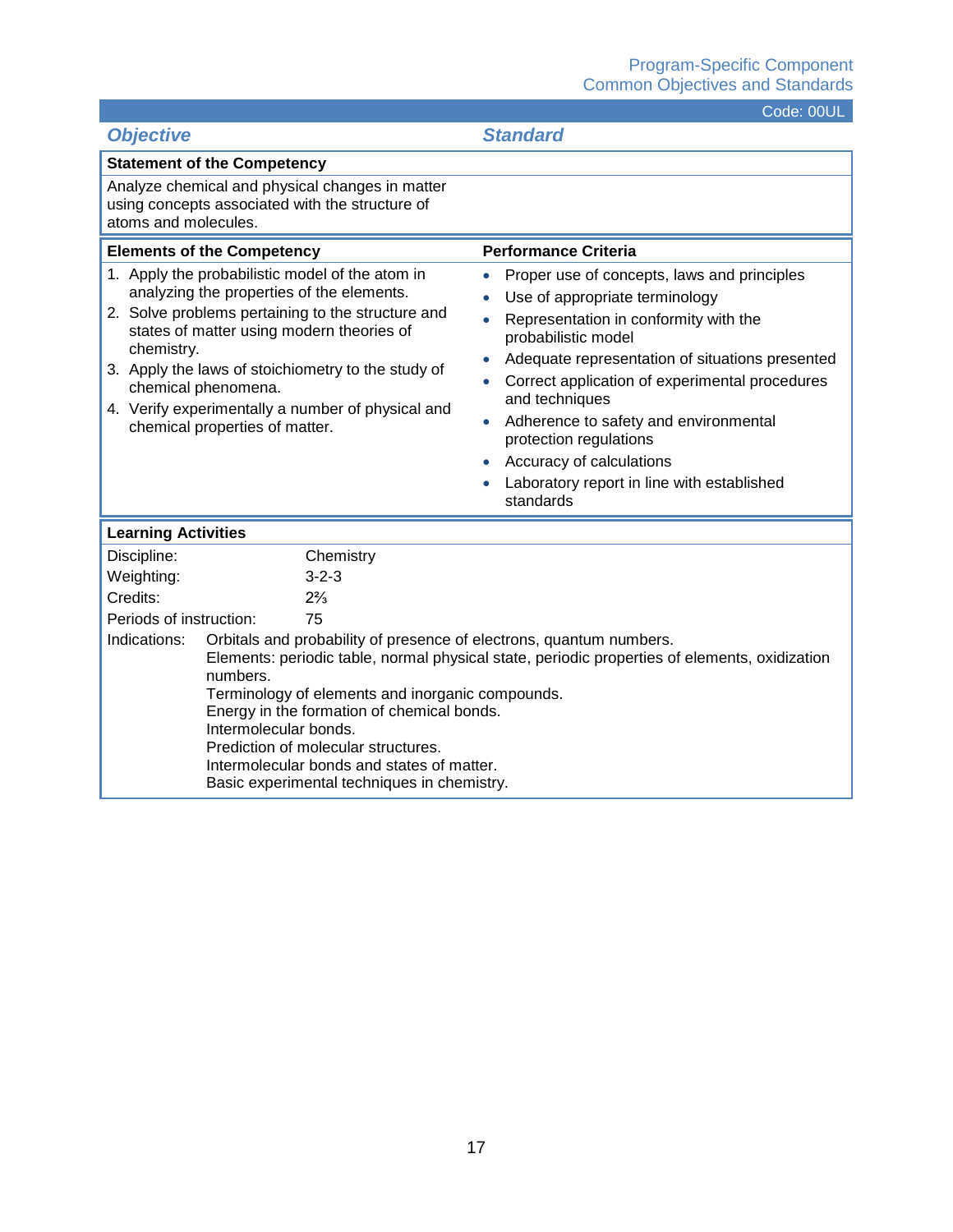| UDJECITVE                                                                                                                                                                                                                                                                                                                                                                                                                                                                                                                                                                       | Əldi ildi u                                                                                                                                                                                                                                                                                                                                                                                                                                                                                                                                                                                                                                   |
|---------------------------------------------------------------------------------------------------------------------------------------------------------------------------------------------------------------------------------------------------------------------------------------------------------------------------------------------------------------------------------------------------------------------------------------------------------------------------------------------------------------------------------------------------------------------------------|-----------------------------------------------------------------------------------------------------------------------------------------------------------------------------------------------------------------------------------------------------------------------------------------------------------------------------------------------------------------------------------------------------------------------------------------------------------------------------------------------------------------------------------------------------------------------------------------------------------------------------------------------|
| <b>Statement of the Competency</b>                                                                                                                                                                                                                                                                                                                                                                                                                                                                                                                                              |                                                                                                                                                                                                                                                                                                                                                                                                                                                                                                                                                                                                                                               |
| Analyze the properties of solutions and reactions in<br>solutions.                                                                                                                                                                                                                                                                                                                                                                                                                                                                                                              |                                                                                                                                                                                                                                                                                                                                                                                                                                                                                                                                                                                                                                               |
| <b>Elements of the Competency</b>                                                                                                                                                                                                                                                                                                                                                                                                                                                                                                                                               | <b>Performance Criteria</b>                                                                                                                                                                                                                                                                                                                                                                                                                                                                                                                                                                                                                   |
| 1. Analyze the colligative properties of solutions.<br>2. Solve problems pertaining to the kinetics of<br>reactions in solutions.<br>3. Solve problems pertaining to chemical<br>equilibrium.<br>4. Verify experimentally a number of properties of<br>solutions.<br>5. Determine experimentally a number of<br>characteristics of reactions in solutions.                                                                                                                                                                                                                      | Proper use of concepts, laws and principles<br>$\bullet$<br>Use of appropriate terminology<br>$\bullet$<br>Adequate representation of situations<br>$\bullet$<br>Rigour and consistency of the problem-solving<br>$\bullet$<br>procedure<br>Validity of required approximations<br>$\bullet$<br>Correct application of the experimental<br>$\bullet$<br>procedure<br>Adherence to safety and environmental<br>$\bullet$<br>protection regulations<br>Validity of the content of the laboratory report<br>Logical processing of results<br>$\bullet$<br><b>Estimation of uncertainties</b><br>Quality of the presentation of experimental data |
| <b>Learning Activities</b>                                                                                                                                                                                                                                                                                                                                                                                                                                                                                                                                                      |                                                                                                                                                                                                                                                                                                                                                                                                                                                                                                                                                                                                                                               |
| Discipline:<br>Chemistry<br>$3 - 2 - 3$                                                                                                                                                                                                                                                                                                                                                                                                                                                                                                                                         |                                                                                                                                                                                                                                                                                                                                                                                                                                                                                                                                                                                                                                               |
| Weighting:<br>Credits:<br>$2\frac{2}{3}$                                                                                                                                                                                                                                                                                                                                                                                                                                                                                                                                        |                                                                                                                                                                                                                                                                                                                                                                                                                                                                                                                                                                                                                                               |
| 75<br>Periods of instruction:                                                                                                                                                                                                                                                                                                                                                                                                                                                                                                                                                   |                                                                                                                                                                                                                                                                                                                                                                                                                                                                                                                                                                                                                                               |
| Indications:<br>Phenomenon of solvation (qualitative study).<br>Concentration units.<br>Colligative properties: boiling and freezing temperatures, osmotic pressure, Raoult's Law.<br>Kinetics of reactions: qualitative aspect, reaction rate equation and integral reaction rate<br>equation applied to first and second order reactions, energy in reactions, rate constants, half<br>reaction time.<br>Le Chatelier's principle.<br>Equilibrium in aqueous solutions (qualitative and quantitative aspects): acid-base reactions,<br>oxide reduction reactions, solubility. |                                                                                                                                                                                                                                                                                                                                                                                                                                                                                                                                                                                                                                               |

### *Objective Standard*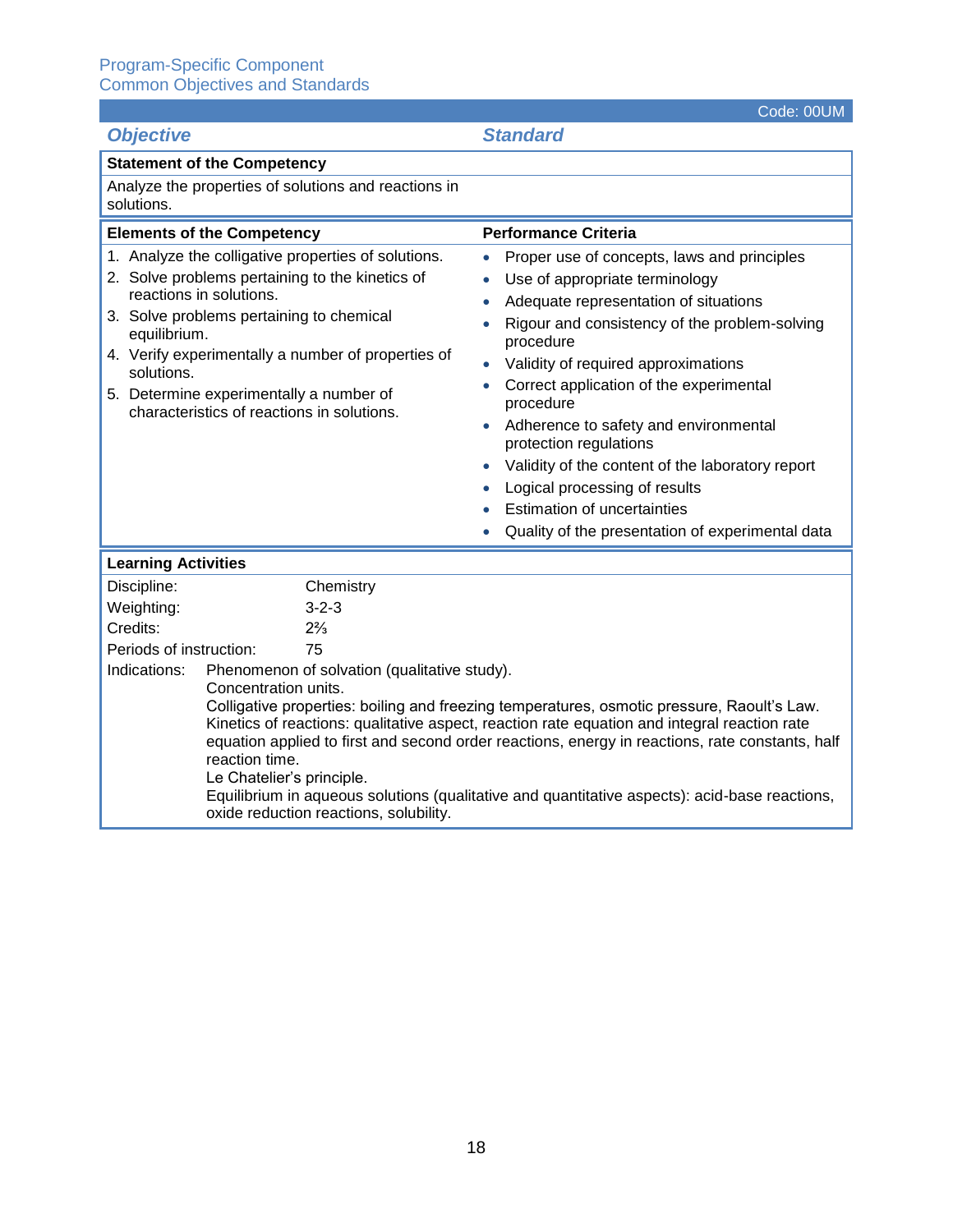| <b>Objective</b>                                                                                                                                                                                                                                                                                                                                                                                                                                    | <b>Standard</b>                                                                                                                                                                                                                                                                                                                                                                                                                                                                        |  |
|-----------------------------------------------------------------------------------------------------------------------------------------------------------------------------------------------------------------------------------------------------------------------------------------------------------------------------------------------------------------------------------------------------------------------------------------------------|----------------------------------------------------------------------------------------------------------------------------------------------------------------------------------------------------------------------------------------------------------------------------------------------------------------------------------------------------------------------------------------------------------------------------------------------------------------------------------------|--|
| <b>Statement of the Competency</b>                                                                                                                                                                                                                                                                                                                                                                                                                  |                                                                                                                                                                                                                                                                                                                                                                                                                                                                                        |  |
| Apply the methods of differential calculus to the<br>study of functions and problem solving.                                                                                                                                                                                                                                                                                                                                                        |                                                                                                                                                                                                                                                                                                                                                                                                                                                                                        |  |
| <b>Elements of the Competency</b>                                                                                                                                                                                                                                                                                                                                                                                                                   | <b>Performance Criteria</b>                                                                                                                                                                                                                                                                                                                                                                                                                                                            |  |
| 1. Recognize and describe the characteristics of a<br>function expressed in symbolic or graphic form.<br>2. Determine whether a function has a limit or is<br>continuous or has a derivative at a point or on an<br>interval.<br>3. Apply the rules and techniques of differentiation.<br>4. Use the derivative and related concepts to<br>analyze the variations of a function and graph it.<br>5. Solve optimization and rate of change problems. | Proper use of concepts<br>$\bullet$<br>Representation of a situation as a function<br>$\bullet$<br>Accurate graphic representation of a function<br>Correct choice and application of differentiation<br>$\bullet$<br>techniques<br>Algebraic operations in conformity with rules<br>$\bullet$<br>Accuracy of calculations<br>$\bullet$<br>Correct interpretation of results<br>Explanation of steps in problem-resolution<br>$\bullet$<br>procedure<br>Use of appropriate terminology |  |
| <b>Learning Activities</b>                                                                                                                                                                                                                                                                                                                                                                                                                          |                                                                                                                                                                                                                                                                                                                                                                                                                                                                                        |  |
| <b>Mathematics</b><br>Discipline:<br>Weighting:<br>$3 - 2 - 3$<br>Credits:<br>$2\frac{2}{3}$                                                                                                                                                                                                                                                                                                                                                        |                                                                                                                                                                                                                                                                                                                                                                                                                                                                                        |  |
| Periods of instruction:<br>75                                                                                                                                                                                                                                                                                                                                                                                                                       |                                                                                                                                                                                                                                                                                                                                                                                                                                                                                        |  |
| Indications:<br>Functions: algebraic, exponential, logarithmic, trigonometric and inverse trigonometric.<br>Limit: intuitive approach, definition, properties, calculation of limits.<br>Continuity: definition and properties.<br>Derivative: geometric interpretation, definition, standard rules and techniques.<br>Applications: study of curves, optimization problems, rates of change.                                                       |                                                                                                                                                                                                                                                                                                                                                                                                                                                                                        |  |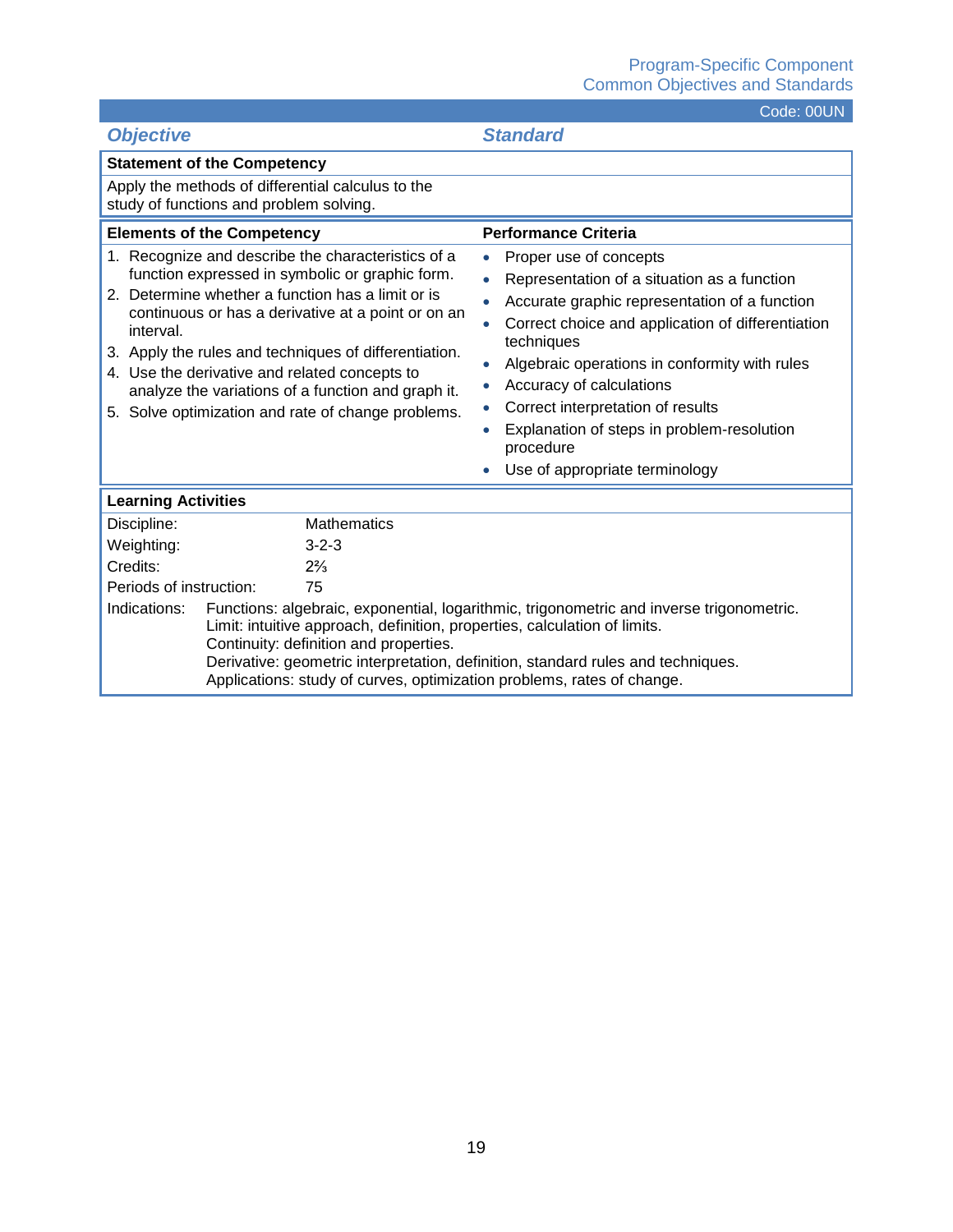| <b>Objective</b>                                                                                                                                                                                                                                                                                                                                                |                                                                                          | <b>Standard</b>                                                                                             |
|-----------------------------------------------------------------------------------------------------------------------------------------------------------------------------------------------------------------------------------------------------------------------------------------------------------------------------------------------------------------|------------------------------------------------------------------------------------------|-------------------------------------------------------------------------------------------------------------|
|                                                                                                                                                                                                                                                                                                                                                                 | <b>Statement of the Competency</b>                                                       |                                                                                                             |
|                                                                                                                                                                                                                                                                                                                                                                 | Apply the methods of integral calculus to the study<br>of functions and problem solving. |                                                                                                             |
|                                                                                                                                                                                                                                                                                                                                                                 | <b>Elements of the Competency</b>                                                        | <b>Performance Criteria</b>                                                                                 |
|                                                                                                                                                                                                                                                                                                                                                                 | 1. Determine the indefinite integral of a function.                                      | Proper use of concepts<br>$\bullet$                                                                         |
| 2. Calculate the limits of indeterminate forms.<br>3. Calculate the definite integral and the improper<br>integral of a function on an interval.                                                                                                                                                                                                                |                                                                                          | Adequate two- and three-dimensional<br>$\bullet$<br>representations of surfaces and solids of<br>revolution |
|                                                                                                                                                                                                                                                                                                                                                                 | 4. Express concrete problems as differential                                             | Algebraic operations in conformity with rules<br>$\bullet$                                                  |
| equations and solve simple differential equations.<br>5. Calculate volumes, areas and lengths and draw                                                                                                                                                                                                                                                          |                                                                                          | Correct choice and application of rules and<br>$\bullet$<br>techniques of integration                       |
|                                                                                                                                                                                                                                                                                                                                                                 | two- and three-dimensional representations.                                              | Accuracy of calculations<br>$\bullet$                                                                       |
|                                                                                                                                                                                                                                                                                                                                                                 | 6. Analyze the convergence of infinite series.                                           | Justification of steps in the solution<br>$\bullet$                                                         |
|                                                                                                                                                                                                                                                                                                                                                                 |                                                                                          | Correct interpretation of results                                                                           |
|                                                                                                                                                                                                                                                                                                                                                                 |                                                                                          | Use of appropriate terminology                                                                              |
| <b>Learning Activities</b>                                                                                                                                                                                                                                                                                                                                      |                                                                                          |                                                                                                             |
| Discipline:                                                                                                                                                                                                                                                                                                                                                     | <b>Mathematics</b>                                                                       |                                                                                                             |
| Weighting:                                                                                                                                                                                                                                                                                                                                                      | $3 - 2 - 3$                                                                              |                                                                                                             |
| Credits:                                                                                                                                                                                                                                                                                                                                                        | $2\frac{2}{3}$                                                                           |                                                                                                             |
| Periods of instruction:                                                                                                                                                                                                                                                                                                                                         | 75                                                                                       |                                                                                                             |
| Limit: indeterminate forms, l'Hospital's rule.<br>Indications:<br>Standard rules and techniques of integration.<br>Properties of the indefinite integral and the definite integral.<br>Calculation of lengths, areas and volumes.<br>The Fundamental Theorem of Calculus.<br>Differential equations in separable variables.<br>The Taylor and MacLaurin series. |                                                                                          |                                                                                                             |

Code: 00UP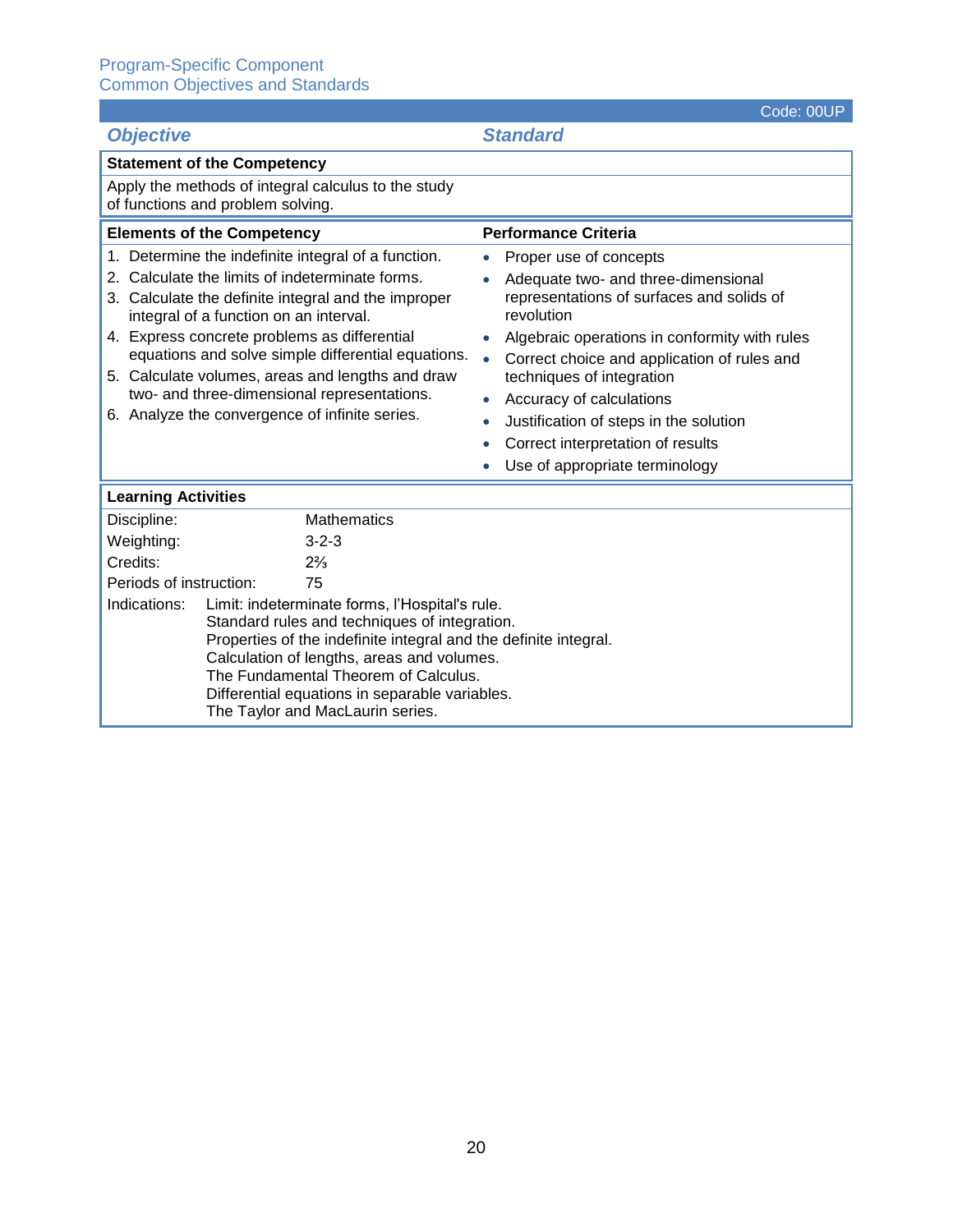| <b>Objective</b>                                                                                                                                                                                                                                                                                                                                                                                                                                                                                                                                                                                                                                                                             | <b>Standard</b>                                                                                                                                                                                                                                                                                                                                                                                                                                                                                                                              |  |
|----------------------------------------------------------------------------------------------------------------------------------------------------------------------------------------------------------------------------------------------------------------------------------------------------------------------------------------------------------------------------------------------------------------------------------------------------------------------------------------------------------------------------------------------------------------------------------------------------------------------------------------------------------------------------------------------|----------------------------------------------------------------------------------------------------------------------------------------------------------------------------------------------------------------------------------------------------------------------------------------------------------------------------------------------------------------------------------------------------------------------------------------------------------------------------------------------------------------------------------------------|--|
| <b>Statement of the Competency</b>                                                                                                                                                                                                                                                                                                                                                                                                                                                                                                                                                                                                                                                           |                                                                                                                                                                                                                                                                                                                                                                                                                                                                                                                                              |  |
| Apply the methods of linear algebra and vector<br>geometry to problem solving.                                                                                                                                                                                                                                                                                                                                                                                                                                                                                                                                                                                                               |                                                                                                                                                                                                                                                                                                                                                                                                                                                                                                                                              |  |
| <b>Elements of the Competency</b>                                                                                                                                                                                                                                                                                                                                                                                                                                                                                                                                                                                                                                                            | <b>Performance Criteria</b>                                                                                                                                                                                                                                                                                                                                                                                                                                                                                                                  |  |
| 1. Express concrete problems as linear equations.<br>2. Solve systems of linear equations using<br>matrices.<br>3. Establish connections between geometry and<br>algebra.<br>4. Determine the equation of geometric loci (straight<br>lines and planes) and find their intersections.<br>5. Calculate angles, lengths, areas and volumes.<br>6. Demonstrate propositions.<br>7. Make two- and three-dimensional drawings of<br>loci.                                                                                                                                                                                                                                                         | Proper use of concepts<br>$\bullet$<br>Representation of situations in terms of vectors<br>$\bullet$<br>and matrices<br>Correct application of algorithms<br>$\bullet$<br>Correct solution of systems of linear equations<br>$\bullet$<br>Adequate representation of loci<br>$\bullet$<br>Justification of the steps in the solution<br>$\bullet$<br>Algebraic operations in conformity with rules<br>$\bullet$<br>Accuracy of calculations<br>$\bullet$<br>Correct interpretation of results<br>$\bullet$<br>Use of appropriate terminology |  |
| <b>Learning Activities</b>                                                                                                                                                                                                                                                                                                                                                                                                                                                                                                                                                                                                                                                                   |                                                                                                                                                                                                                                                                                                                                                                                                                                                                                                                                              |  |
| <b>Mathematics</b><br>Discipline:<br>Weighting:<br>$3 - 2 - 3$<br>Credits:<br>$2\frac{2}{3}$<br>Periods of instruction:<br>75<br>Indications:<br>Matrix and determinant: definitions, properties, operations, applications.<br>The Gauss-Jordan and inverse matrix methods of solving systems of linear equations.<br>Geometric and algebraic vectors: definition, representation, properties, operations,<br>applications.<br>Products of vectors: dot, cross and scalar triple product.<br>Vector space: coordinate system, basis, dimension, linear combination, linear independence.<br>Geometric applications: straight lines and planes, intersections of loci, calculations of angles |                                                                                                                                                                                                                                                                                                                                                                                                                                                                                                                                              |  |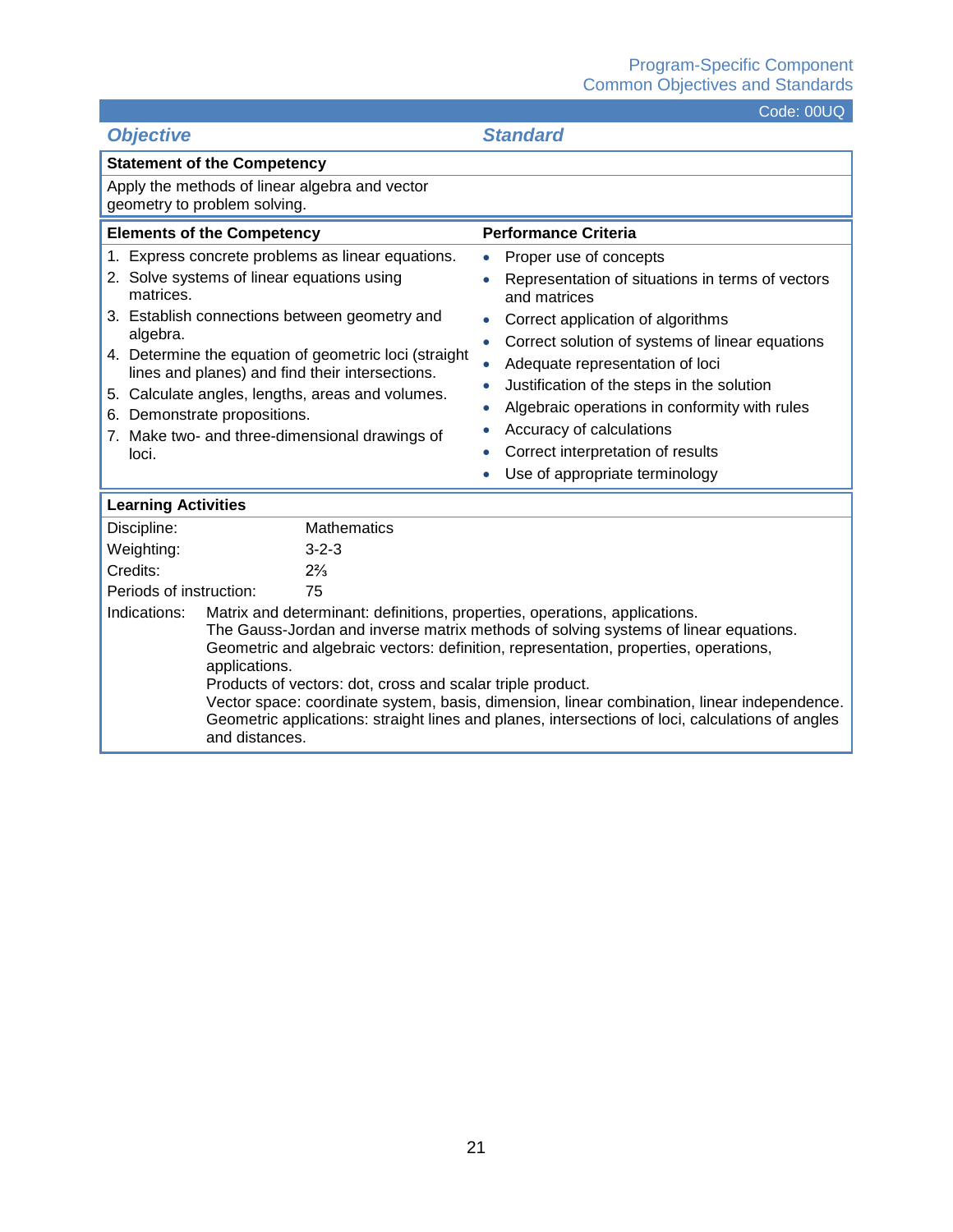|                                                                                                                                                                                                                                                                                                                                                                                                                                                                                  | Code: 00UR                                                                                                                                                                                                                                                                                                                                                                                                                                                                                                                            |
|----------------------------------------------------------------------------------------------------------------------------------------------------------------------------------------------------------------------------------------------------------------------------------------------------------------------------------------------------------------------------------------------------------------------------------------------------------------------------------|---------------------------------------------------------------------------------------------------------------------------------------------------------------------------------------------------------------------------------------------------------------------------------------------------------------------------------------------------------------------------------------------------------------------------------------------------------------------------------------------------------------------------------------|
| <b>Objective</b>                                                                                                                                                                                                                                                                                                                                                                                                                                                                 | <b>Standard</b>                                                                                                                                                                                                                                                                                                                                                                                                                                                                                                                       |
| <b>Statement of the Competency</b>                                                                                                                                                                                                                                                                                                                                                                                                                                               |                                                                                                                                                                                                                                                                                                                                                                                                                                                                                                                                       |
| Analyze various situations and phenomena in<br>physics using the basic principles of classical<br>mechanics.                                                                                                                                                                                                                                                                                                                                                                     |                                                                                                                                                                                                                                                                                                                                                                                                                                                                                                                                       |
| <b>Elements of the Competency</b>                                                                                                                                                                                                                                                                                                                                                                                                                                                | <b>Performance Criteria</b>                                                                                                                                                                                                                                                                                                                                                                                                                                                                                                           |
| 1. Describe the translation and rotation motions of<br>bodies.<br>2. Apply the concepts and laws of dynamics to the<br>analysis of the motion of bodies.<br>3. Measure the amount of work and energy<br>involved in simple situations.<br>4. Apply the principles of conservation in<br>mechanics.<br>5. Verify experimentally a number of laws and<br>principles in mechanics.                                                                                                  | Proper use of concepts, laws and principles<br>Adequate representation of situations in physics<br>Use of appropriate terminology<br>Graphic and mathematical representations<br>adapted to the nature of the problem<br>Justification of steps in the analysis of situations<br>Rigorous application of Newton's laws and the<br>principles of conservation<br>Critical evaluation of results<br>Interpretation of the limits of the models<br>Meticulous experimentation<br>Laboratory report in line with established<br>standards |
| <b>Learning Activities</b>                                                                                                                                                                                                                                                                                                                                                                                                                                                       |                                                                                                                                                                                                                                                                                                                                                                                                                                                                                                                                       |
| Physics<br>Discipline:<br>$3 - 2 - 3$<br>Weighting:<br>Credits:<br>$2\frac{2}{3}$<br>Periods of instruction:<br>75<br>Indications:<br>Scalar and vector quantities: units and dimensions.<br>Kinematics of the various aspects of rotation and translation: position, displacement, linear<br>and angular velocity, acceleration.<br>Force, dynamics of translation and rotation.<br>Energy and mechanical work.<br>Principles of conservation of energy and quantity of motion. |                                                                                                                                                                                                                                                                                                                                                                                                                                                                                                                                       |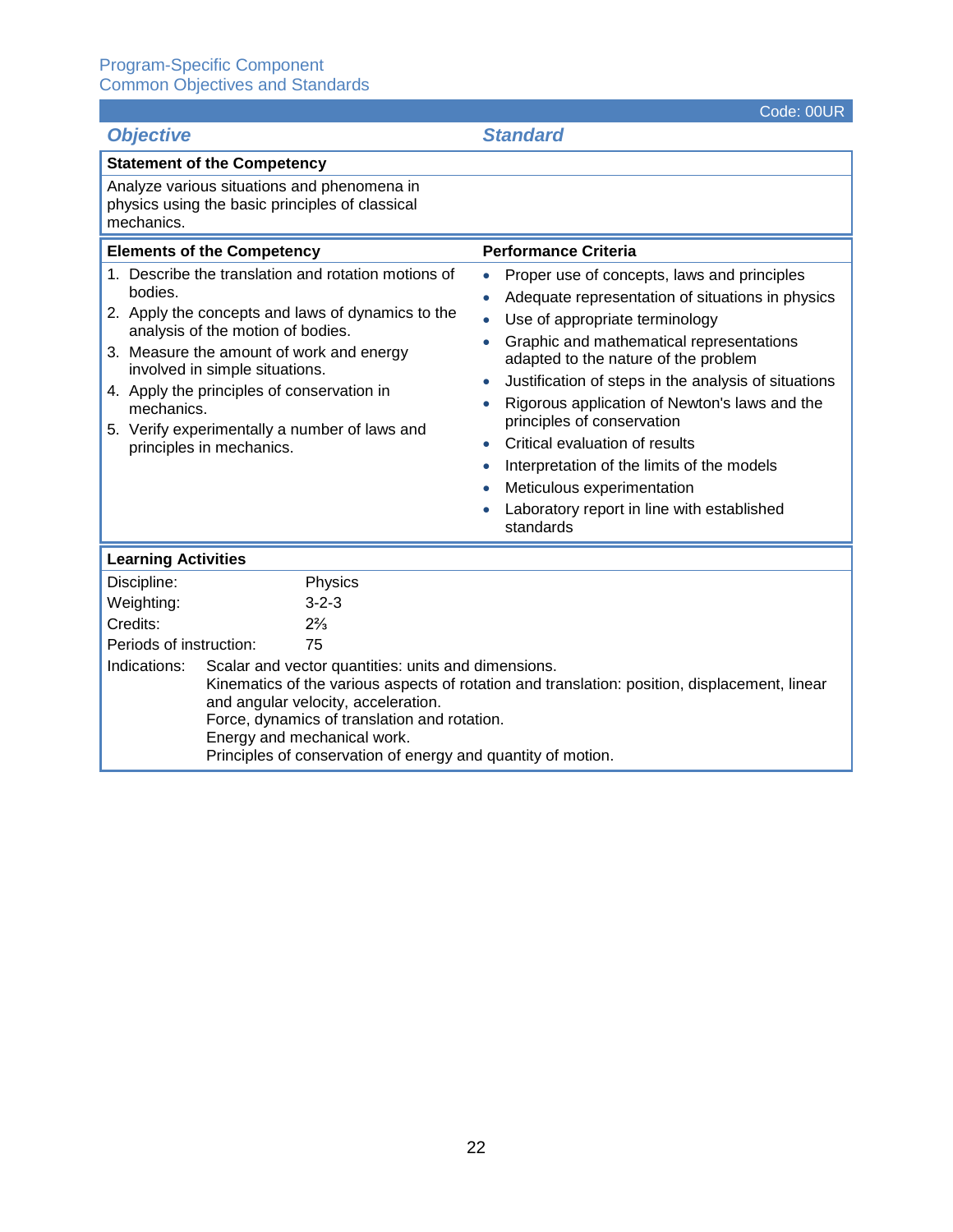|                                                                                                                                                                                                                                                                                                                            |                | Code: UUUS                                                                                                                                                                                                                                                                                                                                                                                                                                                                                                                                                                  |
|----------------------------------------------------------------------------------------------------------------------------------------------------------------------------------------------------------------------------------------------------------------------------------------------------------------------------|----------------|-----------------------------------------------------------------------------------------------------------------------------------------------------------------------------------------------------------------------------------------------------------------------------------------------------------------------------------------------------------------------------------------------------------------------------------------------------------------------------------------------------------------------------------------------------------------------------|
| <b>Objective</b>                                                                                                                                                                                                                                                                                                           |                | <b>Standard</b>                                                                                                                                                                                                                                                                                                                                                                                                                                                                                                                                                             |
| <b>Statement of the Competency</b>                                                                                                                                                                                                                                                                                         |                |                                                                                                                                                                                                                                                                                                                                                                                                                                                                                                                                                                             |
| Analyze various situations and phenomena in<br>physics using the basic laws of electricity and<br>magnetism.                                                                                                                                                                                                               |                |                                                                                                                                                                                                                                                                                                                                                                                                                                                                                                                                                                             |
| <b>Elements of the Competency</b>                                                                                                                                                                                                                                                                                          |                | <b>Performance Criteria</b>                                                                                                                                                                                                                                                                                                                                                                                                                                                                                                                                                 |
| 1. Analyze situations in physics associated with<br>static electric charge and electric current.<br>2. Analyze situations in physics associated with<br>magnetism and magnetic induction.<br>3. Apply the laws of electricity and magnetism.<br>4. Verify experimentally a number of laws of<br>electricity and magnetism. |                | Proper use of concepts, principles and laws<br>Adequate representation of situations in physics<br>$\bullet$<br>Graphic and mathematical representations<br>adapted to the nature of the problem<br>Justification of steps in the analysis of situations<br>Rigorous application of the laws of electricity and<br>$\bullet$<br>magnetism<br>Critical evaluation of results<br>Interpretation of the limits of the models<br>Meticulous experimentation<br>$\bullet$<br>Appropriate use of measuring instruments<br>Laboratory report in line with established<br>standards |
| <b>Learning Activities</b>                                                                                                                                                                                                                                                                                                 |                |                                                                                                                                                                                                                                                                                                                                                                                                                                                                                                                                                                             |
| Discipline:                                                                                                                                                                                                                                                                                                                | Physics        |                                                                                                                                                                                                                                                                                                                                                                                                                                                                                                                                                                             |
| Weighting:                                                                                                                                                                                                                                                                                                                 | $3 - 2 - 3$    |                                                                                                                                                                                                                                                                                                                                                                                                                                                                                                                                                                             |
| Credits:                                                                                                                                                                                                                                                                                                                   | $2\frac{2}{3}$ |                                                                                                                                                                                                                                                                                                                                                                                                                                                                                                                                                                             |
| Periods of instruction:<br>75                                                                                                                                                                                                                                                                                              |                |                                                                                                                                                                                                                                                                                                                                                                                                                                                                                                                                                                             |
| Indications:<br>Electrostatics: charge, field, potential, energy.<br>Electro-kinematics: current, circuit, energy, power.<br>Magnetism: magnet, force, magnetic field.<br>Electromagnetic induction: induced current, alternating current.                                                                                 |                |                                                                                                                                                                                                                                                                                                                                                                                                                                                                                                                                                                             |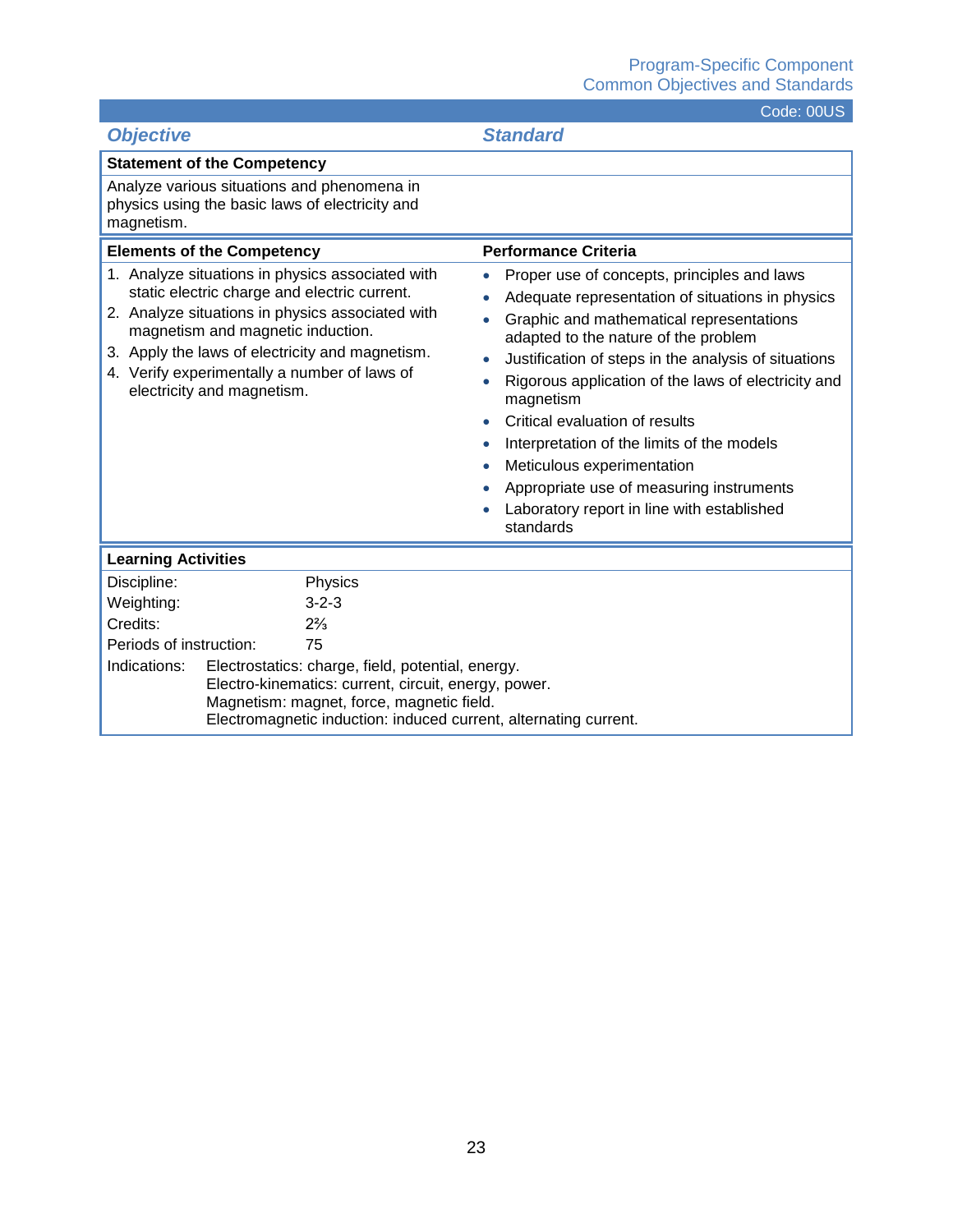| <b>Objective</b>                                                                                                                                                                                                                                                                                                                                                                                                          | <b>Standard</b>                                                                                                                                                                                                                                                                                                                                                                                                                                                                           |
|---------------------------------------------------------------------------------------------------------------------------------------------------------------------------------------------------------------------------------------------------------------------------------------------------------------------------------------------------------------------------------------------------------------------------|-------------------------------------------------------------------------------------------------------------------------------------------------------------------------------------------------------------------------------------------------------------------------------------------------------------------------------------------------------------------------------------------------------------------------------------------------------------------------------------------|
| <b>Statement of the Competency</b>                                                                                                                                                                                                                                                                                                                                                                                        |                                                                                                                                                                                                                                                                                                                                                                                                                                                                                           |
| Analyze various situations or phenomena associated<br>with waves, optics and modern physics using basic<br>principles.                                                                                                                                                                                                                                                                                                    |                                                                                                                                                                                                                                                                                                                                                                                                                                                                                           |
| <b>Elements of the Competency</b>                                                                                                                                                                                                                                                                                                                                                                                         | <b>Performance Criteria</b>                                                                                                                                                                                                                                                                                                                                                                                                                                                               |
| 1. Apply the basic principles of physics to the<br>description of vibrations and waves and their<br>transmission.<br>2. Apply the laws of geometric optics.<br>3. Apply the characteristics of waves to light<br>phenomena.<br>4. Analyze a number of situations using concepts of<br>modern physics.<br>5. Verify experimentally a number of laws and<br>principles associated with waves, optics and<br>modern physics. | Proper use of concepts, principles and laws<br>Adequate representation of situations in physics<br>Graphic and mathematical representations<br>adapted to the nature of the problem<br>Justification of steps in the analysis of situations<br>$\bullet$<br>Rigorous application of the main models<br>Critical evaluation of results<br>Interpretation of the limits of the models<br>$\bullet$<br>Meticulous experimentation<br>Laboratory report in line with established<br>standards |
| <b>Learning Activities</b>                                                                                                                                                                                                                                                                                                                                                                                                |                                                                                                                                                                                                                                                                                                                                                                                                                                                                                           |
| Discipline:<br>Physics<br>Weighting:<br>$3 - 2 - 3$<br>Credits:<br>$2^{2}/3$<br>Periods of instruction:<br>75<br>Indications:<br>Kinematics and dynamics of vibrations.<br>Longitudinal and transverse waves.<br>Progressive and stationary waves, resonance.<br>Sound waves.<br>Elements of modern physics.<br>Geometric and physical optics.                                                                            |                                                                                                                                                                                                                                                                                                                                                                                                                                                                                           |

Code: 00UT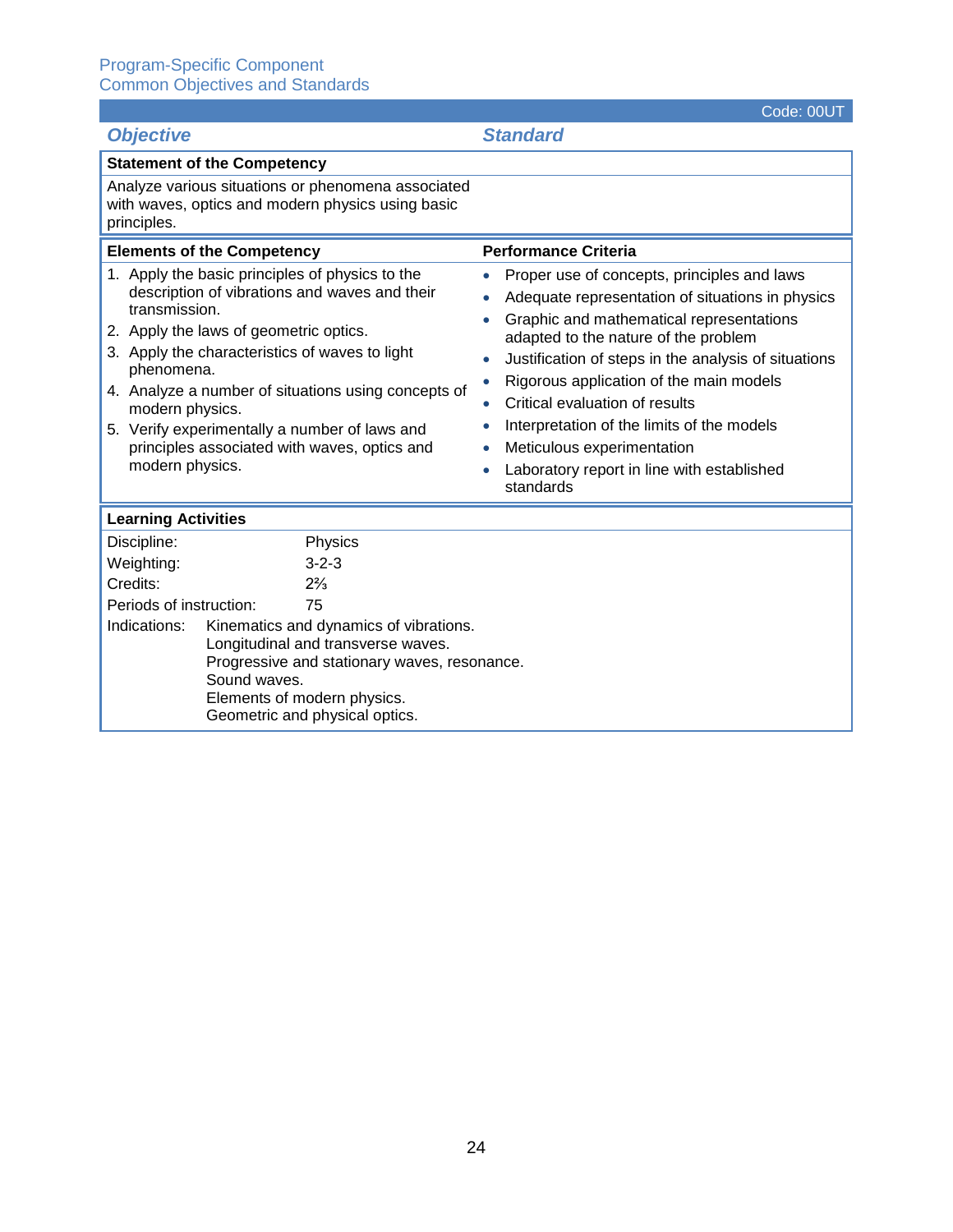Code: 00UU

| <b>Objective</b>                                                                                                                                                                                                                                                                                                                                                                                           | <b>Standard</b>                                                                                                                                                                                                                                                                                                                                                                                                          |
|------------------------------------------------------------------------------------------------------------------------------------------------------------------------------------------------------------------------------------------------------------------------------------------------------------------------------------------------------------------------------------------------------------|--------------------------------------------------------------------------------------------------------------------------------------------------------------------------------------------------------------------------------------------------------------------------------------------------------------------------------------------------------------------------------------------------------------------------|
| <b>Statement of the Competency</b>                                                                                                                                                                                                                                                                                                                                                                         |                                                                                                                                                                                                                                                                                                                                                                                                                          |
| Apply acquired knowledge to one or more subjects<br>in the sciences.                                                                                                                                                                                                                                                                                                                                       |                                                                                                                                                                                                                                                                                                                                                                                                                          |
| <b>Elements of the Competency</b>                                                                                                                                                                                                                                                                                                                                                                          | <b>Performance Criteria</b>                                                                                                                                                                                                                                                                                                                                                                                              |
| 1. Recognize the contribution of more than one<br>scientific discipline to certain situations.<br>2. Apply the experimental method.<br>3. Solve problems.<br>4. Use data-processing technologies.<br>5. Reason logically.<br>Communicate effectively.<br>6.<br>7. Show evidence of independent learning in their<br>choice of documentation or laboratory<br>instruments.<br>8. Work as members of a team. | Use of an interdisciplinary approach<br>Consistency and rigour in problem-solving, and<br>justification of the approach used<br>Observance of the experimental method and,<br>where applicable, the experimental procedure<br>Clarity and precision in oral and written<br>communication<br>Correct use of the appropriate data-processing<br>technology<br>Appropriate choice of documents or laboratory<br>instruments |
| 9. Make connections between science, technology<br>and social progress.                                                                                                                                                                                                                                                                                                                                    | Significant contribution to the team<br>$\bullet$<br>Appropriate connections between science,<br>technology and social progress                                                                                                                                                                                                                                                                                          |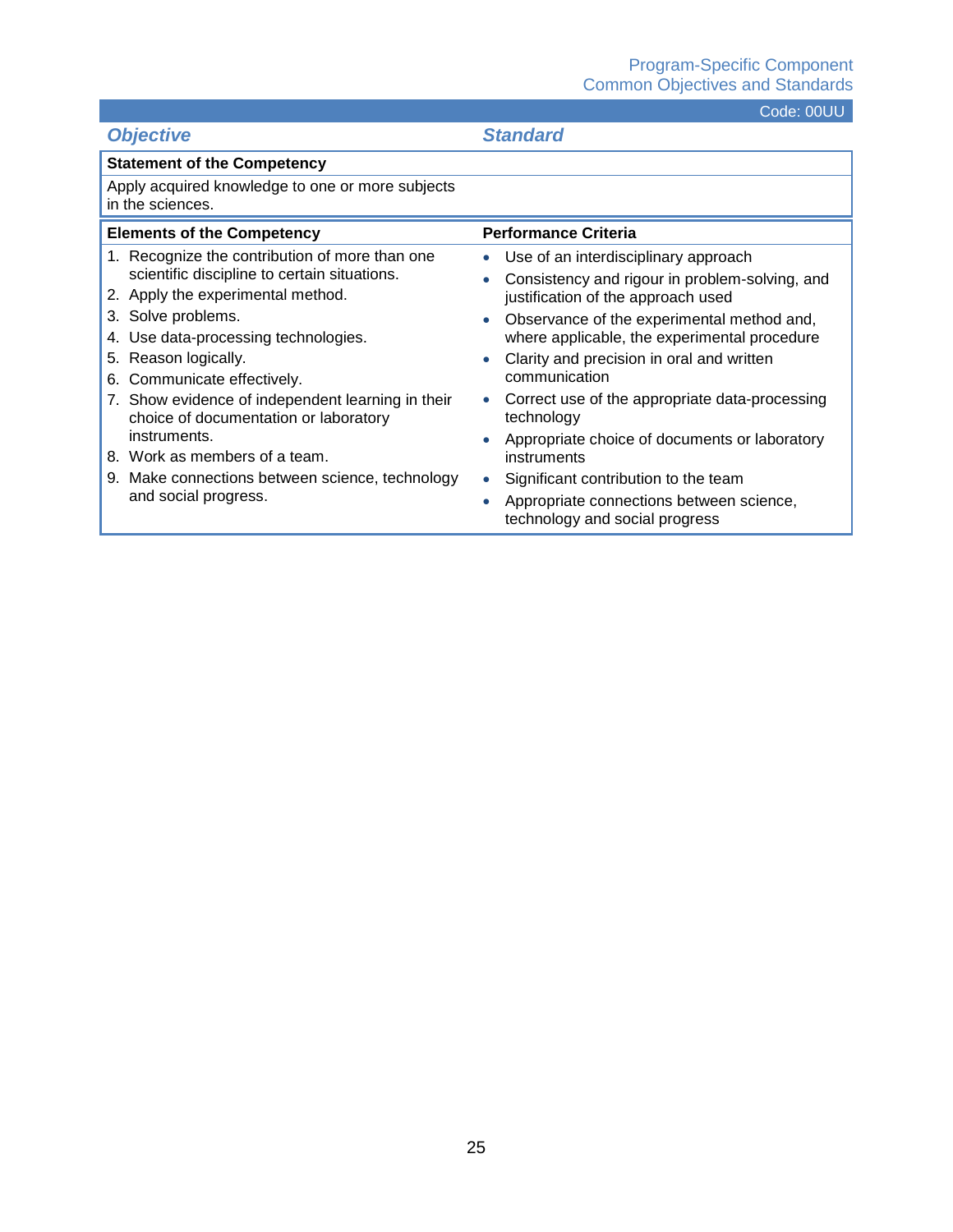### Optional Objectives and Standards

|                                                                                                                                                                                                                                                  | Code: 00UV                                                                                                                                                                                                                                                                                                                                                                                                                                                                                        |
|--------------------------------------------------------------------------------------------------------------------------------------------------------------------------------------------------------------------------------------------------|---------------------------------------------------------------------------------------------------------------------------------------------------------------------------------------------------------------------------------------------------------------------------------------------------------------------------------------------------------------------------------------------------------------------------------------------------------------------------------------------------|
| <b>Objective</b>                                                                                                                                                                                                                                 | <b>Standard</b>                                                                                                                                                                                                                                                                                                                                                                                                                                                                                   |
| <b>Statement of the Competency</b>                                                                                                                                                                                                               |                                                                                                                                                                                                                                                                                                                                                                                                                                                                                                   |
| Apply the experimental method in a scientific field.                                                                                                                                                                                             |                                                                                                                                                                                                                                                                                                                                                                                                                                                                                                   |
| <b>Elements of the Competency</b>                                                                                                                                                                                                                | <b>Performance Criteria</b>                                                                                                                                                                                                                                                                                                                                                                                                                                                                       |
| 1. Represent various situations, drawing upon<br>relevant concepts, laws and principles of<br>science.<br>2. Solve problems using a method proper to<br>science.<br>3. Apply techniques of experimentation or validation<br>specific to science. | Proper use of concepts, laws and principles<br>Rigorous application of concepts, laws and<br>principles<br>Appropriate use of terminology<br>Correct representation in a drawing or graph or in<br>mathematical form<br>Consistency and rigour in problem solving, and<br>justification of the approach used<br>Observance of the experimental method and,<br>where applicable, the experimental procedure<br>Justification of the approach used<br>Assessment of the plausibility of the results |
| <b>Learning Activities</b>                                                                                                                                                                                                                       |                                                                                                                                                                                                                                                                                                                                                                                                                                                                                                   |
| In the field of study or Computer Science<br>Discipline:                                                                                                                                                                                         |                                                                                                                                                                                                                                                                                                                                                                                                                                                                                                   |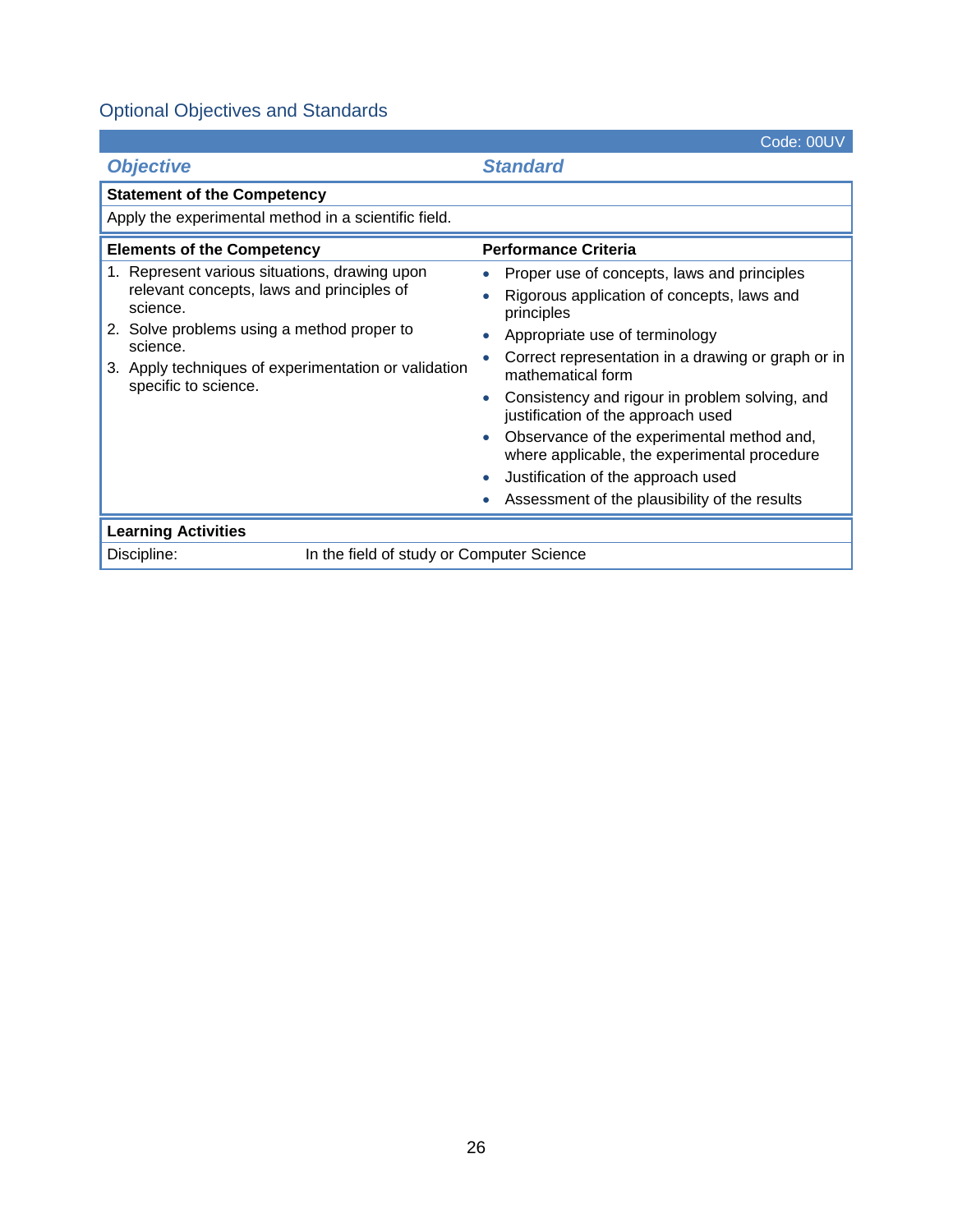|                                                                                                                                                                                                                                                                                        | UUUT. UUAU                                                                                                                                                                                                                                                                                                                                                                                                                                                                                                                                                                                                                                                                                                                                                                                                                                                                                                                                                                                                                                                                                                                                               |
|----------------------------------------------------------------------------------------------------------------------------------------------------------------------------------------------------------------------------------------------------------------------------------------|----------------------------------------------------------------------------------------------------------------------------------------------------------------------------------------------------------------------------------------------------------------------------------------------------------------------------------------------------------------------------------------------------------------------------------------------------------------------------------------------------------------------------------------------------------------------------------------------------------------------------------------------------------------------------------------------------------------------------------------------------------------------------------------------------------------------------------------------------------------------------------------------------------------------------------------------------------------------------------------------------------------------------------------------------------------------------------------------------------------------------------------------------------|
| <b>Objective</b>                                                                                                                                                                                                                                                                       | <b>Standard</b>                                                                                                                                                                                                                                                                                                                                                                                                                                                                                                                                                                                                                                                                                                                                                                                                                                                                                                                                                                                                                                                                                                                                          |
| <b>Statement of the Competency</b>                                                                                                                                                                                                                                                     |                                                                                                                                                                                                                                                                                                                                                                                                                                                                                                                                                                                                                                                                                                                                                                                                                                                                                                                                                                                                                                                                                                                                                          |
| Analyze the structure and functioning of multicelled<br>organisms in terms of homeostasis and from an<br>evolutionary perspective.                                                                                                                                                     |                                                                                                                                                                                                                                                                                                                                                                                                                                                                                                                                                                                                                                                                                                                                                                                                                                                                                                                                                                                                                                                                                                                                                          |
| <b>Elements of the Competency</b>                                                                                                                                                                                                                                                      | <b>Performance Criteria</b>                                                                                                                                                                                                                                                                                                                                                                                                                                                                                                                                                                                                                                                                                                                                                                                                                                                                                                                                                                                                                                                                                                                              |
| 1. Analyze the relationship between structure and<br>function in multicelled organisms.<br>2. Apply the concept of homeostasis to the study of<br>systems in plants and animals.<br>3. Explain the functions of conservation, regulation<br>and reproduction in multicelled organisms. | Proper use of concepts and terminology<br>Clear description of the main stages in a<br>$\bullet$<br>biological process<br>Explanation of phenomena associated with<br>membrane transport<br>Accurate description of structures and their<br>functions<br>Description of the relationships between<br>structures and functions<br>Description of cellular processes of<br>transformation of matter and energy<br>Clear description of the factors that influence the<br>transformation of matter and energy<br>Clear explanation of the contribution of various<br>systems to homeostasis<br>Accurate identification of the components of<br>various mechanisms that regulate homeostasis<br>as applied to various systems<br>Analysis of the integration of various systems in<br>animals or plants<br>Justified interpretations of the structural,<br>functional and evolutionary relationships between<br>organs or systems<br>Use of techniques of observation or<br>experimentation<br>Observance of the experimental method and,<br>where applicable, the experimental procedure<br>Adherence to safety and environmental<br>protection regulations |
| <b>Learning Activities</b>                                                                                                                                                                                                                                                             |                                                                                                                                                                                                                                                                                                                                                                                                                                                                                                                                                                                                                                                                                                                                                                                                                                                                                                                                                                                                                                                                                                                                                          |
| Discipline:<br>Biology                                                                                                                                                                                                                                                                 |                                                                                                                                                                                                                                                                                                                                                                                                                                                                                                                                                                                                                                                                                                                                                                                                                                                                                                                                                                                                                                                                                                                                                          |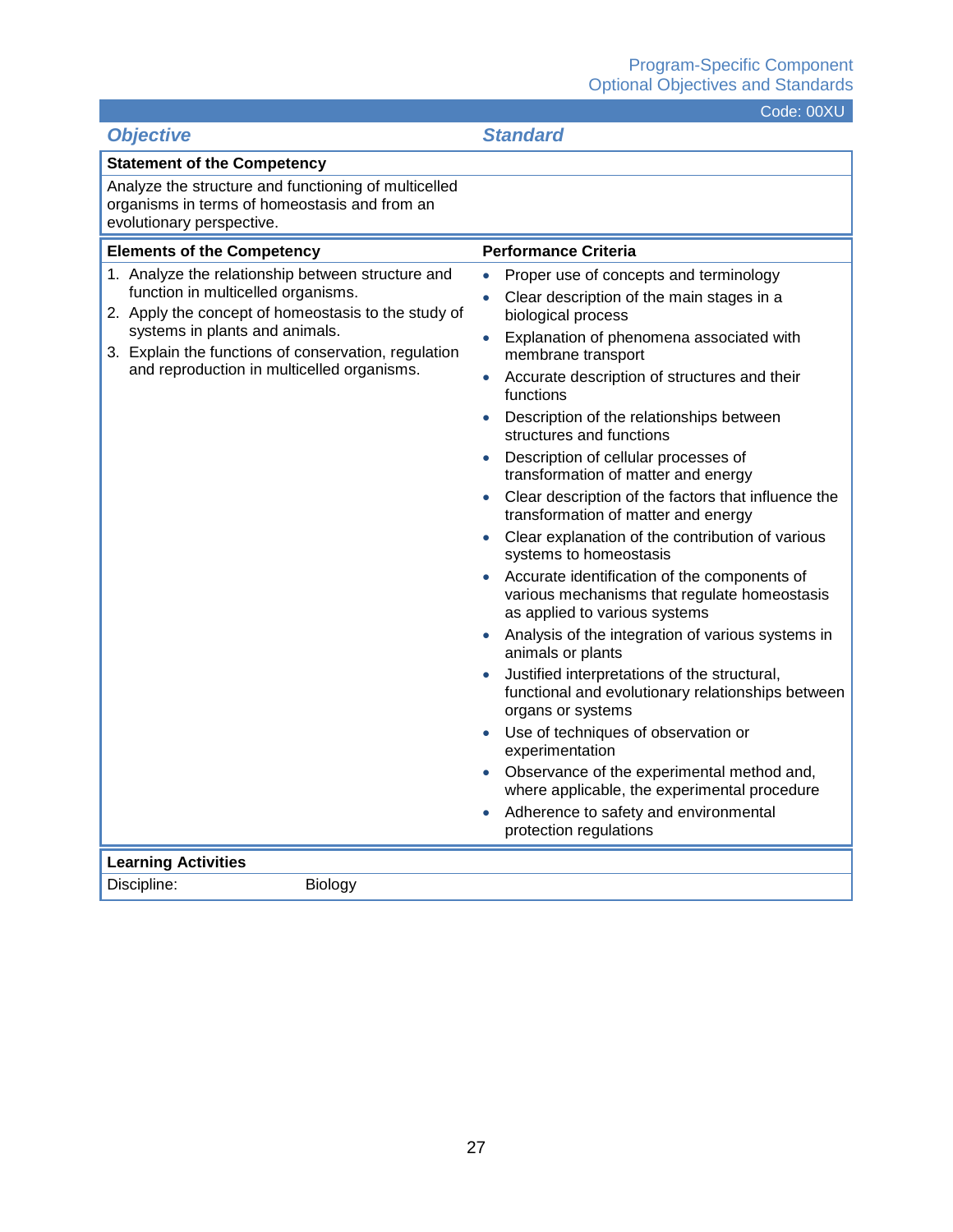| <b>Objective</b>                                                                                                                                                                                                                                                                                                                                                                                                                                                                                                                                                                                                                                                                                                                                                                                                                                                                                                                                                                                      | <b>Standard</b>                                                                                                                                                                                                                                                                                                                                                                                                                                                                                                                                                                                                                                                                                                                                                                                                                                                                              |
|-------------------------------------------------------------------------------------------------------------------------------------------------------------------------------------------------------------------------------------------------------------------------------------------------------------------------------------------------------------------------------------------------------------------------------------------------------------------------------------------------------------------------------------------------------------------------------------------------------------------------------------------------------------------------------------------------------------------------------------------------------------------------------------------------------------------------------------------------------------------------------------------------------------------------------------------------------------------------------------------------------|----------------------------------------------------------------------------------------------------------------------------------------------------------------------------------------------------------------------------------------------------------------------------------------------------------------------------------------------------------------------------------------------------------------------------------------------------------------------------------------------------------------------------------------------------------------------------------------------------------------------------------------------------------------------------------------------------------------------------------------------------------------------------------------------------------------------------------------------------------------------------------------------|
| <b>Statement of the Competency</b>                                                                                                                                                                                                                                                                                                                                                                                                                                                                                                                                                                                                                                                                                                                                                                                                                                                                                                                                                                    |                                                                                                                                                                                                                                                                                                                                                                                                                                                                                                                                                                                                                                                                                                                                                                                                                                                                                              |
| Solve simple problems in organic chemistry.                                                                                                                                                                                                                                                                                                                                                                                                                                                                                                                                                                                                                                                                                                                                                                                                                                                                                                                                                           |                                                                                                                                                                                                                                                                                                                                                                                                                                                                                                                                                                                                                                                                                                                                                                                                                                                                                              |
| <b>Elements of the Competency</b>                                                                                                                                                                                                                                                                                                                                                                                                                                                                                                                                                                                                                                                                                                                                                                                                                                                                                                                                                                     | <b>Performance Criteria</b>                                                                                                                                                                                                                                                                                                                                                                                                                                                                                                                                                                                                                                                                                                                                                                                                                                                                  |
| 1. Apply the rules of nomenclature to simple<br>organic compounds.<br>2. Represent the three-dimensional structure of<br>organic compounds using their two-dimensional<br>structural formula.<br>3. Distinguish the different types of isomerism:<br>structural, geometric (cis-trans, E/Z) and optical<br>(molecules containing an asymmetric carbon<br>atom, chirality, enantiomers, R/S).<br>4. Recognize the different types of reagents:<br>electrophiles, nucleophiles, free radicals, Lewis<br>acids and bases.<br>5. Determine the reactivity of simple organic<br>functional groups (alkanes, alkenes, alkynes,<br>organomagnesiums, halogenated compounds,<br>alcohols) using the main types of reaction<br>mechanisms (S <sub>N</sub> 1, S <sub>N</sub> 2, E1, E2).<br>6. Theoretically conceive methods for synthesizing<br>simple organic compounds on the basis of given<br>products.<br>7. Describe the main functional groups that are<br>useful in biology and biochemistry: amines, | Use of systematic and traditional nomenclature<br>for organic compounds<br>Exact three-dimensional representation of<br>$\bullet$<br>organic compounds<br>Explanation of the main electronic effects on the<br>important types of reaction mechanisms<br>Analysis of addition, elimination and substitution<br>reactions<br>Justification of the mechanism proposed to<br>explain a simple new reaction<br>Ability to identify the main reactions of simple<br>compounds according to their functional groups<br>Brief description of the nature, the common<br>name and the role of functional groups in biology<br>and biochemistry<br>Adherence to safety and environmental<br>protection regulations in the laboratory<br>Ability to make connections between an<br>$\bullet$<br>experimental procedure and theoretical<br>chemistry<br>Quality of the experimental set-up and procedure |
| carboxylic acids and their derivatives, lipids,<br>amino acids, proteins, carbohydrates.                                                                                                                                                                                                                                                                                                                                                                                                                                                                                                                                                                                                                                                                                                                                                                                                                                                                                                              | Quality of the laboratory report: use of a<br>$\bullet$<br>computer, working hypotheses, coherent                                                                                                                                                                                                                                                                                                                                                                                                                                                                                                                                                                                                                                                                                                                                                                                            |
| 8. Prepare, separate and identify simple organic<br>compounds.                                                                                                                                                                                                                                                                                                                                                                                                                                                                                                                                                                                                                                                                                                                                                                                                                                                                                                                                        | presentation, analysis and discussion of the<br>results, clarity and quality of the language,<br>bibliography                                                                                                                                                                                                                                                                                                                                                                                                                                                                                                                                                                                                                                                                                                                                                                                |
| <b>Learning Activities</b>                                                                                                                                                                                                                                                                                                                                                                                                                                                                                                                                                                                                                                                                                                                                                                                                                                                                                                                                                                            |                                                                                                                                                                                                                                                                                                                                                                                                                                                                                                                                                                                                                                                                                                                                                                                                                                                                                              |
| Discipline:<br>Chemistry                                                                                                                                                                                                                                                                                                                                                                                                                                                                                                                                                                                                                                                                                                                                                                                                                                                                                                                                                                              |                                                                                                                                                                                                                                                                                                                                                                                                                                                                                                                                                                                                                                                                                                                                                                                                                                                                                              |

Code: 00XV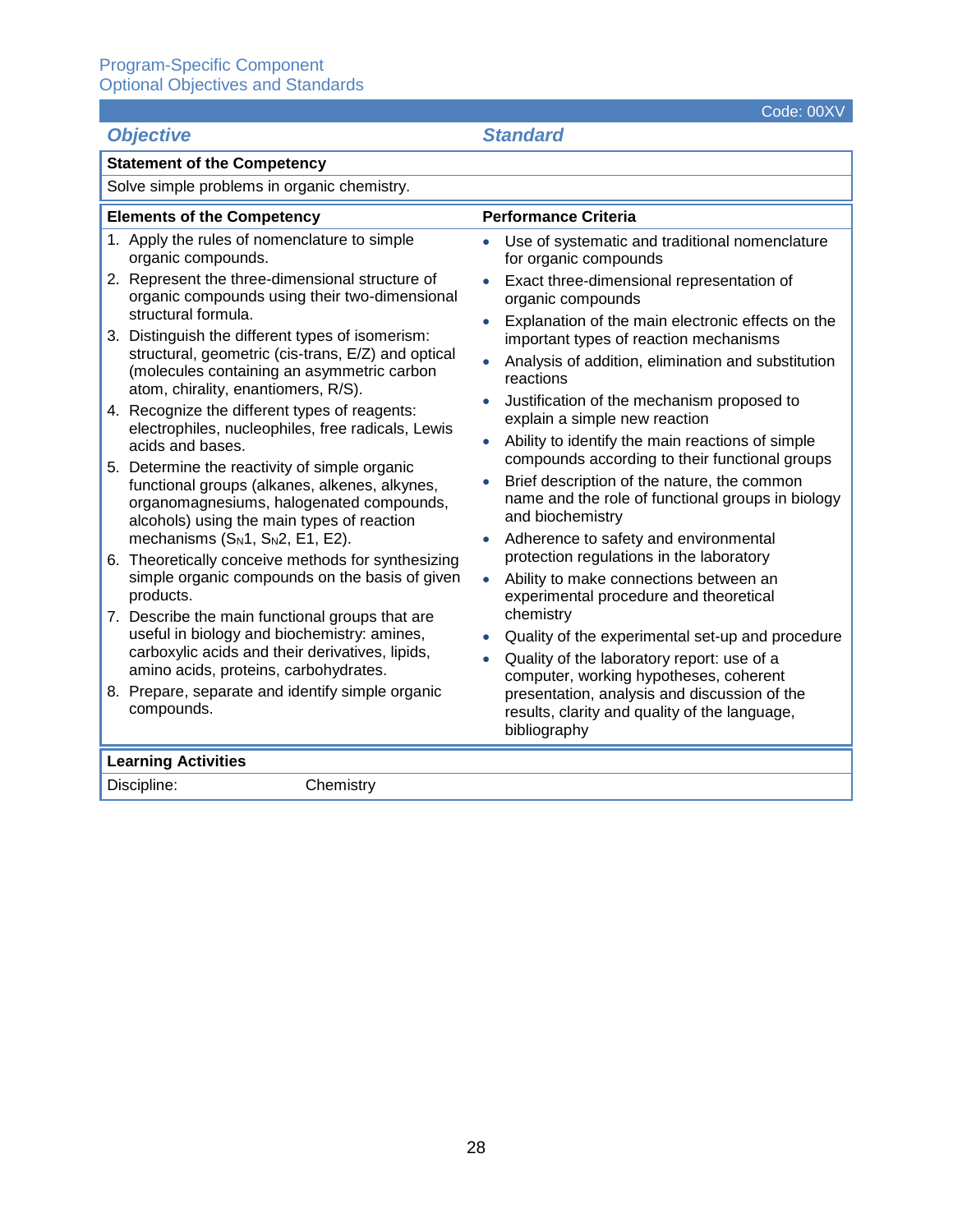<span id="page-36-0"></span>

| English, Language of Instruction and Literature                                                                              | Code: 4EA0                                                                                                                                                                              |
|------------------------------------------------------------------------------------------------------------------------------|-----------------------------------------------------------------------------------------------------------------------------------------------------------------------------------------|
| <b>Objective</b>                                                                                                             | <b>Standard</b>                                                                                                                                                                         |
| <b>Statement of the Competency</b>                                                                                           |                                                                                                                                                                                         |
| Analyze and produce various forms of discourse.                                                                              |                                                                                                                                                                                         |
| <b>Elements of the Competency</b>                                                                                            | <b>Performance Criteria</b>                                                                                                                                                             |
| 1. Identify the characteristics and functions of the<br>components of literary texts.                                        | Accurate explanation of the denotation of words<br>Adequate recognition of the appropriate<br>connotation of words<br>Accurate definition of the characteristics and                    |
|                                                                                                                              | function of each component                                                                                                                                                              |
| 2. Determine the organization of facts and<br>arguments of a given literary text.                                            | Clear and accurate recognition of the main idea<br>and structure<br>Clear presentation of the strategies employed to                                                                    |
|                                                                                                                              | develop an argument or thesis                                                                                                                                                           |
| 3. Prepare ideas and strategies for a projected<br>discourse.                                                                | Appropriate identification of topics and ideas<br>$\bullet$<br>Adequate gathering of pertinent information<br>Clear formulation of a thesis<br>Coherent ordering of supporting material |
| 4. Formulate a discourse.                                                                                                    | Appropriate choice of tone and diction<br>$\bullet$<br>Correct development of sentences<br>Clear and coherent development of paragraphs<br>Formulation of a 750-word discourse          |
| 5. Revise the work.                                                                                                          | Appropriate use of revision strategies<br>$\bullet$<br>Appropriate revision of form and content                                                                                         |
| <b>Learning Activities</b>                                                                                                   |                                                                                                                                                                                         |
| Discipline:<br>English, Language of Instruction and Literature<br>2-2-4 or 1-3-4<br>Weighting:<br>Credits:<br>$2\frac{2}{3}$ |                                                                                                                                                                                         |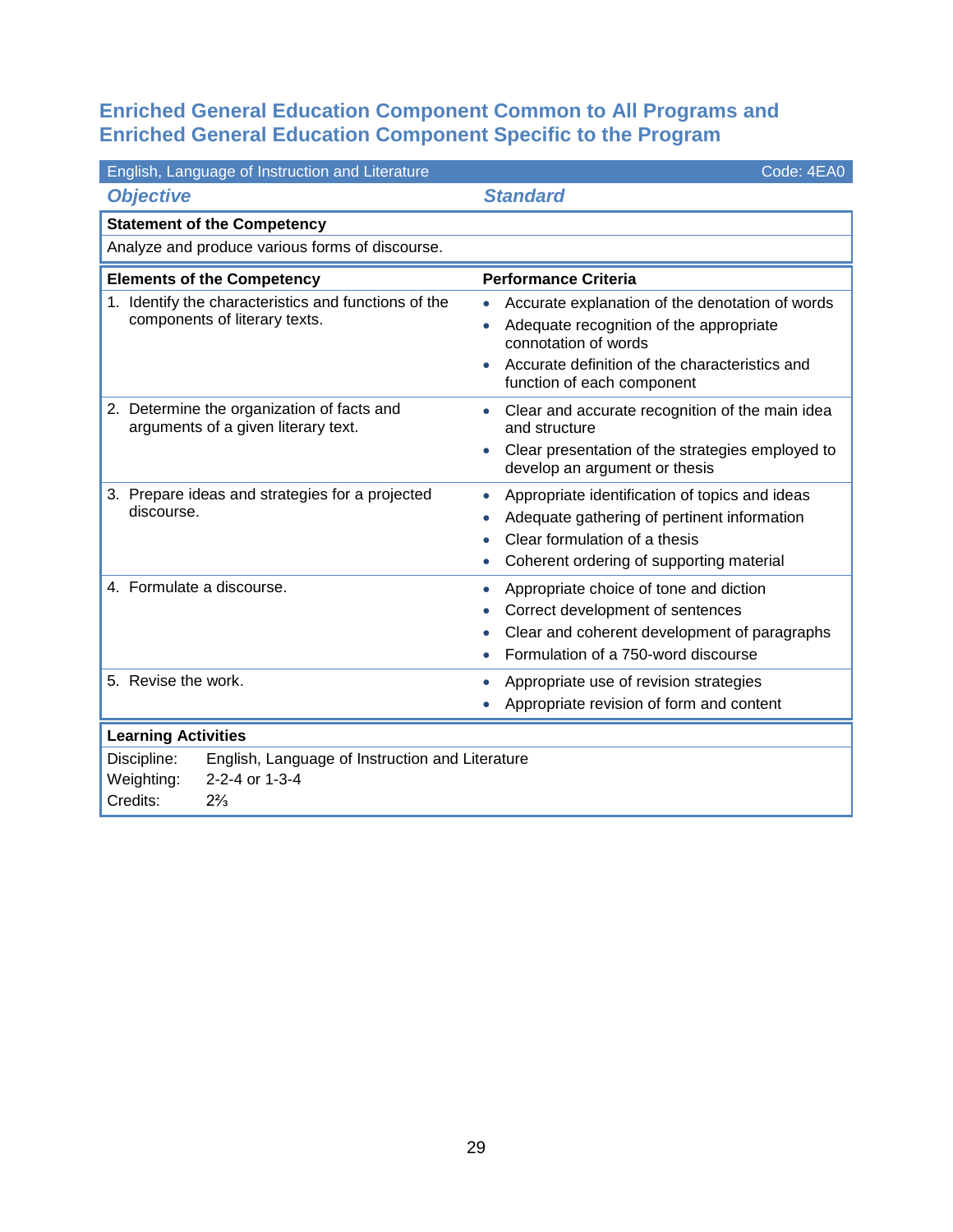| English, Language of Instruction and Literature                          | Code: 4EA1                                                                                         |
|--------------------------------------------------------------------------|----------------------------------------------------------------------------------------------------|
| <b>Objective</b>                                                         | <b>Standard</b>                                                                                    |
| <b>Statement of the Competency</b>                                       |                                                                                                    |
| Apply an analytical approach to literary genres.                         |                                                                                                    |
| <b>Elements of the Competency</b>                                        | <b>Performance Criteria</b>                                                                        |
| 1. Distinguish genres of literary texts.                                 | Clear recognition of the formal characteristics of<br>a literary genre                             |
| 2. Recognize the use of literary conventions within<br>a specific genre. | Accurate recognition of the figurative<br>$\bullet$<br>communication of meaning                    |
|                                                                          | Adequate explanation of the effects of significant<br>$\bullet$<br>literary and rhetorical devices |
| 3. Situate a work within its historical and literary<br>period.          | Appropriate recognition of the relationship of a<br>$\bullet$<br>text to its period                |
| 4. Write a critical analysis of a literary genre.                        | Selective use of appropriate terminology<br>$\bullet$                                              |
|                                                                          | Effective presentation of a 1000-word coherent<br>$\bullet$<br>response to a literary text         |
| 5. Revise the work.                                                      | Appropriate use of revision strategies<br>$\bullet$                                                |
|                                                                          | Appropriate revision of form and content                                                           |
| <b>Learning Activities</b>                                               |                                                                                                    |
| English, Language of Instruction and Literature<br>Discipline:           |                                                                                                    |
| $2 - 2 - 3$<br>Weighting:                                                |                                                                                                    |
| Credits:<br>$2\frac{1}{3}$                                               |                                                                                                    |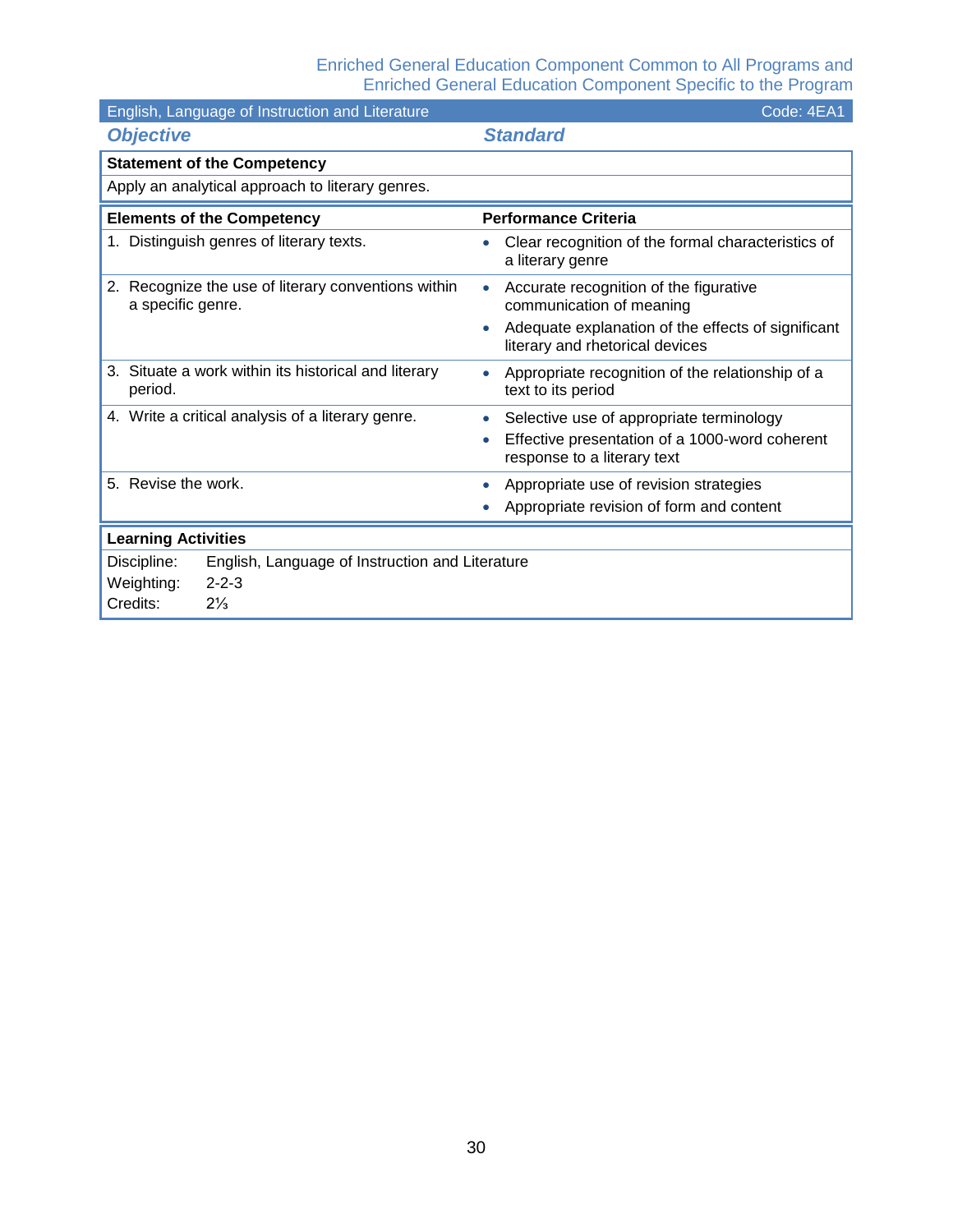| English, Language of Instruction and Literature                  | Code: 4EA2                                                                                                                |
|------------------------------------------------------------------|---------------------------------------------------------------------------------------------------------------------------|
| <b>Objective</b>                                                 | <b>Standard</b>                                                                                                           |
| <b>Statement of the Competency</b>                               |                                                                                                                           |
| Apply an analytical approach to a literary theme.                |                                                                                                                           |
| <b>Elements of the Competency</b>                                | <b>Performance Criteria</b>                                                                                               |
| 1. Recognize the treatment of a theme within a<br>literary text. | Clear recognition of elements within the text,<br>which define and reinforce a theme and its<br>development               |
|                                                                  | Adequate demonstration of the effects of<br>significant literary and rhetorical devices                                   |
| 2. Situate a literary text within its cultural context.          | Appropriate recognition of a text as an<br>$\bullet$<br>expression of cultural context                                    |
|                                                                  | Adequate demonstration of the effects of<br>significant literary and rhetorical devices                                   |
| 3. Detect the value system inherent in a literary<br>text.       | Appropriate identification of expression<br>$\bullet$<br>(explicit / implicit) of a value system in a text                |
| 4. Write an analysis on a literary theme.                        | Selective use of appropriate terminology<br>Effective presentation of a 1000-word coherent<br>response to a literary text |
| 5. Revise the work.                                              | Appropriate use of revision strategies<br>Appropriate revision of form and content                                        |
| <b>Learning Activities</b>                                       |                                                                                                                           |
| Discipline:<br>English, Language of Instruction and Literature   |                                                                                                                           |
| Weighting:<br>$2 - 2 - 3$                                        |                                                                                                                           |
| Credits:<br>$2\frac{1}{3}$                                       |                                                                                                                           |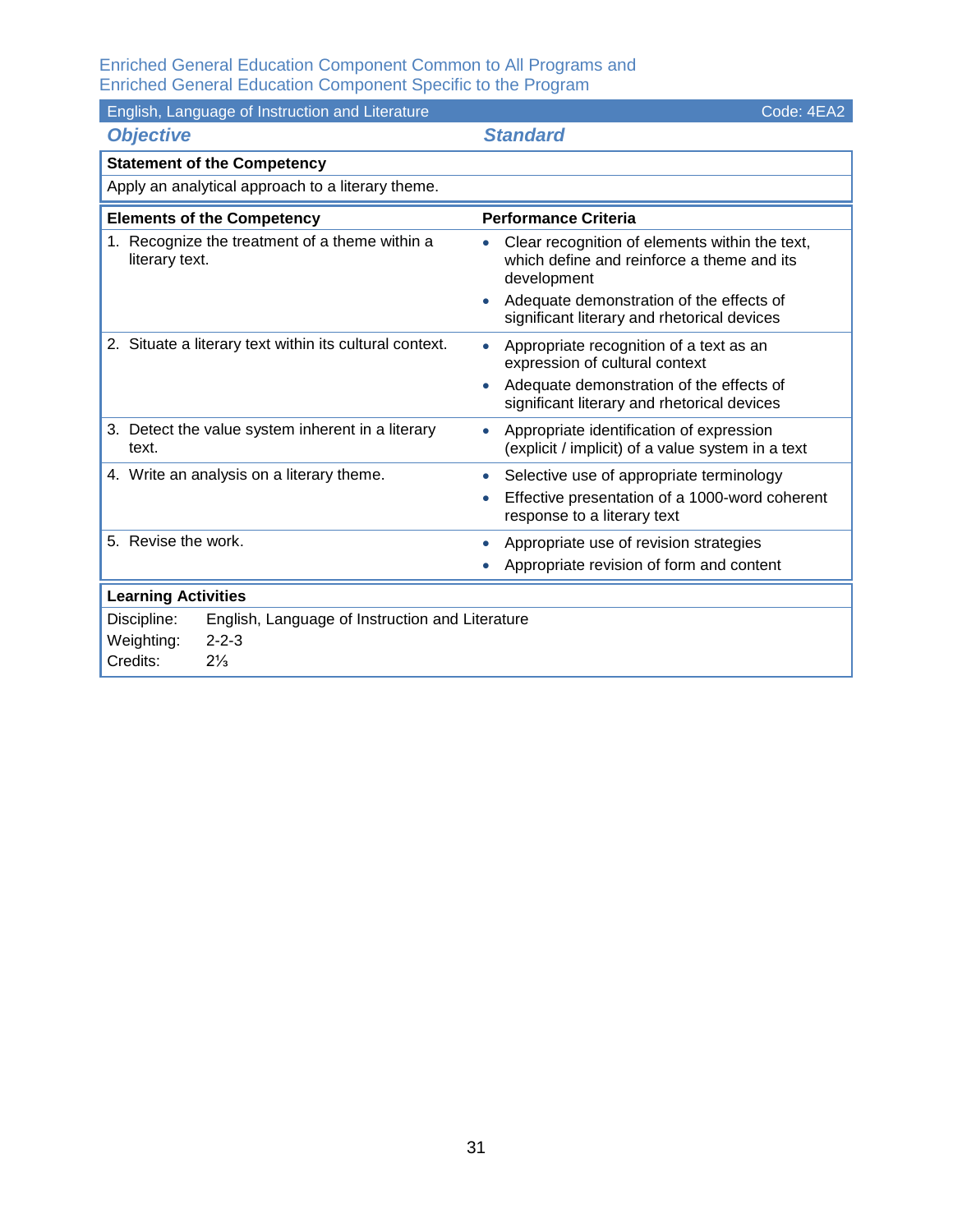| English, Language of Instruction and Literature                             |                                                    | Code: 4EAP                                                                                                                           |
|-----------------------------------------------------------------------------|----------------------------------------------------|--------------------------------------------------------------------------------------------------------------------------------------|
| <b>Objective</b>                                                            |                                                    | <b>Standard</b>                                                                                                                      |
| <b>Statement of the Competency</b>                                          |                                                    |                                                                                                                                      |
| to one or more fields of study.                                             | Communicate in the forms of discourse appropriate  |                                                                                                                                      |
| <b>Elements of the Competency</b>                                           |                                                    | <b>Performance Criteria</b>                                                                                                          |
| 1. Identify the forms of discourse appropriate to<br>given fields of study. |                                                    | Accurate recognition of specialized vocabulary<br>and conventions<br>Accurate recognition of the characteristics of the<br>$\bullet$ |
|                                                                             |                                                    | form of discourse                                                                                                                    |
|                                                                             |                                                    | Exploration of a variety of topics                                                                                                   |
| given fields of study.                                                      | 2. Recognize the forms of discourse appropriate to | Clear and accurate recognition of the main ideas<br>$\bullet$<br>and structure                                                       |
|                                                                             |                                                    | Appropriate distinction between fact and<br>$\bullet$<br>argument                                                                    |
| 3. Formulate an oral and a written discourse.                               |                                                    | Examine ways to address and structure a given<br>$\bullet$<br>topic                                                                  |
|                                                                             |                                                    | Appropriate choice of tone and diction<br>$\bullet$                                                                                  |
|                                                                             |                                                    | Correctly developed sentences                                                                                                        |
|                                                                             |                                                    | Clearly and coherently developed paragraphs                                                                                          |
|                                                                             |                                                    | Appropriate use of program-related<br>communication strategies including media and<br>technology                                     |
|                                                                             |                                                    | Formulation of a 1000-word discourse<br>$\bullet$                                                                                    |
| 4. Revise the work.                                                         |                                                    | Appropriate use of revision strategies<br>$\bullet$                                                                                  |
|                                                                             |                                                    | Appropriate revision of form and content                                                                                             |
| <b>Learning Activities</b>                                                  |                                                    |                                                                                                                                      |
| Discipline:                                                                 | English, Language of Instruction and Literature    |                                                                                                                                      |
| Periods of instruction:                                                     | 60                                                 |                                                                                                                                      |
| Credits:                                                                    | $\overline{2}$                                     |                                                                                                                                      |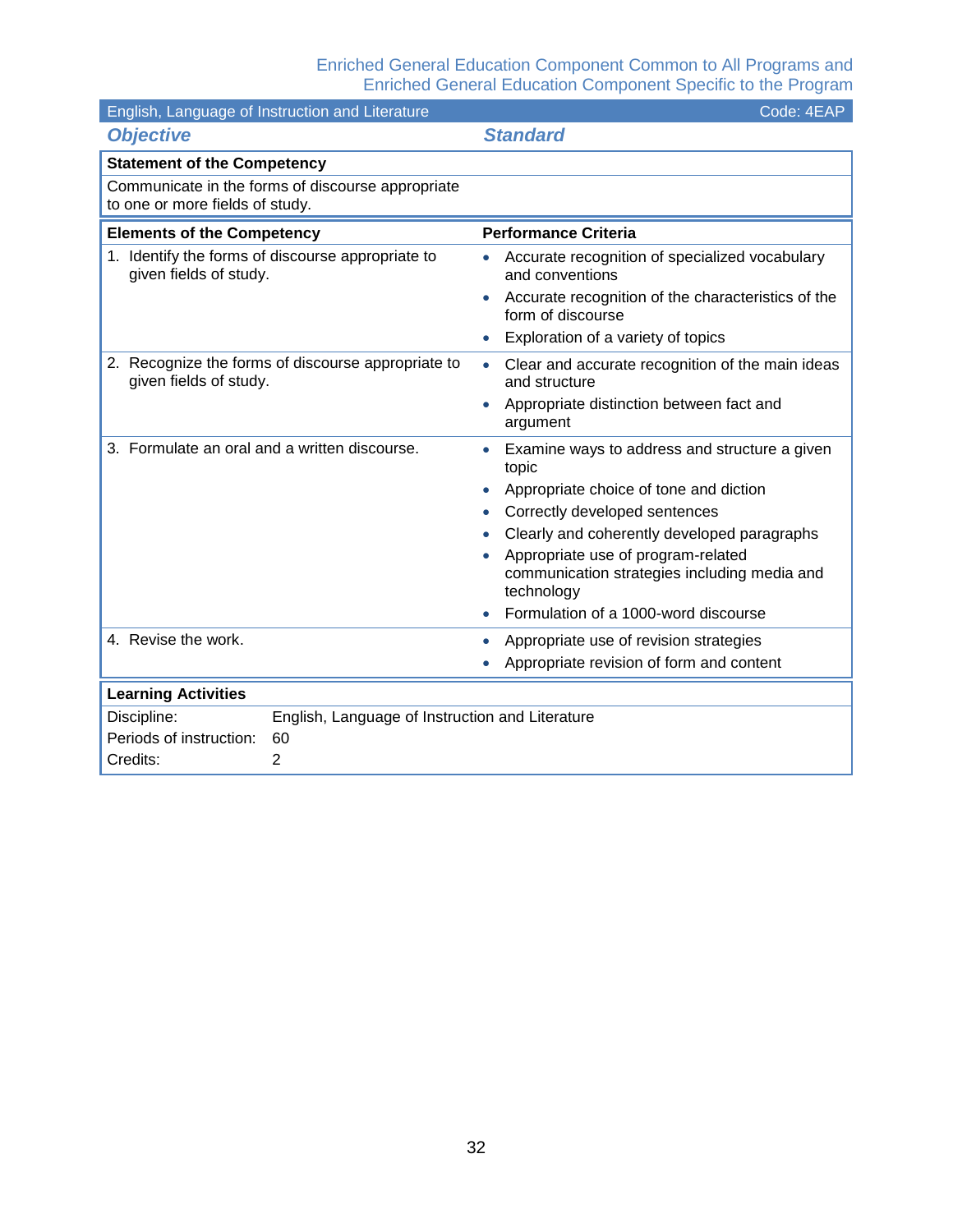| Français, langue d'enseignement et littérature                                                                             | Code: 4EF0                                                                                                                                                                                       |
|----------------------------------------------------------------------------------------------------------------------------|--------------------------------------------------------------------------------------------------------------------------------------------------------------------------------------------------|
| <b>Objectif</b>                                                                                                            | <b>Standard</b>                                                                                                                                                                                  |
| Énoncé de la compétence                                                                                                    |                                                                                                                                                                                                  |
| Analyser des textes littéraires.                                                                                           |                                                                                                                                                                                                  |
| Éléments de la compétence                                                                                                  | Critères de performance                                                                                                                                                                          |
| 1. Reconnaître le propos du texte.                                                                                         | Formulation juste des éléments importants du<br>propos du texte.                                                                                                                                 |
| 2. Repérer et classer des thèmes et des procédés<br>stylistiques.                                                          | Relevé des principales manifestations<br>$\bullet$<br>thématiques et stylistiques.                                                                                                               |
|                                                                                                                            | Classement approprié des principales<br>$\bullet$<br>manifestations thématiques et stylistiques.                                                                                                 |
| 3. Choisir les éléments d'analyse.                                                                                         | Liens pertinents entre le propos du texte, les<br>$\bullet$<br>manifestations thématiques et les manifestations<br>stylistiques.                                                                 |
| 4. Élaborer un plan de rédaction.                                                                                          | Choix judicieux des idées principales et des<br>$\bullet$<br>idées secondaires du plan de rédaction.<br>Pertinence et cohérence du plan.<br>$\bullet$                                            |
|                                                                                                                            | Structure du plan de rédaction en trois parties :<br>$\bullet$<br>introduction, développement et conclusion.                                                                                     |
| 5. Rédiger une analyse littéraire, un commentaire<br>composé ou une explication de textes.                                 | Utilisation appropriée des éléments d'analyse.<br>$\bullet$<br>Pertinence des exemples choisis.<br>$\bullet$<br>Organisation logique du paragraphe et des<br>$\bullet$<br>paragraphes entre eux. |
|                                                                                                                            | Précision et richesse du vocabulaire.<br>$\bullet$                                                                                                                                               |
|                                                                                                                            | Respect du registre de langue approprié.                                                                                                                                                         |
|                                                                                                                            | Respect des règles de présentation d'une<br>production écrite.                                                                                                                                   |
|                                                                                                                            | Respect des règles orthographiques,<br>$\bullet$<br>grammaticales, syntaxiques et de ponctuation.                                                                                                |
|                                                                                                                            | Rédaction d'un texte d'au moins 700 mots.                                                                                                                                                        |
| 6. Réviser et corriger le texte.                                                                                           | Utilisation appropriée de stratégies de révision.<br>$\bullet$<br>Correction appropriée du texte.                                                                                                |
| Activités d'apprentissage                                                                                                  |                                                                                                                                                                                                  |
| Discipline:<br>Français, langue d'enseignement et littérature<br>Pondération : 2-2-3 ou 1-3-3<br>$2\frac{1}{3}$<br>Unités: |                                                                                                                                                                                                  |
| Précisions :                                                                                                               | Les textes littéraires analysés appartiennent à deux époques distinctes et à deux genres                                                                                                         |
| différents.<br>littérature.                                                                                                | L'étude d'un minimum de huit œuvres, dont au moins deux dans le cadre cet objectif, permet<br>d'atteindre les objectifs de la formation générale en français, langue d'enseignement et           |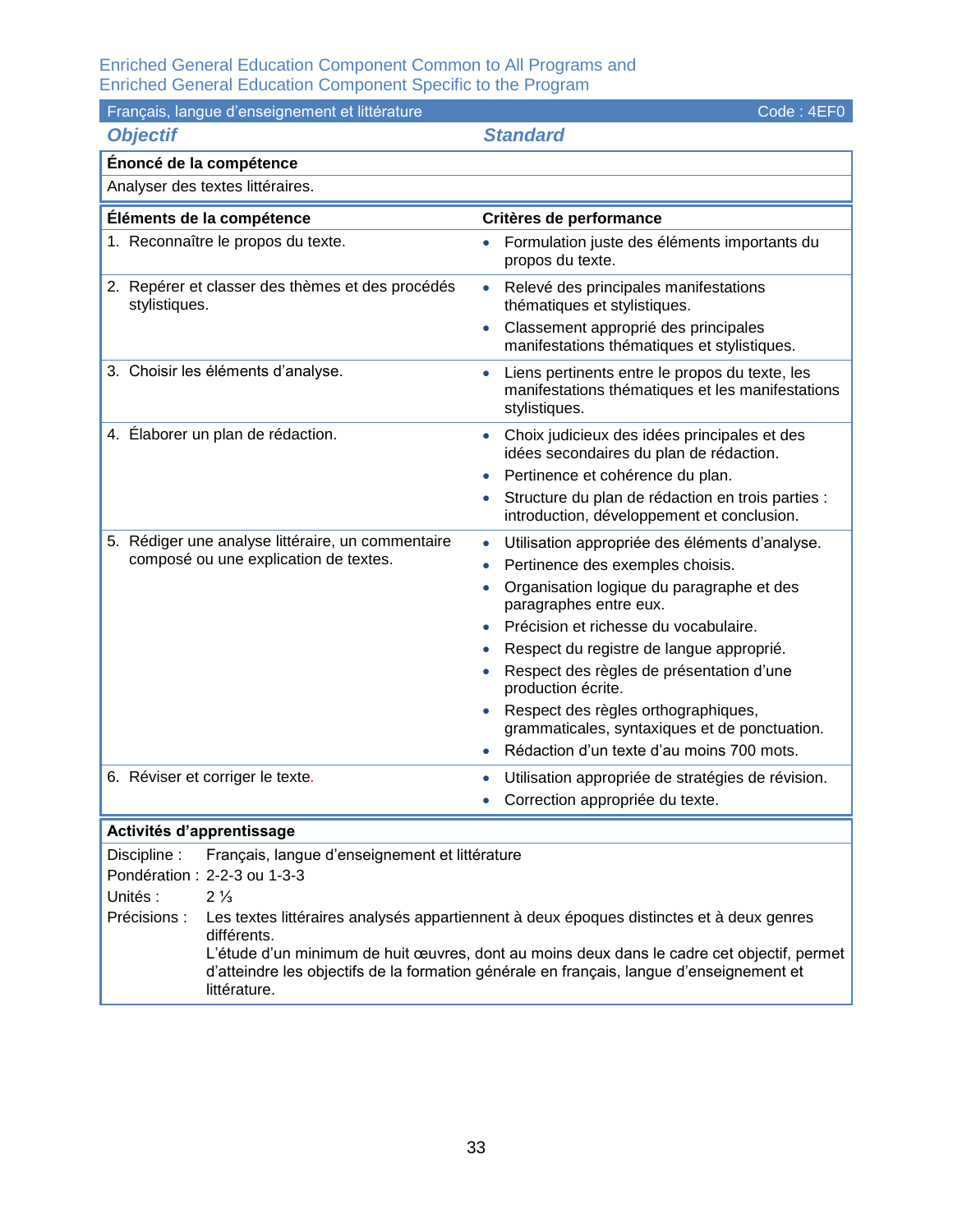| Français, langue d'enseignement et littérature                                                                                                                                                                        | Code: 4EF1                                                                                                                                                              |
|-----------------------------------------------------------------------------------------------------------------------------------------------------------------------------------------------------------------------|-------------------------------------------------------------------------------------------------------------------------------------------------------------------------|
| <b>Objectif</b>                                                                                                                                                                                                       | <b>Standard</b>                                                                                                                                                         |
| Énoncé de la compétence                                                                                                                                                                                               |                                                                                                                                                                         |
| Expliquer les représentations du monde contenues<br>dans des textes littéraires d'époques et de genres<br>variés.                                                                                                     |                                                                                                                                                                         |
| Éléments de la compétence                                                                                                                                                                                             | Critères de performance                                                                                                                                                 |
| 1. Reconnaître le traitement d'un thème dans un<br>texte.                                                                                                                                                             | Relevé des procédés stylistiques et littéraires<br>utilisés pour le développement du thème.                                                                             |
| 2. Situer le texte dans son contexte culturel et<br>sociohistorique.                                                                                                                                                  | Mention des éléments significatifs du contexte<br>$\bullet$<br>culturel et sociohistorique.                                                                             |
| 3. Dégager les rapports entre le réel, le langage et<br>l'imaginaire.                                                                                                                                                 | Liens pertinents entre le thème, les procédés<br>$\bullet$<br>stylistiques et littéraires, et les éléments<br>significatifs du contexte culturel et<br>sociohistorique. |
| 4. Elaborer un plan de dissertation.                                                                                                                                                                                  | Choix judicieux des idées principales et des<br>idées secondaires du plan de la dissertation.                                                                           |
|                                                                                                                                                                                                                       | Pertinence et cohérence du plan.                                                                                                                                        |
|                                                                                                                                                                                                                       | Structure du plan de rédaction en trois parties :<br>introduction, développement et conclusion.                                                                         |
| 5. Rédiger une dissertation explicative.                                                                                                                                                                              | Respect des limites du sujet de la dissertation.<br>$\bullet$                                                                                                           |
|                                                                                                                                                                                                                       | Développement approprié des idées.                                                                                                                                      |
|                                                                                                                                                                                                                       | Pertinence des exemples choisis.                                                                                                                                        |
|                                                                                                                                                                                                                       | Organisation logique du paragraphe et des<br>paragraphes entre eux.                                                                                                     |
|                                                                                                                                                                                                                       | Précision et richesse du vocabulaire.                                                                                                                                   |
|                                                                                                                                                                                                                       | Respect du registre de langue approprié.                                                                                                                                |
|                                                                                                                                                                                                                       | Respect des règles de présentation d'une<br>production écrite.                                                                                                          |
|                                                                                                                                                                                                                       | Respect des règles orthographiques,<br>grammaticales, syntaxiques et de ponctuation.                                                                                    |
|                                                                                                                                                                                                                       | Rédaction d'une dissertation explicative d'au<br>moins 800 mots.                                                                                                        |
| 6. Réviser et corriger le texte.                                                                                                                                                                                      | Utilisation appropriée de stratégies de révision.                                                                                                                       |
|                                                                                                                                                                                                                       | Correction appropriée du texte.                                                                                                                                         |
| Activités d'apprentissage                                                                                                                                                                                             |                                                                                                                                                                         |
| Français, langue d'enseignement et littérature<br>Discipline:                                                                                                                                                         |                                                                                                                                                                         |
| Pondération: 3-1-3                                                                                                                                                                                                    |                                                                                                                                                                         |
| Unités:<br>2 <sub>3</sub>                                                                                                                                                                                             |                                                                                                                                                                         |
| Précision :<br>L'étude d'un minimum de huit œuvres, dont au moins deux dans le cadre cet objectif, permet<br>d'atteindre les objectifs de la formation générale en français, langue d'enseignement et<br>littérature. |                                                                                                                                                                         |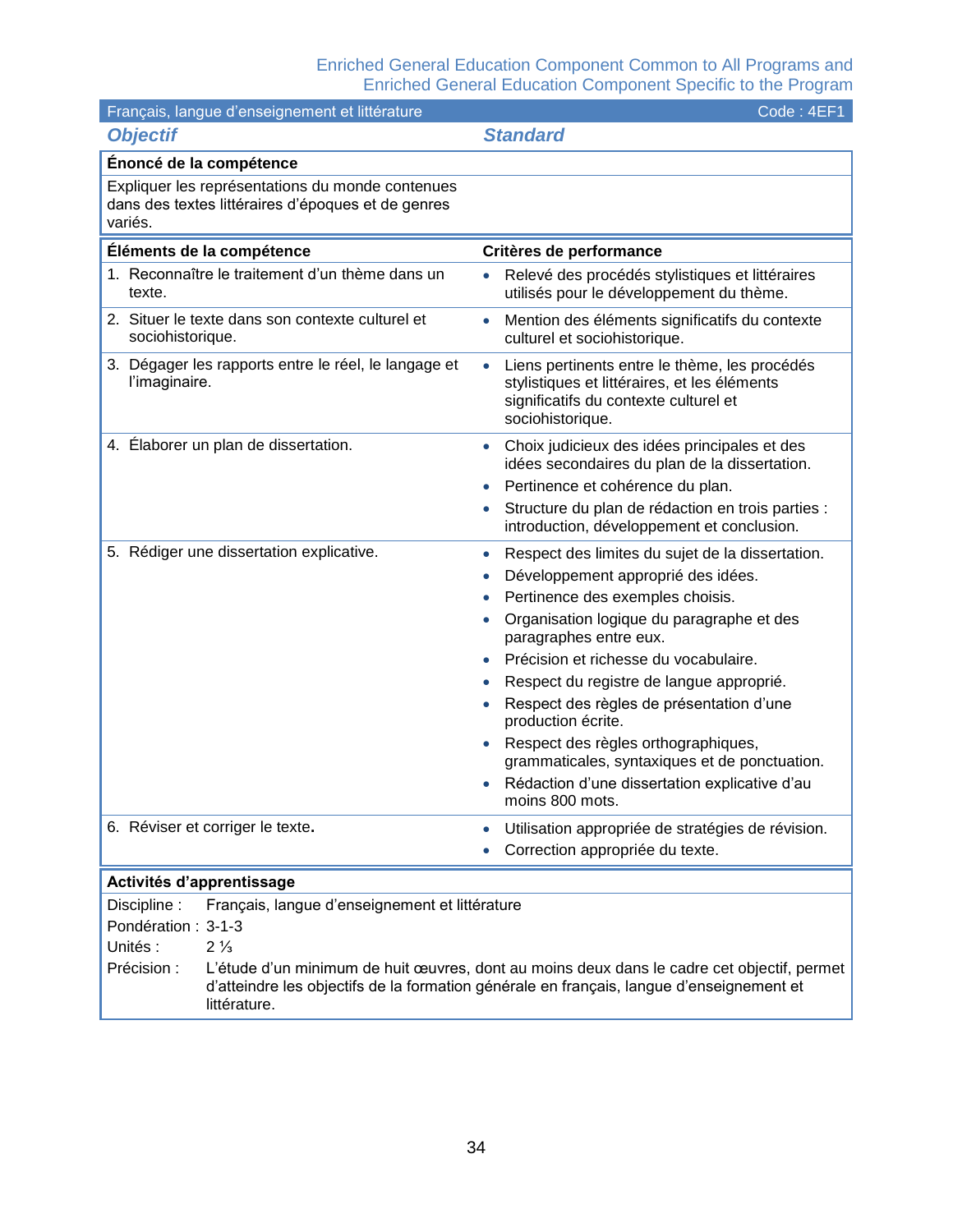| Français, langue d'enseignement et littérature                                      | Code: 4EF2                                                                                                                                                                             |
|-------------------------------------------------------------------------------------|----------------------------------------------------------------------------------------------------------------------------------------------------------------------------------------|
| <b>Objectif</b>                                                                     | <b>Standard</b>                                                                                                                                                                        |
| Énoncé de la compétence                                                             |                                                                                                                                                                                        |
| Apprécier des textes de la littérature québécoise<br>d'époques et de genres variés. |                                                                                                                                                                                        |
| Éléments de la compétence                                                           | Critères de performance                                                                                                                                                                |
| 1. Reconnaître les caractéristiques de textes de la<br>littérature québécoise.      | Description appropriée des représentations du<br>monde contenues ou exprimées dans des textes<br>de la littérature québécoise.                                                         |
| 2. Comparer des textes.                                                             | Choix pertinent des critères de comparaison.<br>$\bullet$                                                                                                                              |
|                                                                                     | Relevé des ressemblances et des différences<br>significatives entre des textes littéraires.                                                                                            |
| 3. Déterminer un point de vue critique.                                             | Pertinence du point de vue critique.<br>$\bullet$                                                                                                                                      |
| 4. Élaborer un plan de dissertation.                                                | Pertinence et cohérence du plan.<br>$\bullet$                                                                                                                                          |
|                                                                                     | Structure du plan de rédaction en trois parties :<br>introduction, développement et conclusion.                                                                                        |
| 5. Rédiger une dissertation critique.                                               | Respect des limites du sujet de la dissertation.<br>$\bullet$                                                                                                                          |
|                                                                                     | Emploi d'arguments appropriés.                                                                                                                                                         |
|                                                                                     | Justification du point de vue critique.                                                                                                                                                |
|                                                                                     | Pertinence des exemples choisis.                                                                                                                                                       |
|                                                                                     | Organisation logique du paragraphe et des<br>paragraphes entre eux.                                                                                                                    |
|                                                                                     | Précision et richesse du vocabulaire.                                                                                                                                                  |
|                                                                                     | Respect du registre de langue approprié.                                                                                                                                               |
|                                                                                     | Respect des règles de présentation d'une<br>production écrite.                                                                                                                         |
|                                                                                     | Respect des règles orthographiques,<br>grammaticales, syntaxiques et de ponctuation.                                                                                                   |
|                                                                                     | Rédaction d'une dissertation critique d'au moins<br>900 mots.                                                                                                                          |
| 6. Réviser et corriger le texte.                                                    | Utilisation appropriée de stratégies de révision.<br>$\bullet$                                                                                                                         |
|                                                                                     | Correction appropriée du texte.                                                                                                                                                        |
| Activités d'apprentissage                                                           |                                                                                                                                                                                        |
| Discipline:<br>Français, langue d'enseignement et littérature                       |                                                                                                                                                                                        |
| Pondération: 3-1-4                                                                  |                                                                                                                                                                                        |
| Unités:<br>$2\frac{2}{3}$                                                           |                                                                                                                                                                                        |
| Précision :<br>littérature.                                                         | L'étude d'un minimum de huit œuvres, dont au moins deux dans le cadre cet objectif, permet<br>d'atteindre les objectifs de la formation générale en français, langue d'enseignement et |
|                                                                                     |                                                                                                                                                                                        |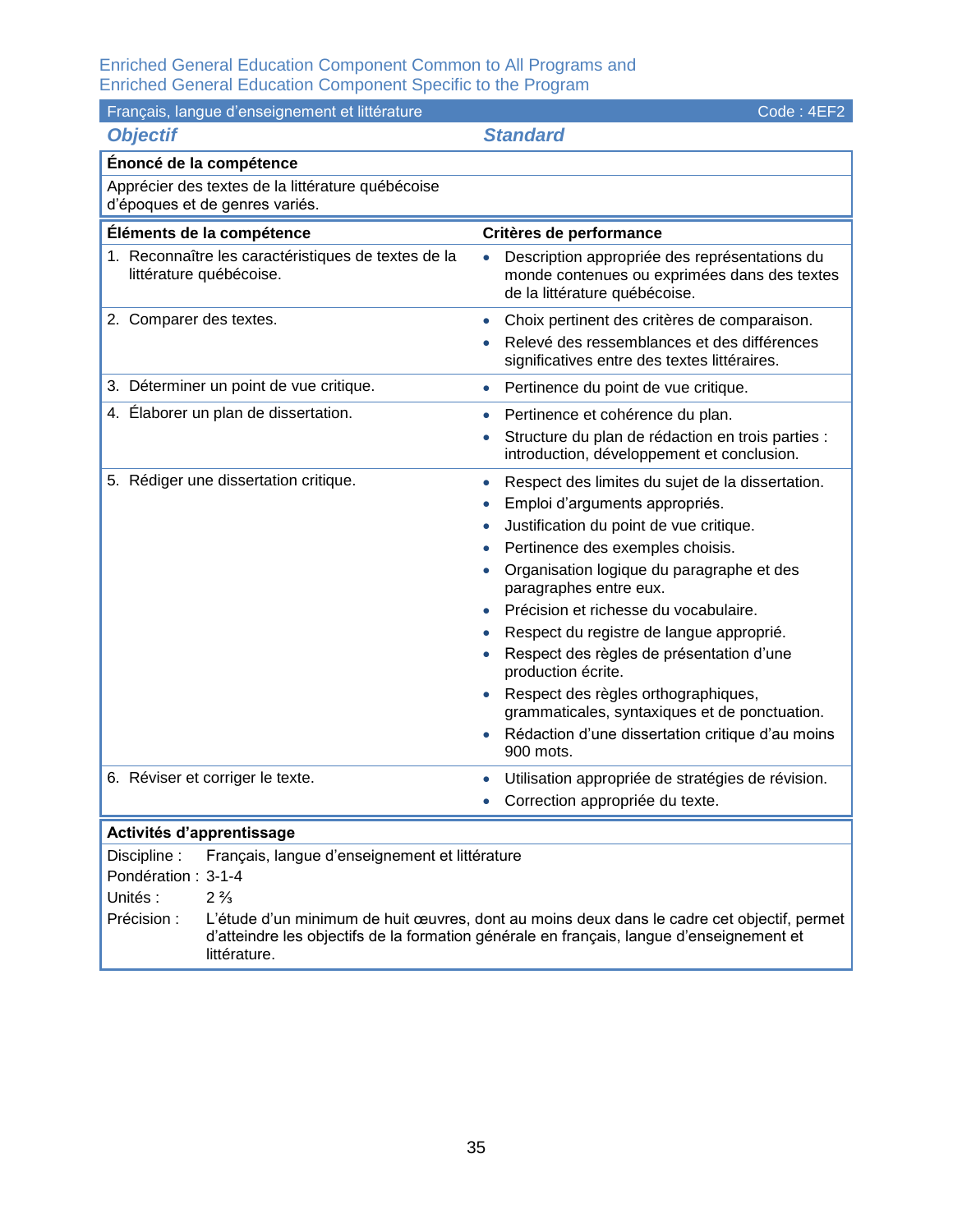| Français, langue d'enseignement et littérature                                                                                      | Code: 4EFP                                                                                                                                                                                                                                                                                                                                                                                                                                                                                                                         |
|-------------------------------------------------------------------------------------------------------------------------------------|------------------------------------------------------------------------------------------------------------------------------------------------------------------------------------------------------------------------------------------------------------------------------------------------------------------------------------------------------------------------------------------------------------------------------------------------------------------------------------------------------------------------------------|
| <b>Objectif</b>                                                                                                                     | <b>Standard</b>                                                                                                                                                                                                                                                                                                                                                                                                                                                                                                                    |
| Énoncé de la compétence                                                                                                             |                                                                                                                                                                                                                                                                                                                                                                                                                                                                                                                                    |
| Produire différents types de discours oraux et écrits<br>liés au champ d'études de l'élève.                                         |                                                                                                                                                                                                                                                                                                                                                                                                                                                                                                                                    |
| Éléments de la compétence                                                                                                           | Critères de performance                                                                                                                                                                                                                                                                                                                                                                                                                                                                                                            |
| 1. Analyser les caractéristiques de la situation de<br>communication dans des discours d'ordre<br>culturel ou d'un autre ordre.     | Mise en évidence précise des composantes de la<br>situation de communication.<br>Relevé des facteurs contextuels de la situation<br>de communication.<br>Détermination de l'influence des médias sur la<br>situation de communication.<br>Établissement de liens entre les composantes et<br>les facteurs de la situation de communication.                                                                                                                                                                                        |
| 2. Déterminer un sujet et un objectif de<br>communication.                                                                          | Exploration de sujets variés.<br>Choix justifié d'un sujet et d'un objectif de<br>communication.                                                                                                                                                                                                                                                                                                                                                                                                                                   |
| 3. Rechercher l'information dans des discours<br>littéraires ou non littéraires.                                                    | Choix approprié des sources d'information.<br>$\bullet$<br>Choix pertinent des éléments d'information.<br>$\bullet$                                                                                                                                                                                                                                                                                                                                                                                                                |
| 4. Élaborer une stratégie en fonction de la situation<br>et de l'objectif de communication.                                         | Choix judicieux des procédés à utiliser dans la<br>$\bullet$<br>situation de communication.<br>Choix judicieux des moyens d'expression.                                                                                                                                                                                                                                                                                                                                                                                            |
| 5. Préparer et présenter des discours oraux de type<br>informatif, critique ou expressif, liés, notamment.<br>à son champ d'études. | Reconnaissance de la contribution de procédés<br>$\bullet$<br>oraux à la conception de son discours.<br>Recherche de divers moyens d'aborder et de<br>$\bullet$<br>structurer un sujet.<br>Utilisation pertinente des éléments liés à la<br>présentation d'un discours oral.<br>Respect de la situation et de l'objectif de<br>communication dans le discours oral.<br>Précision et richesse du vocabulaire.<br>Respect des aspects du code linguistique<br>propres au discours oral.                                              |
| 6. Rédiger des textes de type informatif, critique ou<br>expressif, liés, notamment, à son champ<br>d'études.                       | Reconnaissance de la contribution de procédés<br>$\bullet$<br>d'écriture à la conception de son texte.<br>Recherche de divers moyens d'aborder et de<br>structurer un sujet.<br>Respect des règles définissant les différents<br>types de textes.<br>Respect de la situation et de l'objectif de<br>communication dans le texte écrit.<br>Précision et richesse du vocabulaire.<br>Respect des règles orthographiques,<br>grammaticales, syntaxiques et de ponctuation.<br>Respect des règles de présentation d'un texte<br>écrit. |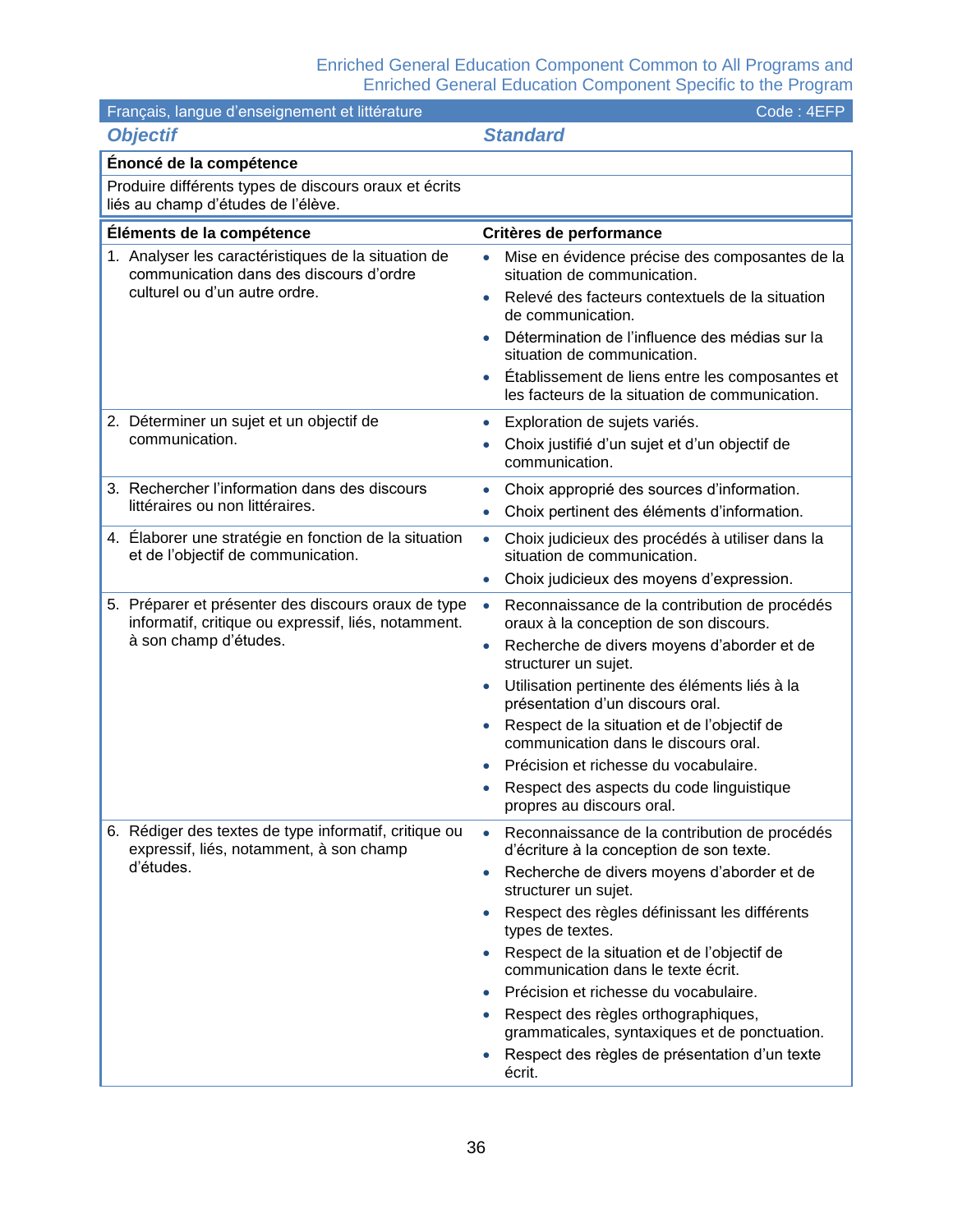| Éléments de la compétence          |                                                                                                                                                     | Critères de performance                                        |  |  |
|------------------------------------|-----------------------------------------------------------------------------------------------------------------------------------------------------|----------------------------------------------------------------|--|--|
| 7. Réviser et corriger les textes. |                                                                                                                                                     | Utilisation appropriée de stratégies de révision.<br>$\bullet$ |  |  |
|                                    |                                                                                                                                                     | • Correction appropriée du texte.                              |  |  |
| Activités d'apprentissage          |                                                                                                                                                     |                                                                |  |  |
|                                    | Discipline : Français, langue d'enseignement et littérature                                                                                         |                                                                |  |  |
| Périodes d'enseignement : 60       |                                                                                                                                                     |                                                                |  |  |
| Unités :                           | 2                                                                                                                                                   |                                                                |  |  |
| Précision :                        | L'étude d'un minimum de huit œuvres permet d'atteindre les objectifs de la formation<br>générale en français, langue d'enseignement et littérature. |                                                                |  |  |
|                                    |                                                                                                                                                     |                                                                |  |  |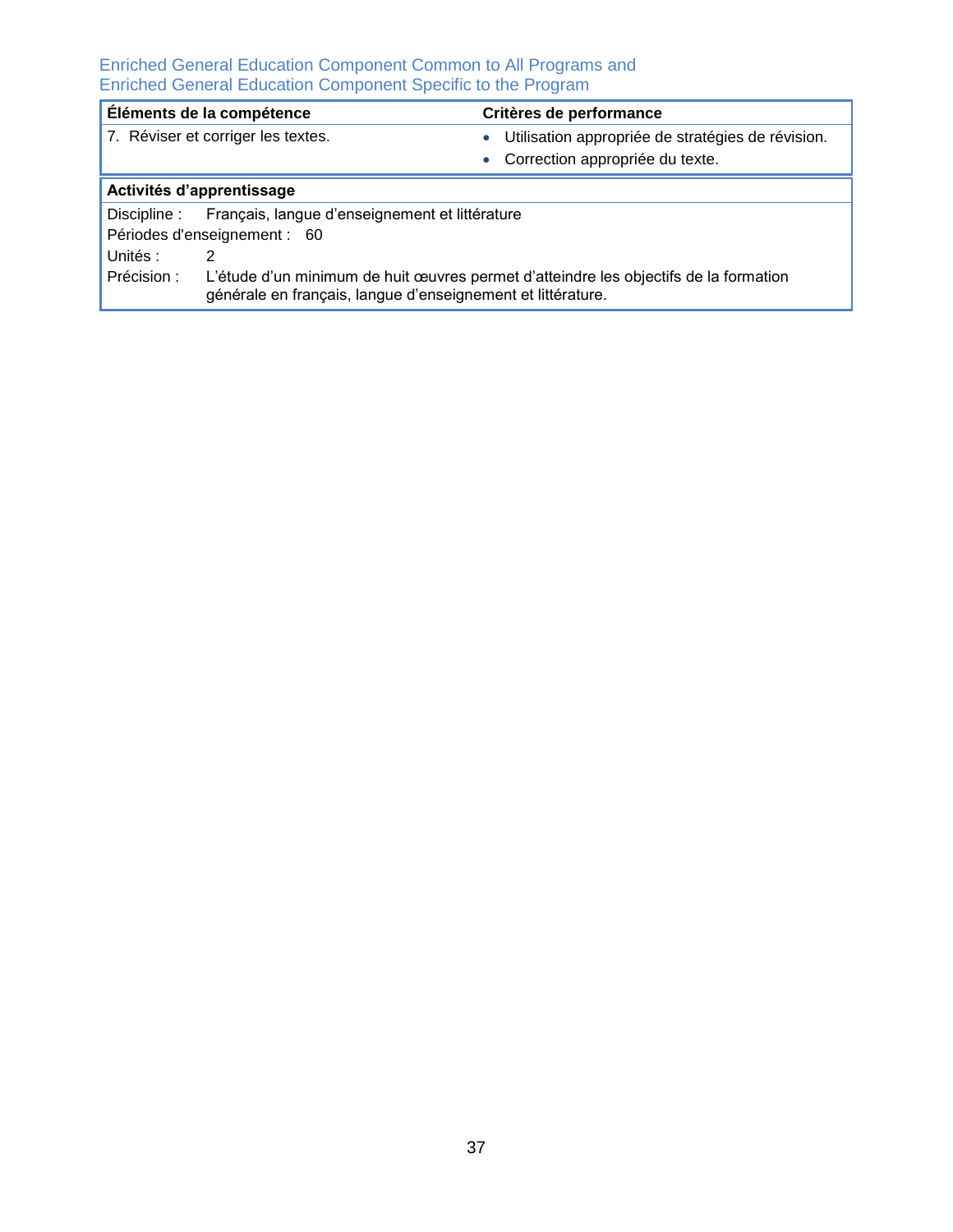| <b>Humanities</b>                                                               | Code: 4HU0                                                                                                                                                                                  |  |  |  |
|---------------------------------------------------------------------------------|---------------------------------------------------------------------------------------------------------------------------------------------------------------------------------------------|--|--|--|
| <b>Objective</b>                                                                | <b>Standard</b>                                                                                                                                                                             |  |  |  |
| <b>Statement of the Competency</b>                                              |                                                                                                                                                                                             |  |  |  |
| Apply a logical analytical process to how knowledge<br>is organized and used.   |                                                                                                                                                                                             |  |  |  |
| <b>Elements of the Competency</b>                                               | <b>Performance Criteria</b>                                                                                                                                                                 |  |  |  |
| 1. Recognize the basic elements of a field of                                   | Appropriate description of the basic elements<br>۰                                                                                                                                          |  |  |  |
| knowledge.                                                                      | Appropriate use of terminology relevant to a field<br>of knowledge                                                                                                                          |  |  |  |
| 2. Define the modes of organization and utilization<br>of a field of knowledge. | Adequate definition of the dimensions, limits, and<br>$\bullet$<br>uses of a field of knowledge                                                                                             |  |  |  |
| 3. Situate a field of knowledge within its historical<br>context.               | Accurate identification of the main components in<br>$\bullet$<br>the historical development of a field of knowledge                                                                        |  |  |  |
|                                                                                 | Accurate description of the effects of historical<br>$\bullet$<br>development and social context on the limits and<br>uses of a field of knowledge                                          |  |  |  |
| 4. Organize the main components into coherent<br>patterns.                      | Coherent organization of the main components<br>$\bullet$                                                                                                                                   |  |  |  |
| 5. Produce a synthesis of the main components.                                  | Appropriate analysis of the components<br>$\bullet$                                                                                                                                         |  |  |  |
|                                                                                 | Coherent synthesis of the main components                                                                                                                                                   |  |  |  |
|                                                                                 | Appropriate expression, including a significant<br>individual written component, of an analysis of<br>the context, importance and implications of the<br>organization and uses of knowledge |  |  |  |
|                                                                                 | Appropriate use of revision strategies                                                                                                                                                      |  |  |  |
|                                                                                 | Appropriate revision of form and content                                                                                                                                                    |  |  |  |
| <b>Learning Activities</b>                                                      |                                                                                                                                                                                             |  |  |  |
| <b>Humanities</b><br>Discipline:                                                |                                                                                                                                                                                             |  |  |  |
| $3 - 1 - 3$<br>Weighting:                                                       |                                                                                                                                                                                             |  |  |  |
| Credits:<br>$2\frac{1}{3}$                                                      |                                                                                                                                                                                             |  |  |  |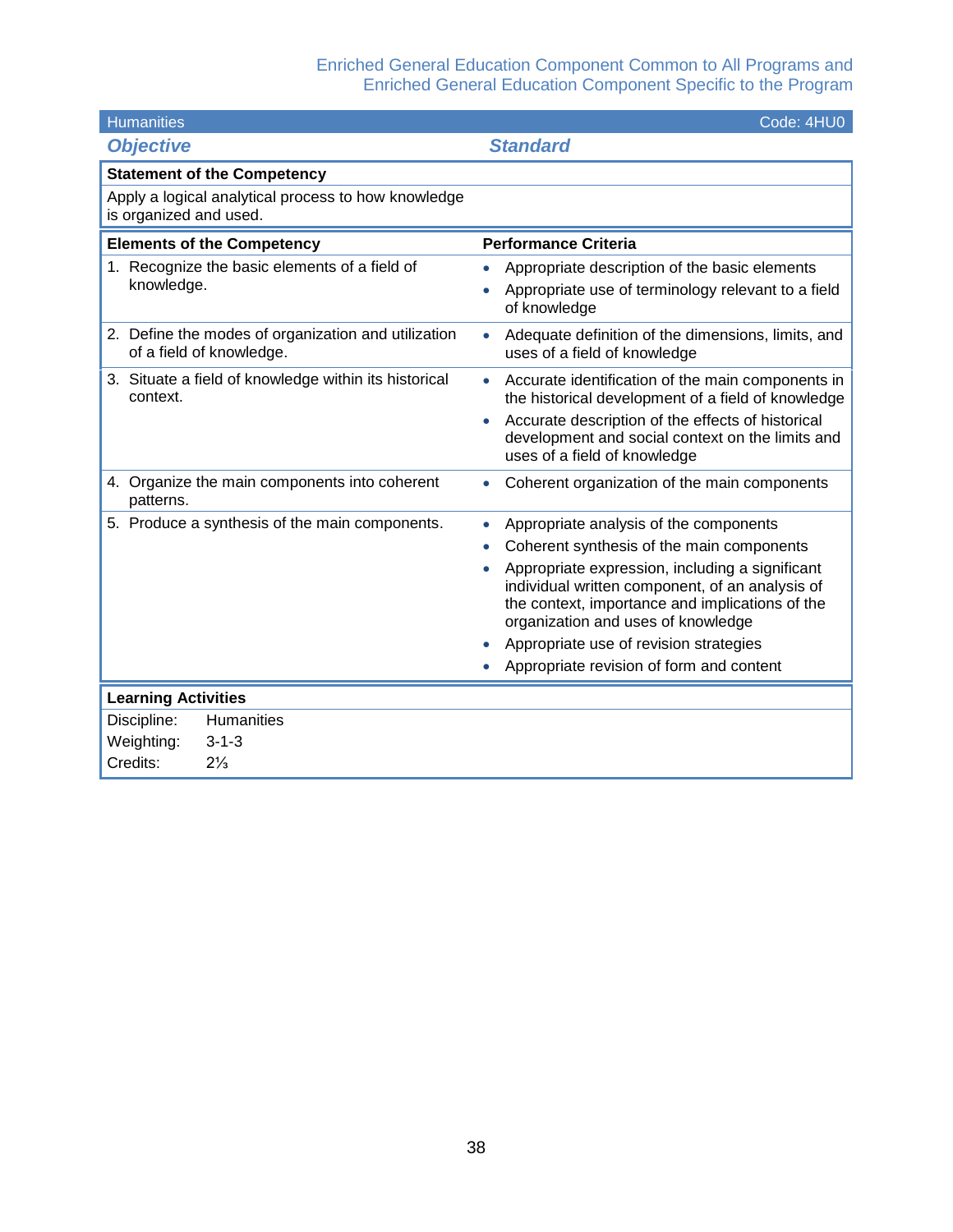| <b>Humanities</b>                                                                           | Code: 4HU1                                                                                                                                                                     |  |  |
|---------------------------------------------------------------------------------------------|--------------------------------------------------------------------------------------------------------------------------------------------------------------------------------|--|--|
| <b>Objective</b>                                                                            | <b>Standard</b>                                                                                                                                                                |  |  |
| <b>Statement of the Competency</b>                                                          |                                                                                                                                                                                |  |  |
| Apply a critical thought process to world views.                                            |                                                                                                                                                                                |  |  |
| <b>Elements of the Competency</b>                                                           | <b>Performance Criteria</b>                                                                                                                                                    |  |  |
| 1. Describe world views.                                                                    | Accurate description of a society or group with a<br>$\bullet$<br>distinctive world view                                                                                       |  |  |
|                                                                                             | Appropriate use of terminology relevant to these<br>$\bullet$<br>societies or groups                                                                                           |  |  |
| 2. Explain the major ideas, values, and implications<br>associated with a given world view. | Adequate explanation of the salient components<br>$\bullet$<br>of a world view                                                                                                 |  |  |
| 3. Organize the ideas, values and experiences of a<br>world view into coherent patterns.    | Coherent organization of ideas about a world<br>$\bullet$<br>view                                                                                                              |  |  |
|                                                                                             | Appropriate expression, including a significant<br>$\bullet$<br>individual written component, of an analysis of<br>the context, importance, and implications of<br>world views |  |  |
| 4. Compare world views.                                                                     | Comparative analysis of these world views<br>$\bullet$                                                                                                                         |  |  |
|                                                                                             | Appropriate inclusion of central elements,<br>$\bullet$<br>relationships, and organizational principles of the<br>societies or groups in the analysis                          |  |  |
| 5. Convey the ideas, attitudes, and experiences of<br>the societies or groups studied.      | Coherent integration of the importance and<br>$\bullet$<br>implications of the world views for the given<br>societies or groups                                                |  |  |
|                                                                                             | Appropriate use of revision strategies                                                                                                                                         |  |  |
|                                                                                             | Appropriate revision of form and content                                                                                                                                       |  |  |
| <b>Learning Activities</b>                                                                  |                                                                                                                                                                                |  |  |
| Discipline:<br><b>Humanities</b>                                                            |                                                                                                                                                                                |  |  |
| $3 - 0 - 3$<br>Weighting:                                                                   |                                                                                                                                                                                |  |  |
| Credits:<br>$\overline{2}$                                                                  |                                                                                                                                                                                |  |  |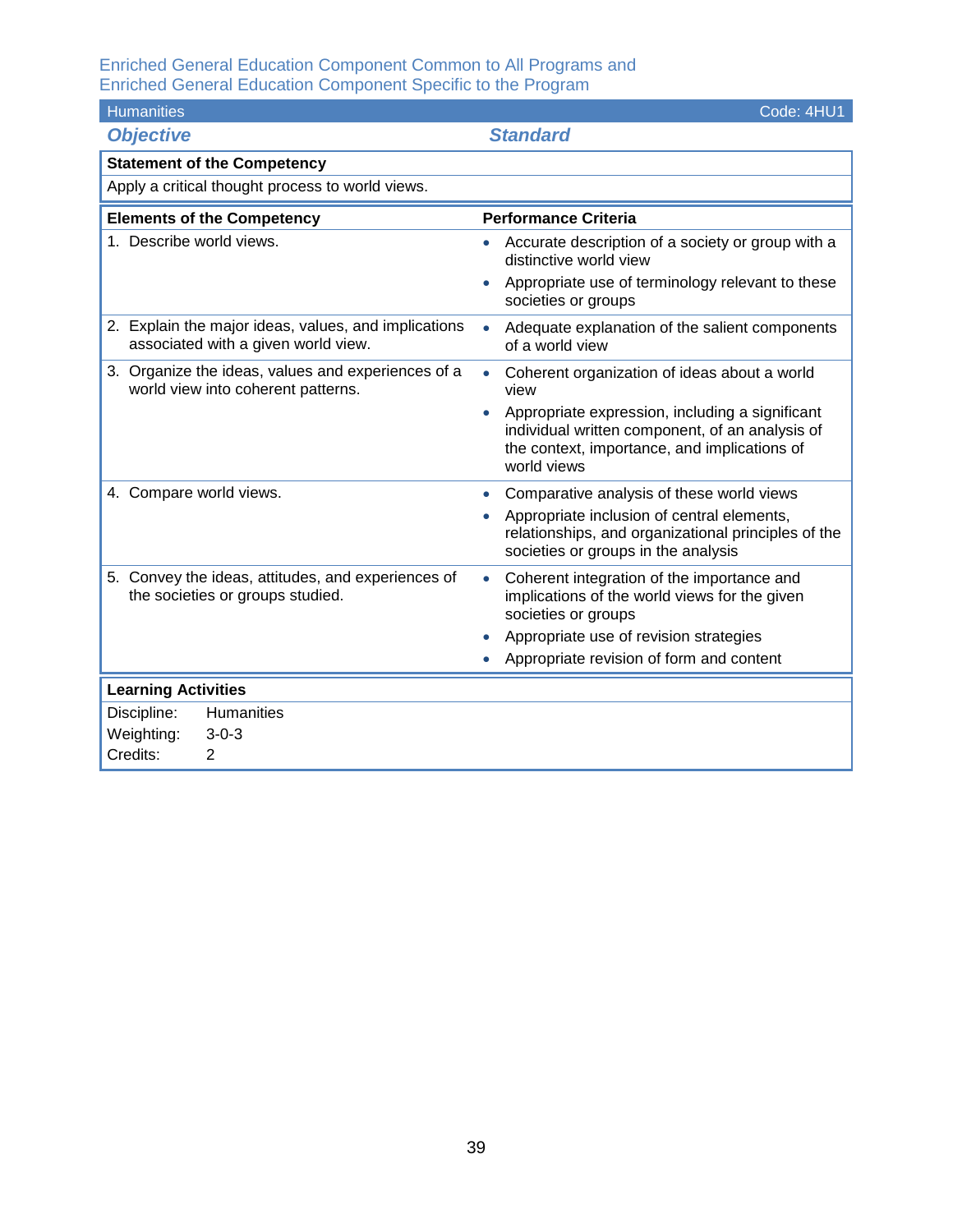| Code: 4HUP<br><b>Humanities</b>                                                              |                                    |                                                                                                                                                                 |  |  |  |
|----------------------------------------------------------------------------------------------|------------------------------------|-----------------------------------------------------------------------------------------------------------------------------------------------------------------|--|--|--|
| <b>Objective</b>                                                                             |                                    | <b>Standard</b>                                                                                                                                                 |  |  |  |
|                                                                                              | <b>Statement of the Competency</b> |                                                                                                                                                                 |  |  |  |
| Apply a critical thought process to ethical issues<br>relevant to the field of study.        |                                    |                                                                                                                                                                 |  |  |  |
| <b>Elements of the Competency</b>                                                            |                                    | <b>Performance Criteria</b>                                                                                                                                     |  |  |  |
| 1. Situate significant ethical issues in appropriate<br>world views and fields of knowledge. |                                    | Accurate recognition of the basic elements of<br>ethical issues                                                                                                 |  |  |  |
|                                                                                              |                                    | Appropriate use of relevant terminology                                                                                                                         |  |  |  |
|                                                                                              |                                    | Adequate identification of the main linkages with<br>world views and fields of knowledge                                                                        |  |  |  |
| 2. Explain the major ideas, values, and social<br>implication of ethical issues.             |                                    | Adequate description of the salient components<br>of the issues                                                                                                 |  |  |  |
| 3. Organize the ethical questions and their<br>implications into coherent patterns.          |                                    | Coherent organization of the ethical questions<br>$\bullet$<br>and their implications                                                                           |  |  |  |
|                                                                                              |                                    | Appropriate expression, including a significant<br>individual written component, of an analysis of<br>the context, importance and implications of the<br>issues |  |  |  |
| 4. Debate the ethical issues.                                                                |                                    | Adequate development of substantiated<br>argumentation including context and diverse<br>points of view                                                          |  |  |  |
|                                                                                              |                                    | Clear articulation of an individual point of view                                                                                                               |  |  |  |
|                                                                                              |                                    | Appropriate use of revision strategies                                                                                                                          |  |  |  |
|                                                                                              |                                    | Appropriate revision of form and content                                                                                                                        |  |  |  |
| <b>Learning Activities</b>                                                                   |                                    |                                                                                                                                                                 |  |  |  |
| Discipline:                                                                                  | <b>Humanities</b>                  |                                                                                                                                                                 |  |  |  |
| Periods of instruction:                                                                      | 45                                 |                                                                                                                                                                 |  |  |  |
| Credits:                                                                                     | $\overline{2}$                     |                                                                                                                                                                 |  |  |  |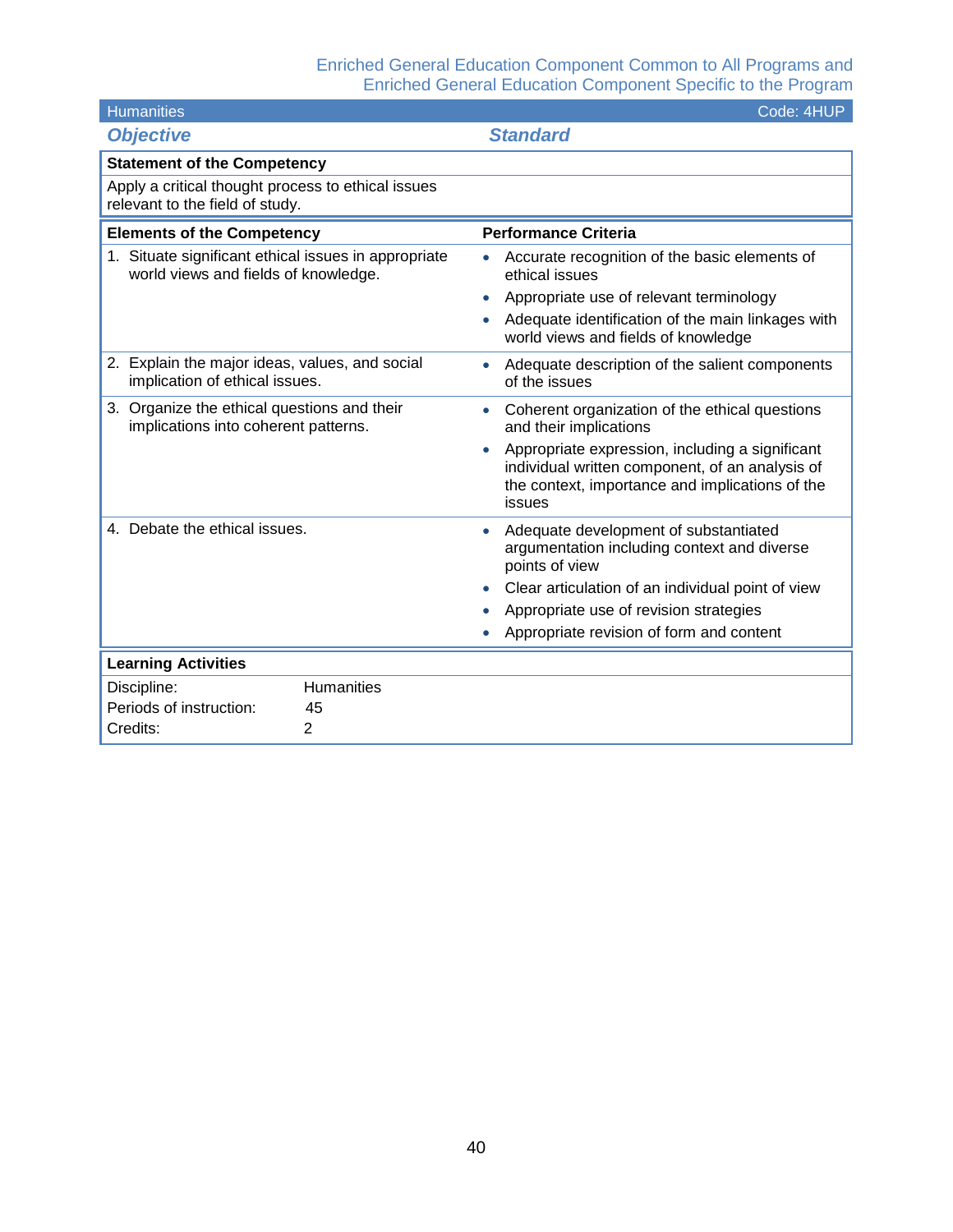| <b>Physical Education</b><br>Code: 4EP0                                                                                      |                                                                                                                              |  |  |  |
|------------------------------------------------------------------------------------------------------------------------------|------------------------------------------------------------------------------------------------------------------------------|--|--|--|
| <b>Objective</b>                                                                                                             | <b>Standard</b>                                                                                                              |  |  |  |
| <b>Statement of the Competency</b>                                                                                           |                                                                                                                              |  |  |  |
| Analyze one's physical activity from the standpoint<br>of a healthy lifestyle.                                               |                                                                                                                              |  |  |  |
| <b>Elements of the Competency</b>                                                                                            | <b>Performance Criteria</b>                                                                                                  |  |  |  |
| 1. Establish the relationship between one's lifestyle<br>habits and health.                                                  | Proper use of documentation from scientific<br>$\bullet$<br>research or the media                                            |  |  |  |
|                                                                                                                              | Recognition of the influence of social and cultural<br>$\bullet$<br>factors on the practice of physical activity             |  |  |  |
|                                                                                                                              | Pertinent links made between one's lifestyle<br>$\bullet$<br>habits and the impact they have on health                       |  |  |  |
| 2. Be physically active in a manner that promotes<br>one's health.                                                           | Respect for the rules specific to the physical<br>$\bullet$<br>activity practised                                            |  |  |  |
|                                                                                                                              | Respect for codes of ethics, safety rules and<br>regulations when being physically active                                    |  |  |  |
|                                                                                                                              | Respect for one's abilities when practising<br>physical activities                                                           |  |  |  |
| 3. Recognize one's needs, abilities and motivational<br>factors with respect to regular and sufficient<br>physical activity. | Appropriate use of strategies for the quantitative<br>$\bullet$<br>and qualitative evaluation of one's physical<br>condition |  |  |  |
|                                                                                                                              | Overall assessment of one's needs and abilities<br>in terms of physical activity                                             |  |  |  |
|                                                                                                                              | Overall assessment of one's motivational factors<br>with respect to being sufficiently active on a<br>regular basis          |  |  |  |
| 4. Propose physical activities that promote one's<br>health.                                                                 | Appropriate choice of physical activities<br>$\bullet$<br>according to one's needs, abilities and<br>motivational factors    |  |  |  |
|                                                                                                                              | Use of clear reasoning to explain the choice of<br>physical activity                                                         |  |  |  |
| <b>Learning Activities</b>                                                                                                   |                                                                                                                              |  |  |  |
| <b>Physical Education</b><br>Discipline:                                                                                     |                                                                                                                              |  |  |  |
| Weighting:<br>$1 - 1 - 1$                                                                                                    |                                                                                                                              |  |  |  |
| Credits:<br>1                                                                                                                |                                                                                                                              |  |  |  |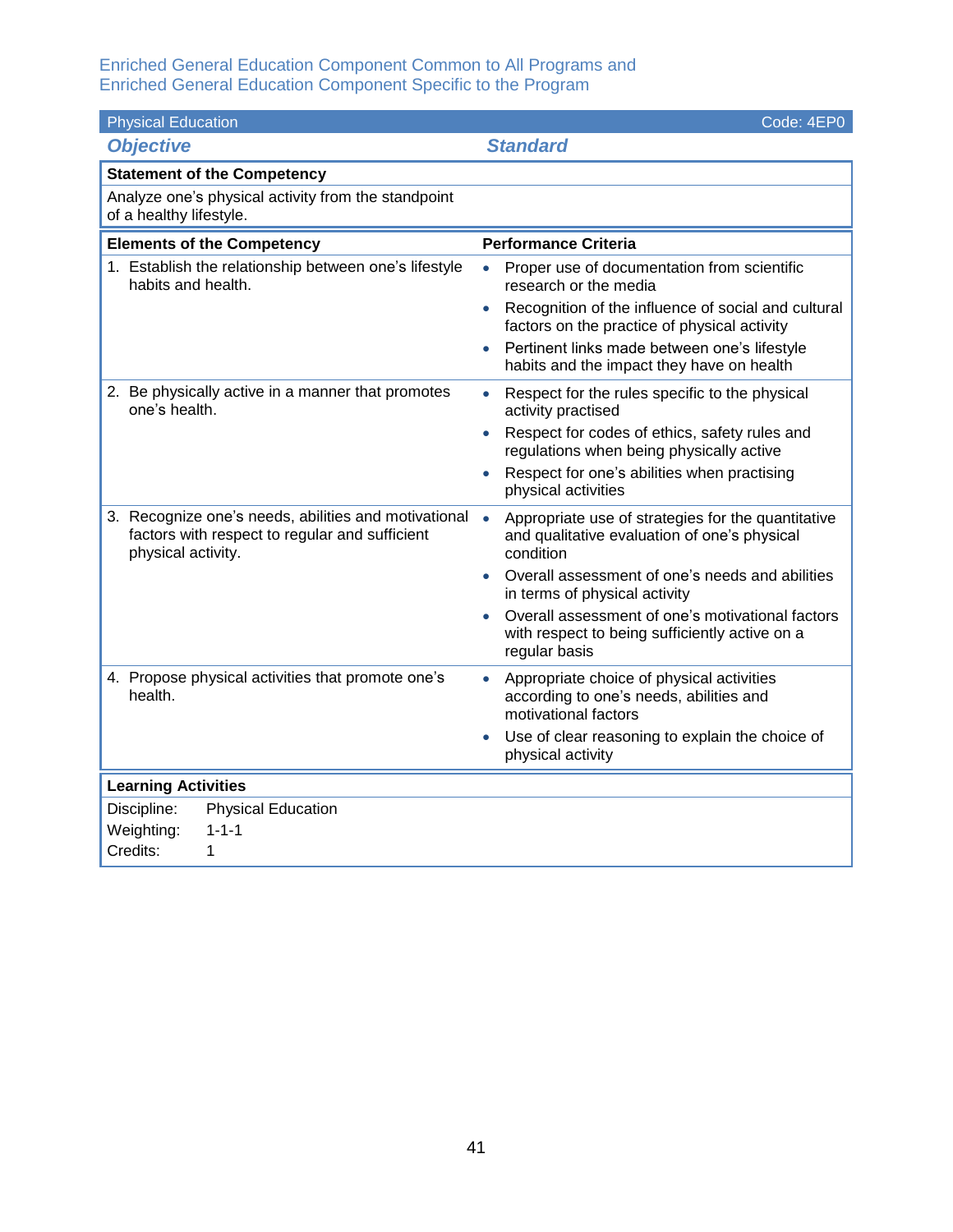| <b>Physical Education</b>                                                                        | Code: 4EP1                                                                                                              |  |  |
|--------------------------------------------------------------------------------------------------|-------------------------------------------------------------------------------------------------------------------------|--|--|
| <b>Objective</b>                                                                                 | <b>Standard</b>                                                                                                         |  |  |
| <b>Statement of the Competency</b>                                                               |                                                                                                                         |  |  |
| Improve one's effectiveness when practising a<br>physical activity.                              |                                                                                                                         |  |  |
| <b>Elements of the Competency</b>                                                                | <b>Performance Criteria</b>                                                                                             |  |  |
| 1. Plan an approach to improve one's effectiveness<br>when practising a physical activity.       | Initial assessment of one's abilities and attitudes<br>$\bullet$<br>when practising a physical activity                 |  |  |
|                                                                                                  | Statement of one's expectations and needs with<br>$\bullet$<br>respect to the ability to practise the activity          |  |  |
|                                                                                                  | Appropriate formulation of personal objectives<br>$\bullet$                                                             |  |  |
|                                                                                                  | Appropriate choice of the means to achieve<br>one's objectives                                                          |  |  |
|                                                                                                  | Use of clear reasoning to explain the choice of<br>physical activity                                                    |  |  |
| 2. Use a planned approach to improve one's<br>effectiveness when practising a physical activity. | Respect for the rules and regulations of the<br>$\bullet$<br>physical activity                                          |  |  |
|                                                                                                  | Respect for codes of ethics, safety rules and<br>$\bullet$<br>regulations when being physically active                  |  |  |
|                                                                                                  | Appropriate use of strategies for the quantitative<br>and qualitative evaluation of one's motor skills                  |  |  |
|                                                                                                  | Periodic assessment of one's abilities and<br>attitudes when practising a physical activity                             |  |  |
|                                                                                                  | Meaningful interpretation of progress made and<br>the difficulties encountered in the practice of<br>physical activity  |  |  |
|                                                                                                  | Pertinent, periodic and proper adjustments of<br>one's objectives or means                                              |  |  |
|                                                                                                  | Appreciable improvement in one's motor skills,<br>techniques or complex strategies required by the<br>physical activity |  |  |
| <b>Learning Activities</b>                                                                       |                                                                                                                         |  |  |
| Discipline:<br><b>Physical Education</b>                                                         |                                                                                                                         |  |  |
| Weighting:<br>$0 - 2 - 1$                                                                        |                                                                                                                         |  |  |
| Credits:<br>1                                                                                    |                                                                                                                         |  |  |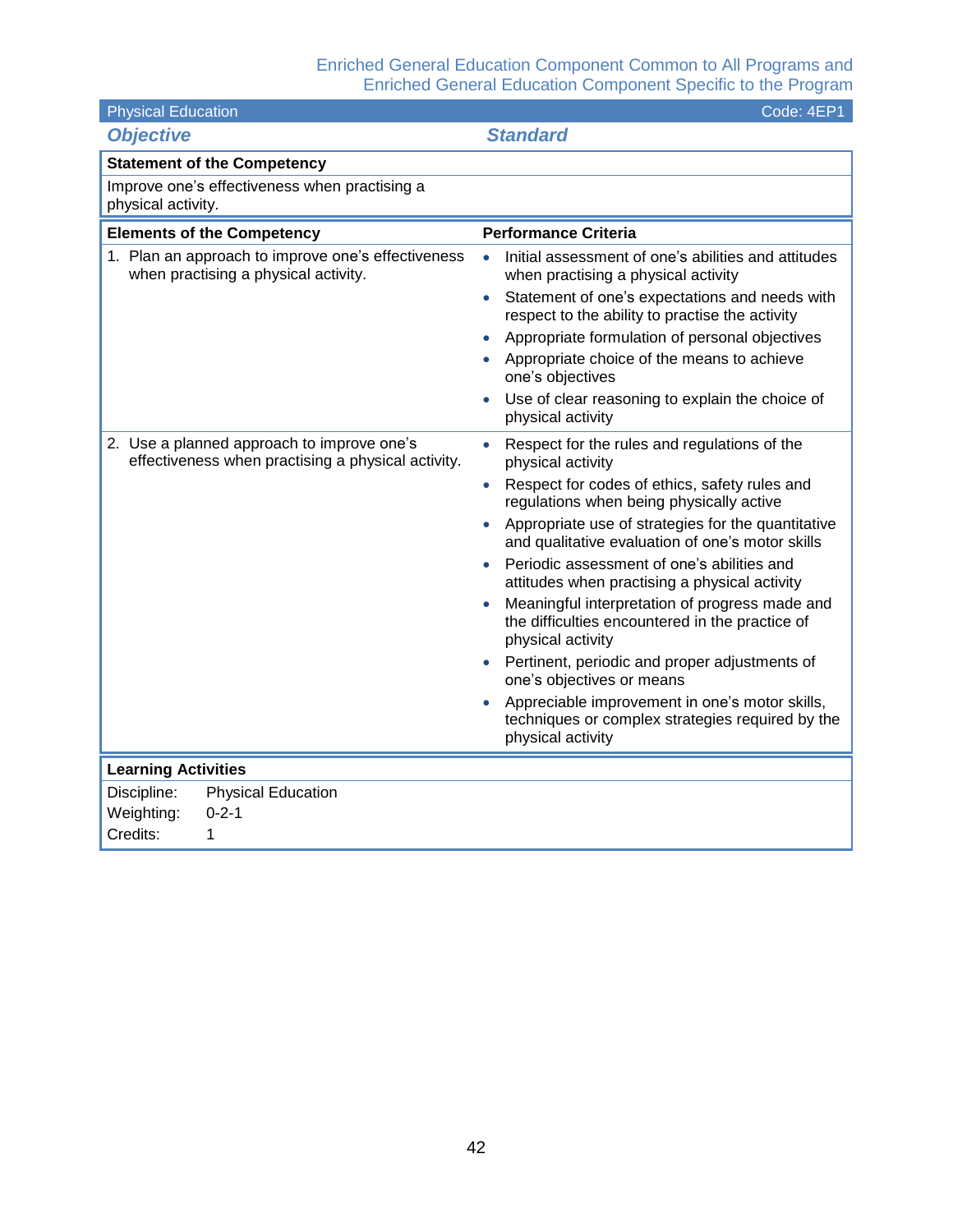| <b>Physical Education</b>                                                                                                                         | Code: 4EP2                                                                                                                                                                                                                                                                                                                                                                                                                                                                                                                                                                                                                          |  |  |  |
|---------------------------------------------------------------------------------------------------------------------------------------------------|-------------------------------------------------------------------------------------------------------------------------------------------------------------------------------------------------------------------------------------------------------------------------------------------------------------------------------------------------------------------------------------------------------------------------------------------------------------------------------------------------------------------------------------------------------------------------------------------------------------------------------------|--|--|--|
| <b>Objective</b>                                                                                                                                  | <b>Standard</b>                                                                                                                                                                                                                                                                                                                                                                                                                                                                                                                                                                                                                     |  |  |  |
| <b>Statement of the Competency</b>                                                                                                                |                                                                                                                                                                                                                                                                                                                                                                                                                                                                                                                                                                                                                                     |  |  |  |
| Demonstrate one's ability to assume responsibility<br>for maintaining a healthy lifestyle through the<br>continued practice of physical activity. |                                                                                                                                                                                                                                                                                                                                                                                                                                                                                                                                                                                                                                     |  |  |  |
| <b>Elements of the Competency</b>                                                                                                                 | <b>Performance Criteria</b>                                                                                                                                                                                                                                                                                                                                                                                                                                                                                                                                                                                                         |  |  |  |
| 1. Plan a personal physical activity program.                                                                                                     | Mention of priorities according to one's needs,<br>$\bullet$<br>abilities, and motivational factors with respect to<br>being sufficiently active on a regular basis<br>Proper and appropriate formulation of personal<br>objectives<br>Appropriate choice of physical activity or<br>activities to achieve personal objectives<br>Appropriate planning of the conditions for<br>$\bullet$<br>performing the physical activity or activities in<br>personal program                                                                                                                                                                  |  |  |  |
| 2. Combine the elements of a regular and sufficient<br>practice of physical activity as part of a healthy<br>lifestyle.                           | Respect for the rules and regulations of the<br>$\bullet$<br>physical activity<br>Respect for codes of ethics, safety rules and<br>$\bullet$<br>regulations when being physically active<br>Regular and sufficient practice of a physical<br>$\bullet$<br>activity while maintaining a balance between<br>effectiveness and health-promoting factors                                                                                                                                                                                                                                                                                |  |  |  |
| 3. Manage a personal physical activity program.                                                                                                   | Appropriate choice of criteria for measuring the<br>$\bullet$<br>attainment of program objectives<br>Appropriate use of strategies for the quantitative<br>$\bullet$<br>and qualitative evaluation of one's physical<br>activity<br>Periodic assessment of the time invested and<br>activities practised during the program<br>Appropriate, periodic and proper adjustment of<br>$\bullet$<br>personal objectives or means used<br>Meaningful interpretation of the progress made<br>and difficulties encountered in the practice of<br>physical activities<br>Recognition of the effect of physical activity on<br>one's lifestyle |  |  |  |
| <b>Learning Activities</b>                                                                                                                        |                                                                                                                                                                                                                                                                                                                                                                                                                                                                                                                                                                                                                                     |  |  |  |
| Discipline:<br><b>Physical Education</b><br>Weighting:<br>$1 - 1 - 1$<br>Credits:<br>1                                                            |                                                                                                                                                                                                                                                                                                                                                                                                                                                                                                                                                                                                                                     |  |  |  |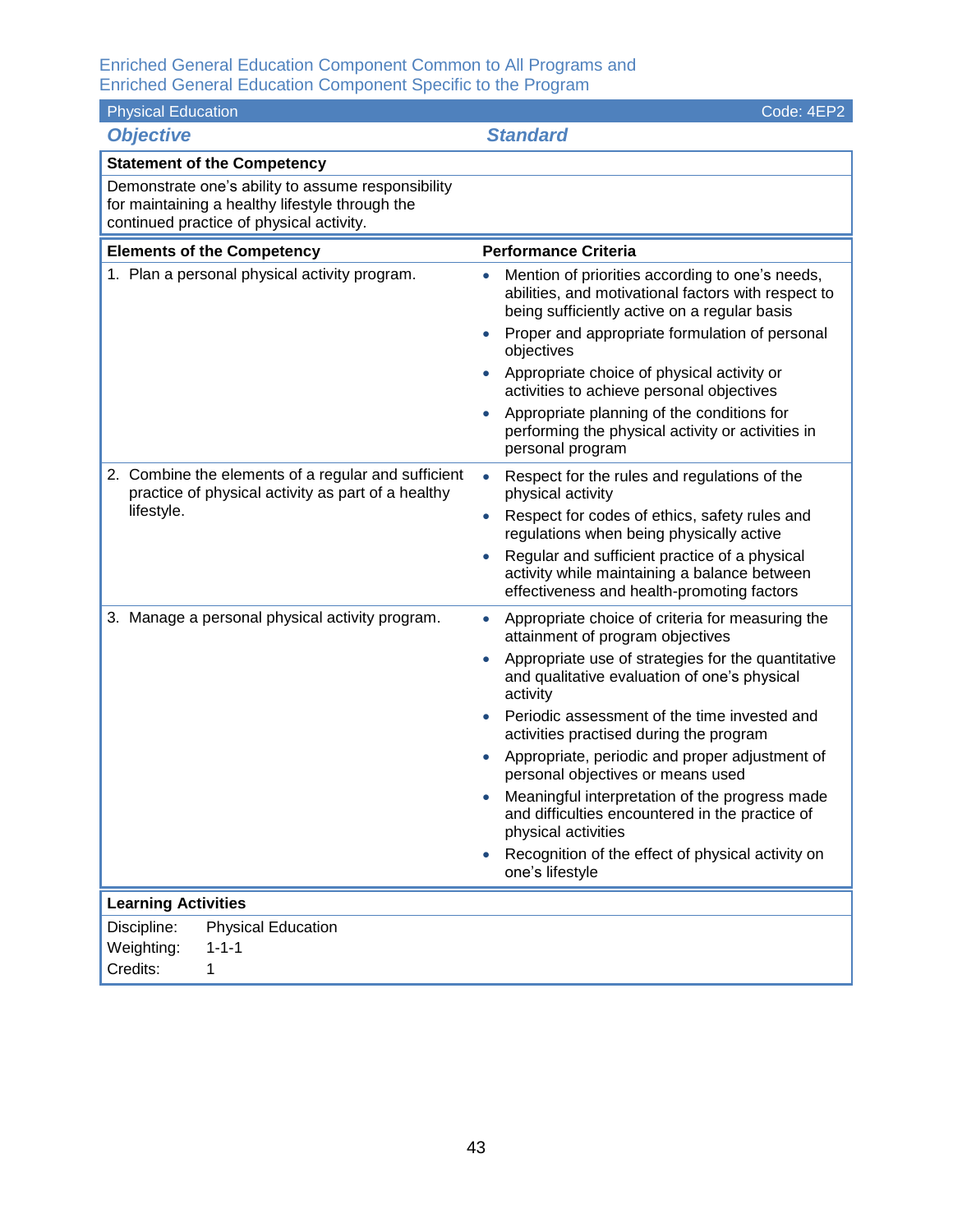### <span id="page-51-0"></span>**Additional Information**

### <span id="page-51-1"></span>**Key Terms Used in Pre-University Programs**

#### Program

A program is an integrated set of learning activities leading to the achievement of educational objectives based on set standards.

#### Aim

The aim encompasses all of the academic fields identified in a pre-university program in order to prepare students for university. As a whole, the elements of a program—i.e. the aims of college education, common competencies, goals, objectives and standards—help students meet the educational requirements of these academic fields.

#### Goals

The goals of a pre-university program highlight what the students should learn. Program goals contribute to program coherence, which in turn promotes the integration and transfer of learning. They are in keeping with the program-based approach in that they serve to harmonize the programspecific and the general education components, and give concrete expression to the aim of the program.

#### **Competency**

A competency is the ability to act. It includes knowledge, skills and attitudes and refers to the student's demonstrated ability to use his or her knowledge and skills in a given situation.

#### **Objectives**

The objectives of pre-university programs determine the results expected of the students. It is by attaining objectives and meeting set standards that the students master the college-level competencies that are deemed essential to successful university studies. In pre-university programs, each objective is formulated in terms of a statement of the competency and its elements.

#### **Standard**

A standard is the level of performance at which an objective is considered to be achieved. It is by attaining objectives and meeting the required standards that the students master the college-level competencies that are deemed essential to successful university studies. In pre-university programs, each standard is formulated in terms of performance criteria.

#### Statement of the competency

The statement of the competency specifies the overall training objective associated with a competency; it is based on expectations identified in an analysis of university education and general education needs.

#### Elements of the competency

The elements specify the essential components of a competency. They include only what is necessary in order to understand and develop the competency.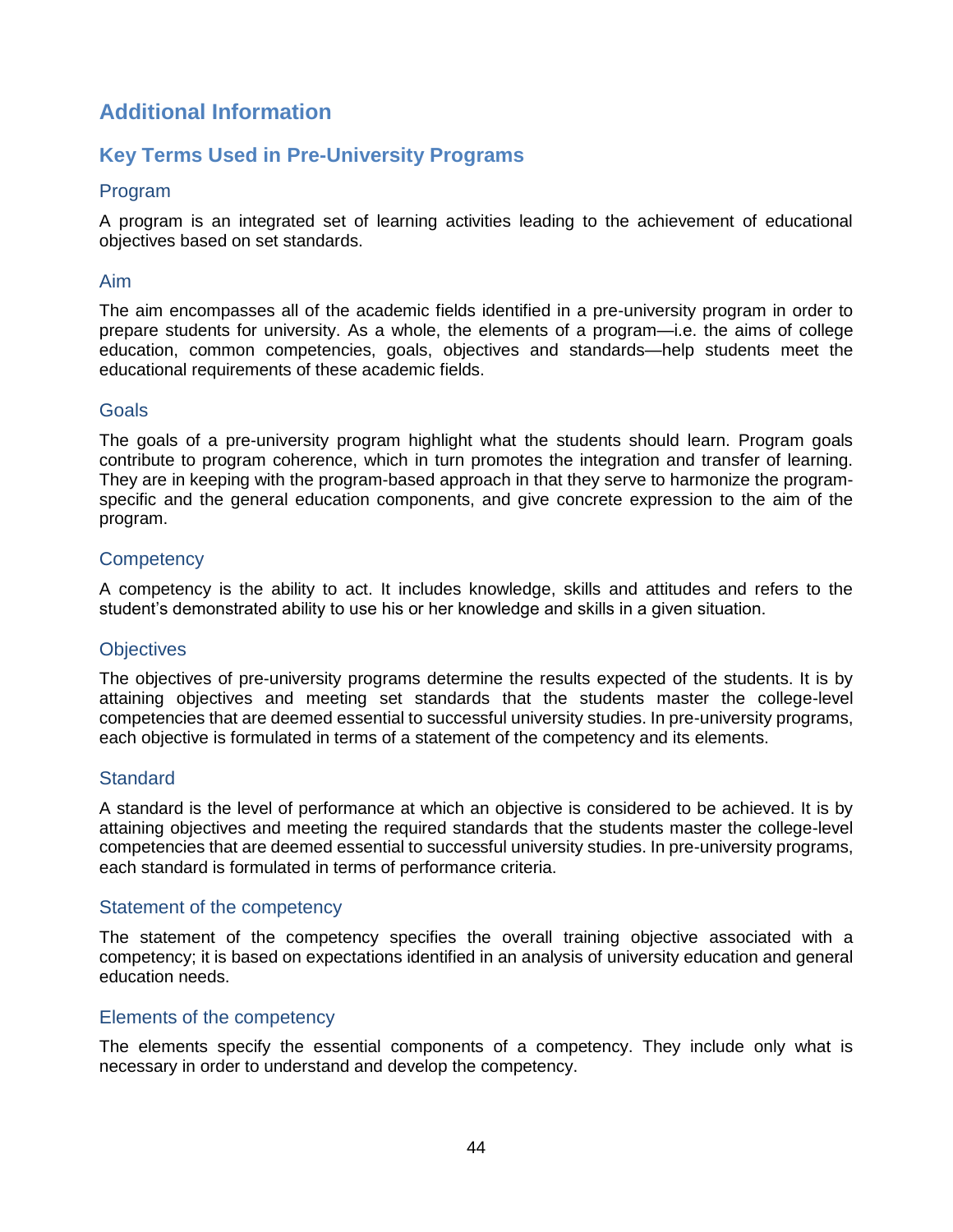#### Performance criteria

The performance criteria define the requirements for recognition of attainment of a standard. They are not an evaluation framework *per se*, but may serve to develop one. Performance criteria must be taken into account in the evaluation of competency development.

#### Learning activities

The aspects of learning activities that the Minister can determine, in whole or in part, in a preuniversity program include: the field of studies, the discipline(s), the course weighting, the number of periods of instruction, the number of credits, and such specific indications as are deemed essential.

#### Common objectives and standards

Common objectives and standards determine the core learning content for pursuing university studies in a given field, no matter what specialization a student may have taken.

#### Objectives and standards of an option

The objectives and standards of an option expose students to an academic field in order to guide them in their university course selection.

#### Optional objectives and standards

Optional objectives and standards may or may not be implemented by a college. They serve to develop learning activities based on local orientations.

#### <span id="page-52-0"></span>**Harmonization of Pre-University Programs and General Education**

The harmonization of pre-university programs and general education is part of a lifelong learning approach that makes it easier for college-level students to switch from one pre-university program to another without having to repeat activities for which they have already obtained credit. Additional information on the harmonization of pre-university programs and general education is available on the Ministère's website at:

[http://www.education.gouv.qc.ca/en/colleges/etudiants-au-collegial/college-education/pre](http://www.education.gouv.qc.ca/en/colleges/etudiants-au-collegial/college-education/pre-university-programs/)[university-programs/](http://www.education.gouv.qc.ca/en/colleges/etudiants-au-collegial/college-education/pre-university-programs/)